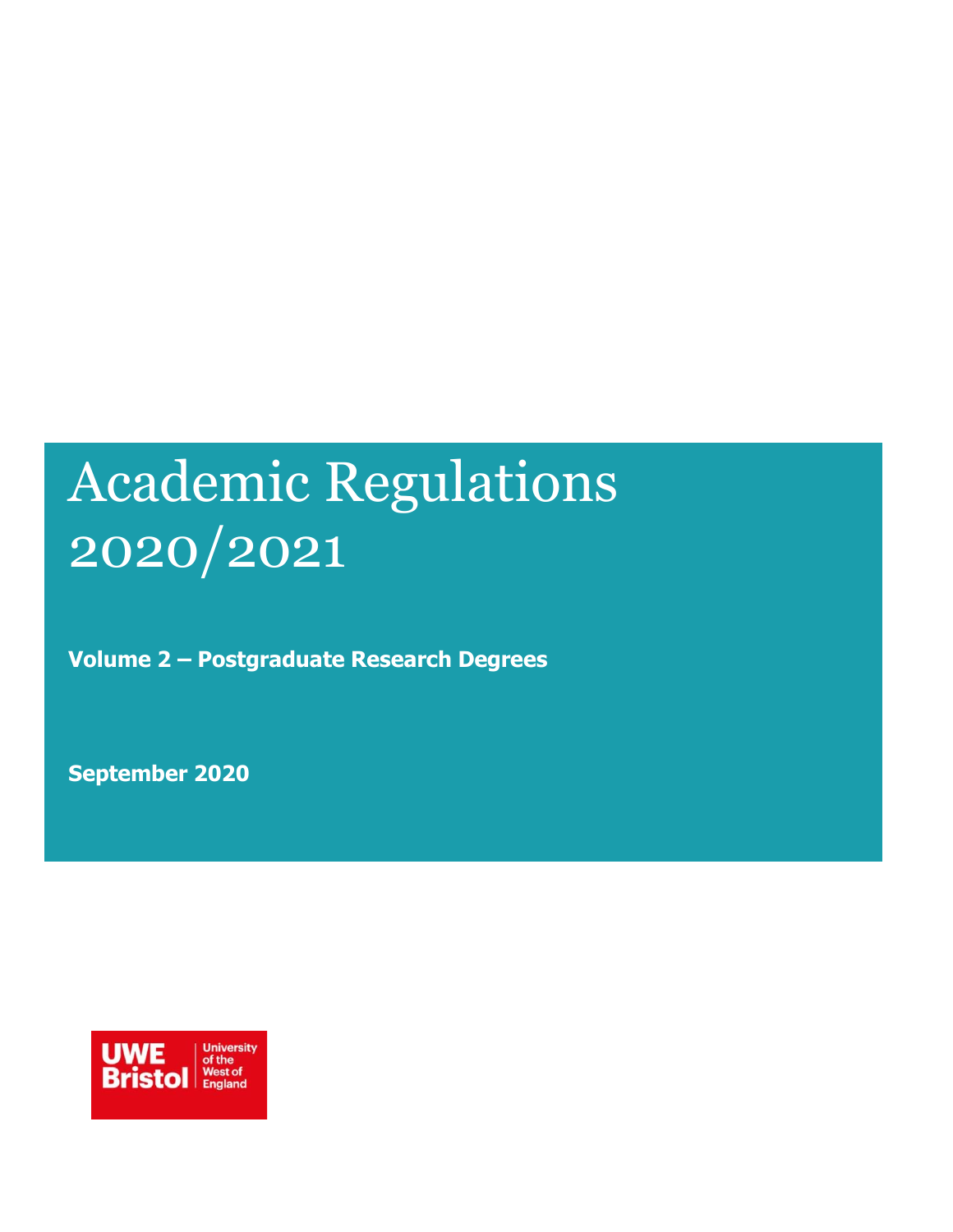# **Postgraduate Research Degrees Regulations**

### **Introduction to the Regulations**

The Academic Regulations is the framework of rules in which all the University's learning and assessment activities take place. Regulations are mandatory; they set out what must happen and what the impact will be.

These Postgraduate Research Degree (PGR) regulations are applicable to all postgraduate researchers and are about the research project element of their research degree award. They are also for all those who are involved in supporting postgraduate research degree study at UWE.

Where postgraduate researchers undertake taught modules either as part of their research development and training programme, or as part of a Professional Doctorate award, the University's Academic Regulations and Procedures for taught awards apply to those elements. This includes personal circumstances for assessments and coursework in taught modules.

Processes for making an academic appeal against the decision of an Award Board, or for making a complaint are the same for both research and taught aspects of research degree awards and may be accessed at:

<http://www1.uwe.ac.uk/students/academicadvice/academicappeals.aspx>

As students of the University, all postgraduate researchers are also subject to and supported by the University's published non-academic policies, such as the student conduct policy and the tuition fees policy. These can be found here: <http://www1.uwe.ac.uk/about/corporateinformation/policies.aspx>

Any postgraduate researcher who is uncertain about which regulations apply to them should contact the Graduate School: [graduateschool@uwe.ac.uk](mailto:graduateschool@uwe.ac.uk) in Room 3E37, Frenchay Campus.

The complete current PGR academic regulations and procedures, together with further information, guidance and good practice can be found in the [Graduate School Handbook](https://www1.uwe.ac.uk/research/postgraduateresearchstudy/currentpgresearchers/graduateschoolhandbook.aspx) which is available online and is updated annually.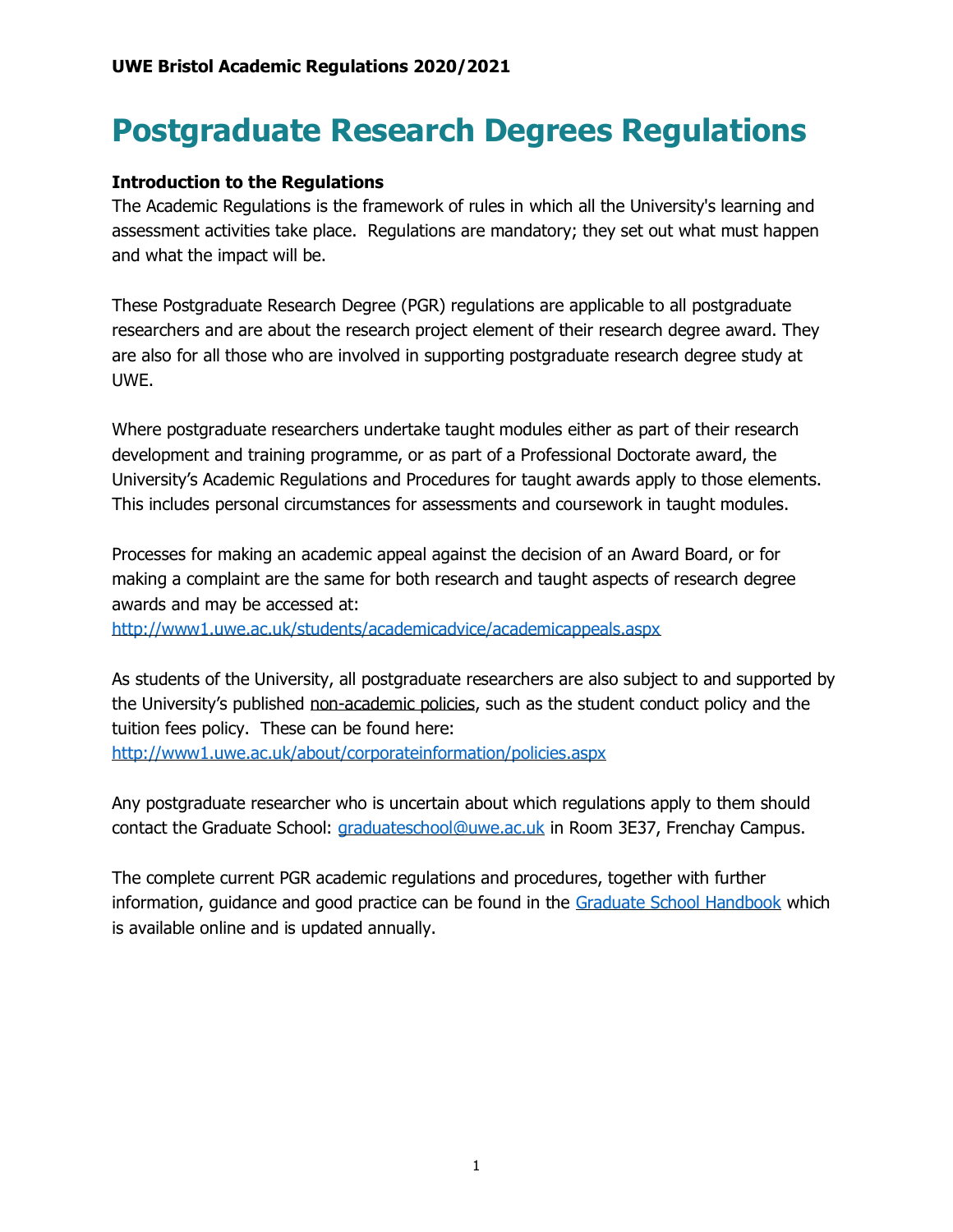# **Order of Contents**

### **General Postgraduate Research Degree Regulations**

- Part 1. Postgraduate research degree awards of the University.
- Part 2. Postgraduate qualification descriptors.

### **About Postgraduate Researchers**

- Part 3. Applications and admissions.
- Part 4. Postgraduate researcher registration.
- Part 5. Postgraduate researcher personal conduct and expectations.
- Part 6. Postgraduate researcher development and training requirements; accredited learning; PGR involvement in teaching.

Part 7. Wellbeing and sources of support for postgraduate researchers, including personal circumstances.

### **About the Supervision process**

Part 8. Supervisory teams and the supervision processes

# **About Research projects, measuring project progress, assessments and viva voce examinations**

Part 9. Registration of the research project (RD1).

Part 10. Research governance including: research project conduct and expectations; ethics and research data management; intellectual property

- Part 11. The progression examination.
- Part 12. Progress Review in stages 2 and 3.
- Part 13. Preparing for the final assessment.
- Part 14. Final assessment
- Part 15. Assessment offences in Postgraduate research.

### **Quality Assurance matters**

Part 16. Quality assurance matters, representation, consultation, complaints, monitoring and evaluation.

# **PGR Appendix 1. Higher Doctorates**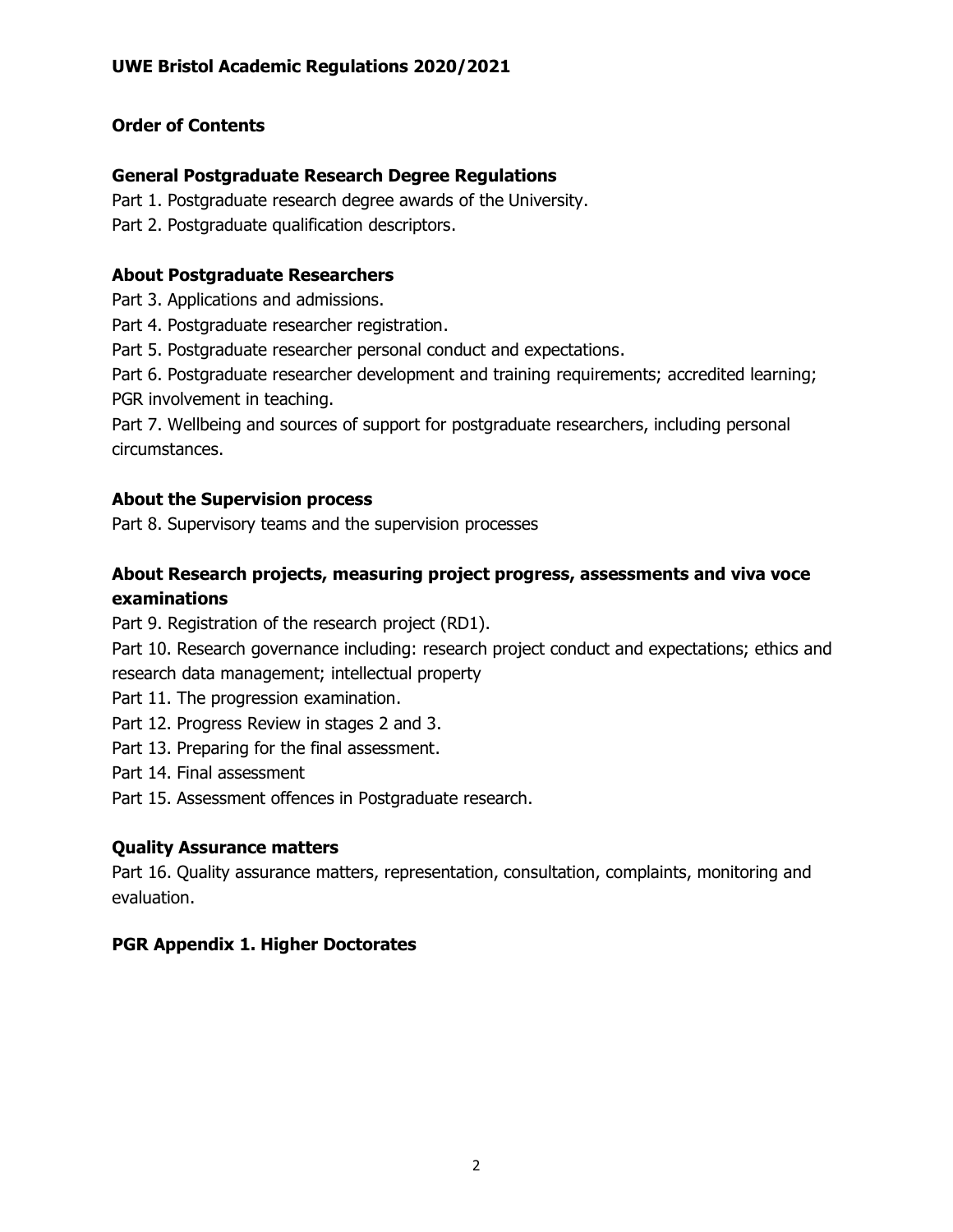# **Part 1: Postgraduate research degree awards of the University**

### **PGR 1. Postgraduate research degree awards granted by the University**

**PGR1.1R** The following awards may be granted to persons who successfully complete approved supervised research (including, where required, taught units of study) and satisfy the conditions in the Academic Regulations and Procedures:

Masters degree by Research;1 Master of Philosophy (MPhil); Doctor of Philosophy (PhD); Master of Philosophy by publication (MPhil); Doctor of Philosophy by publication (DPhil); Professional Doctorate (award titles as approved by the Academic Board from time to time).

### **PGR1.2 PhD and MPhil awards**

**PGR1.2.1R** MPhil and Doctoral level research-based awards (including MPhil, PhD, Professional Doctorate degrees) are assessed by submission of a written thesis and an oral defence (normally a viva voce examination). For MPhil and PhD the written thesis may incorporate research outputs.

### **PGR 1.3. Research degrees by published research**

**PGR1.3.1R** The awards of Doctor of Philosophy (DPhil) and Master of Philosophy (MPhil) may be granted to persons who successfully submit evidence of scholarship through a collection of published work and satisfy the conditions in the Academic Regulations and Procedures.

### **PGR 1.4. Professional Doctorate**

**PGR1.4.1R** The University may award a professional doctorate to persons who successfully complete an approved programme requiring completion of taught elements and supervised research of relevance and application to a defined area of professional practice and appropriate to the level and nature of the award. The following award titles have been approved by Academic Board and others may be approved from time to time:

<sup>1</sup>In the context of the FARSCOPE Doctoral Training Programme joint award developed with the University of Bristol, UWE may award a Masters degree by Research as this is required by the University of Bristol regulations which govern the programme.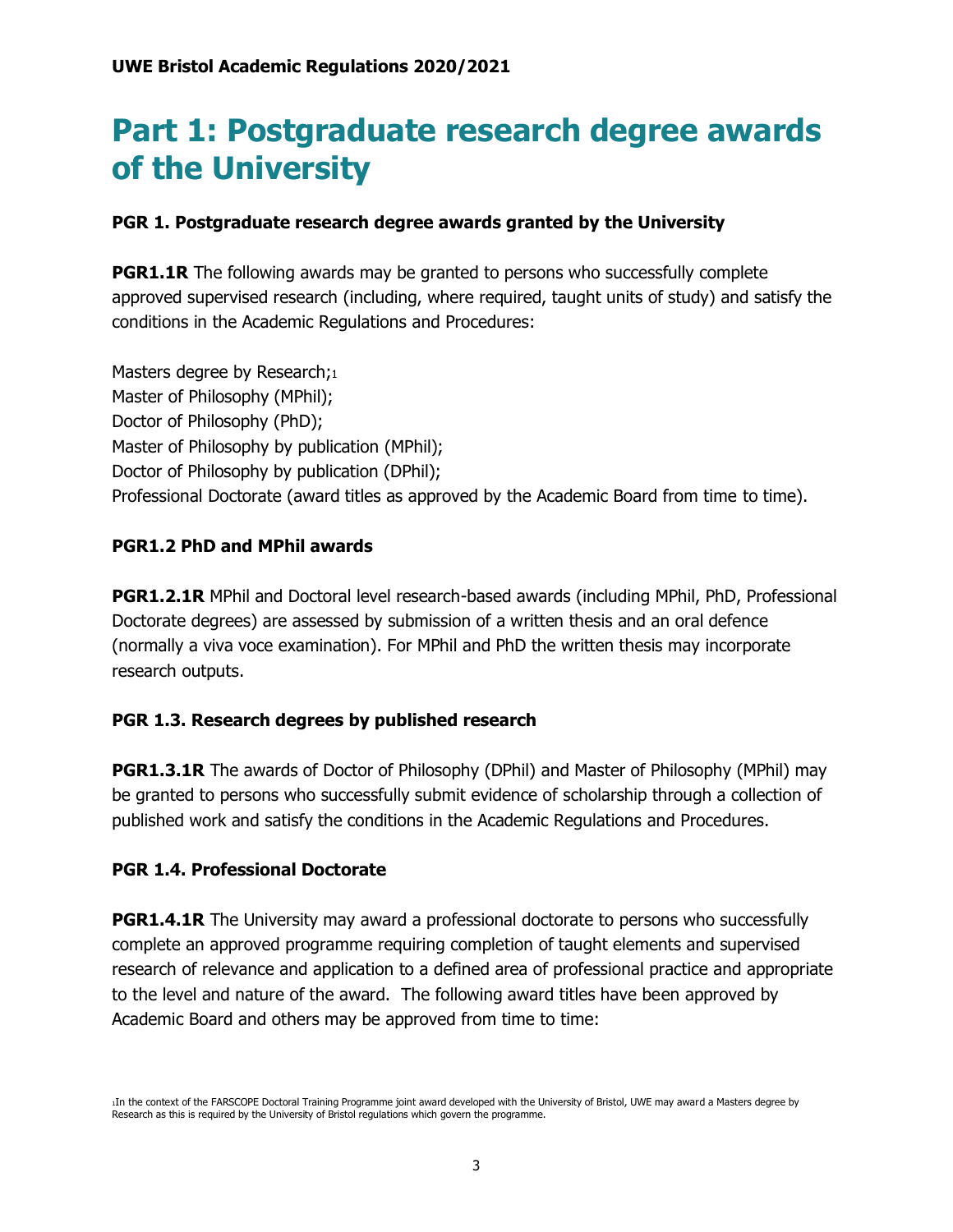Doctor of Biomedical Sciences (DBMS); Doctor of the Built Environment (DBEnv); Doctor of Business Administration (DBA); Doctor of Counselling Psychology (DCounsPsych); Doctor of Education (EdD); Doctor of Health Psychology (DHealthPsych); Doctor of Health and Social Care (DHSC); Doctor of Spatial Planning (DPlan); Doctor of Engineering (DEng).

### **PGR 1.5 Creative Practice**

**PGR1.5.1R** A postgraduate researcher (PGR) may undertake research in which their own creative work forms a significant part of the intellectual enquiry, and where the creative work is undertaken as part of the registered research programme approved by the Faculty Research Degrees Committee. The project registration proposal (RD1) should set out the intended form of submission as described at a. below.

**PGR1.5.2R** A postgraduate researcher may also undertake research in which the principal focus is preparation of a scholarly edition of the works of others e.g. one or more texts, musical or choreographic works, works of fiction or other original artefacts.

**PGR1.5.3R** In both such cases:

- a. part of the final submission for assessment may comprise examples of original works in addition to the thesis, for example: works of fiction, musical or choreographic works, designs, devices and products, short film, exhibition of works, installation or other original artefacts, or examples of creative work. Where practical this should be bound into the thesis;
- b. any submitted creative work must be clearly presented in relation to the argument of a thesis written by the candidate and set in its relevant theoretical, historical, critical or design context;
- c. the final deposition of the thesis to the University research repository must be accompanied by some permanent record (for example, electronic recording, photographic record, musical score, or diagrammatic representation) of the creative work.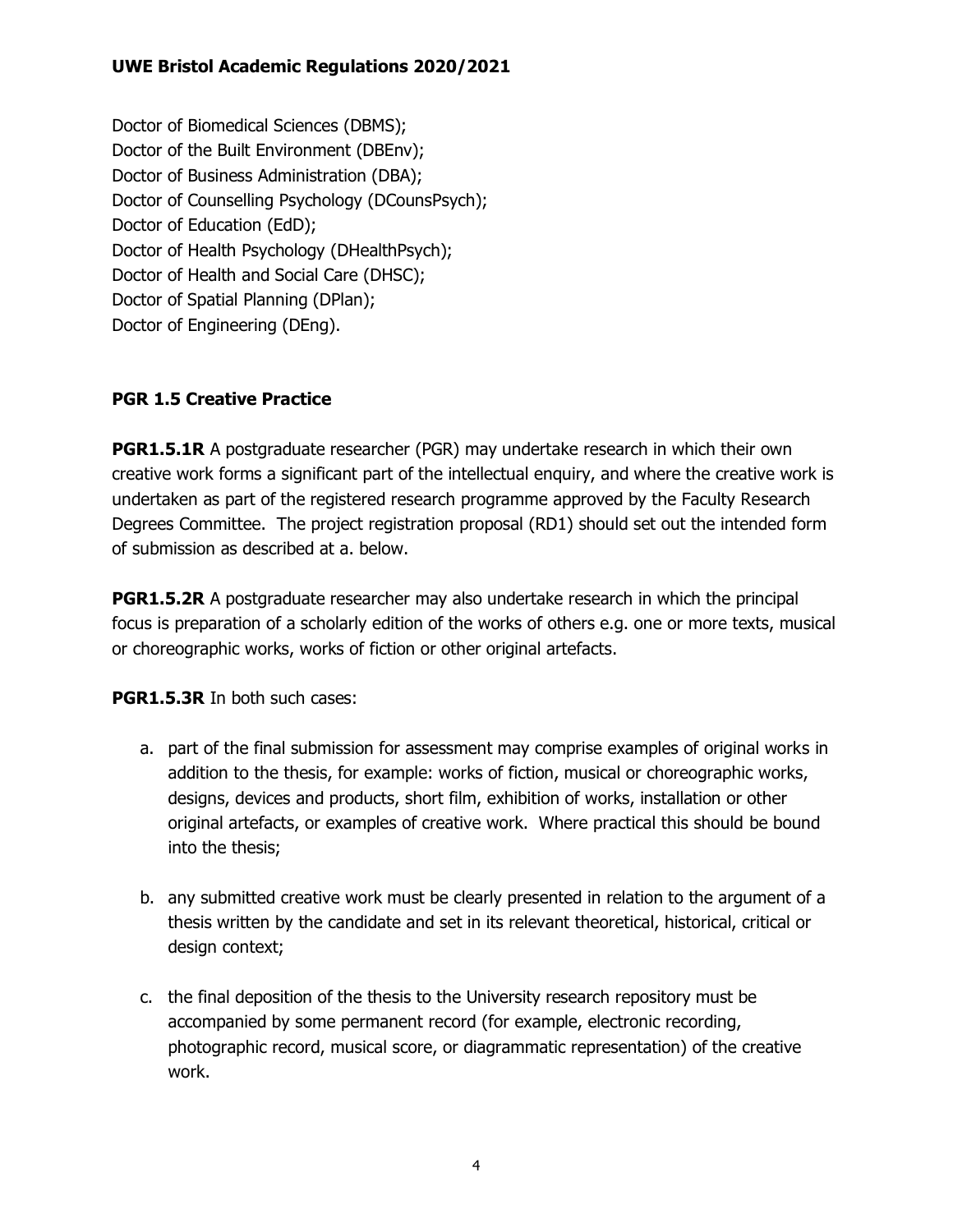### **PGR1.6 Collaboration with other bodies**

**PGR1.6.1R** The University encourages co-operation with industrial, governmental, commercial, professional or research establishments for the purpose of research leading to research degree awards. All such collaborative working will be governed by contractual arrangement agreed by the University and the external party.

# **PGR 1.7 Establishing a relationship with external institutions for delivery of programmes of supervised postgraduate research**

Definition: relationships between the University and a) institutions of higher education with degree-awarding powers for taught programmes only, or b) affiliated institutions of the University where the institution wishes its postgraduate researchers to be registered for awards of the University.

**PGR1.7.1R** An initial inquiry concerning a possible academic relationship of this kind shall be referred to the Director of Student and Academic Services who will manage the application process, working in close collaboration with the Director and the Manager of the UWE Graduate School from the outset.

# **PGR 1.8 Higher doctorates**

**PGR 1.8.1R** The following awards may be granted to persons who provide evidence of work of high distinction in accordance with the Academic Regulations:

- Doctor of Letters (DLitt);
- Doctor of Science (DSc).

Enquiries about higher doctorate awards should be directed to the UWE Graduate School in the first instance.

The process for application, assessment and award of higher doctorates is described at PGR Appendix 1: Higher doctorates.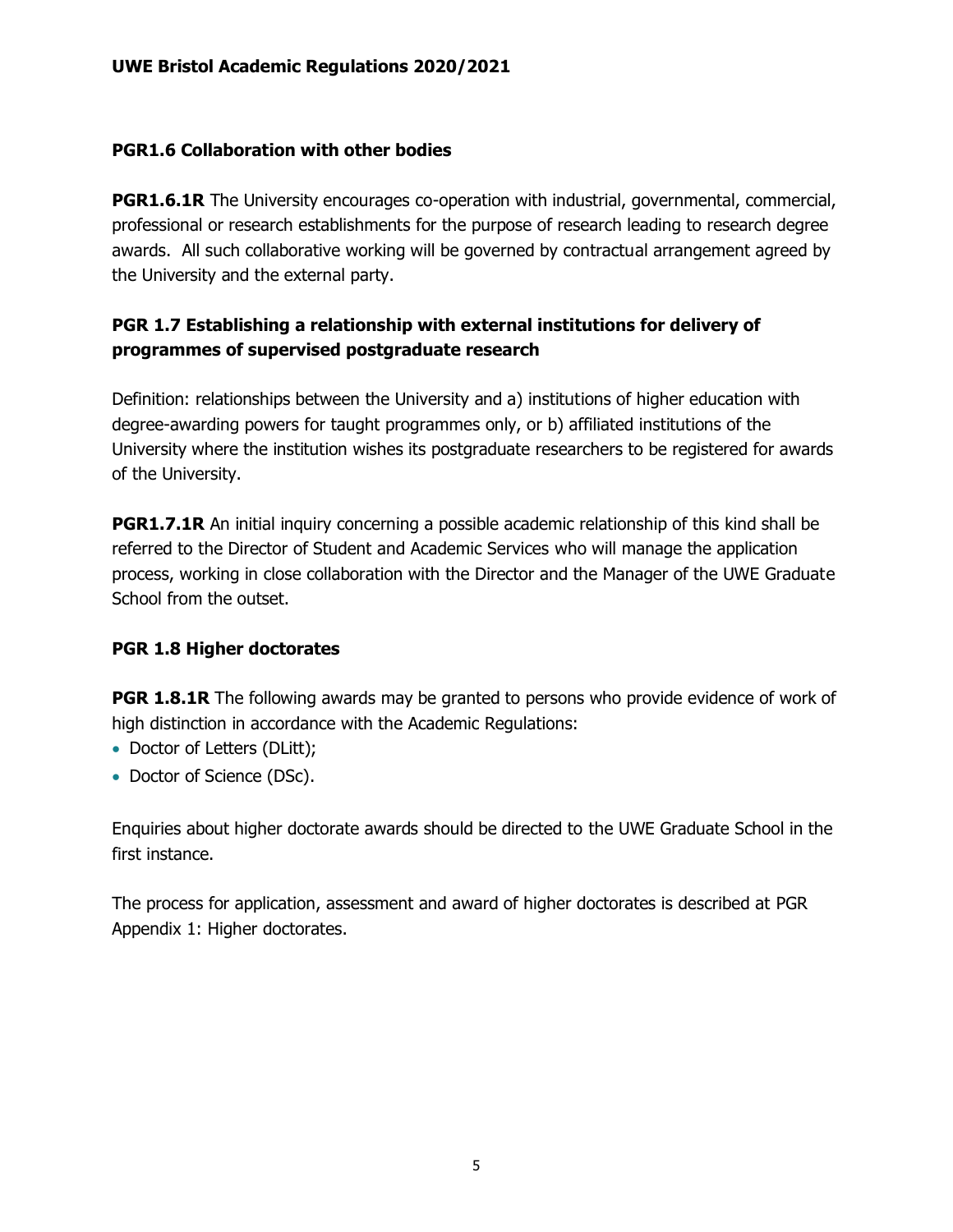# **Part 2: Postgraduate qualification descriptors**

### **PGR 2.1 Expectations**

**PGR2.1.1** In higher education, levels of learning and achievement are described in the Frameworks for Higher Education Qualifications of degree awarding bodies published by the QAA.

[www.qaa.ac.uk/en/Publications/Documents/qualifications-frameworks.pdf](http://www.qaa.ac.uk/en/Publications/Documents/qualifications-frameworks.pdf)

**PGR2.1.2** Qualification descriptors are used to describe the relative intellectual demands, complexity, depth and independent learning associated with a particular level of learning. To gain an award students are expected to be able to demonstrate that they meet the outcomes and have developed the wider skills, abilities and attributes set out in the descriptor for that qualification level.

**PGR2.1.3** Postgraduate research degrees at UWE align with the OAA qualification descriptors for Doctoral Level 8, and Masters Level 7.

**PGR2.1.4** For the purposes of these regulations the written thesis is a document that must allow the appointed examination panel to assess the work against the criteria for the award.

# **PGR2.2 Doctoral descriptor**

**PGR2.2.1R** The award of a doctorate of the University requires the postgraduate researcher to demonstrate that they:

- a. have conducted enquiry leading to the creation and interpretation of new knowledge through original research or other advanced scholarship, shown by satisfying scholarly review by accomplished and recognised scholars in the field;
- b. can demonstrate a critical understanding of the current state of knowledge in that field of research and / or practice;
- c. show the ability to conceptualise, design and implement a project for the generation of new knowledge at the forefront of the field of research and/or practice including the capacity to adjust the project design in the light of emergent issues and understandings;
- d. can demonstrate a critical understanding of the methodology of enquiry;
- e. have developed independent judgement of issues and ideas in the field of research and / or practice and are able to communicate and justify that judgement to appropriate audiences;
- f. can critically reflect on their work and evaluate its strengths and weaknesses including understanding validation procedures.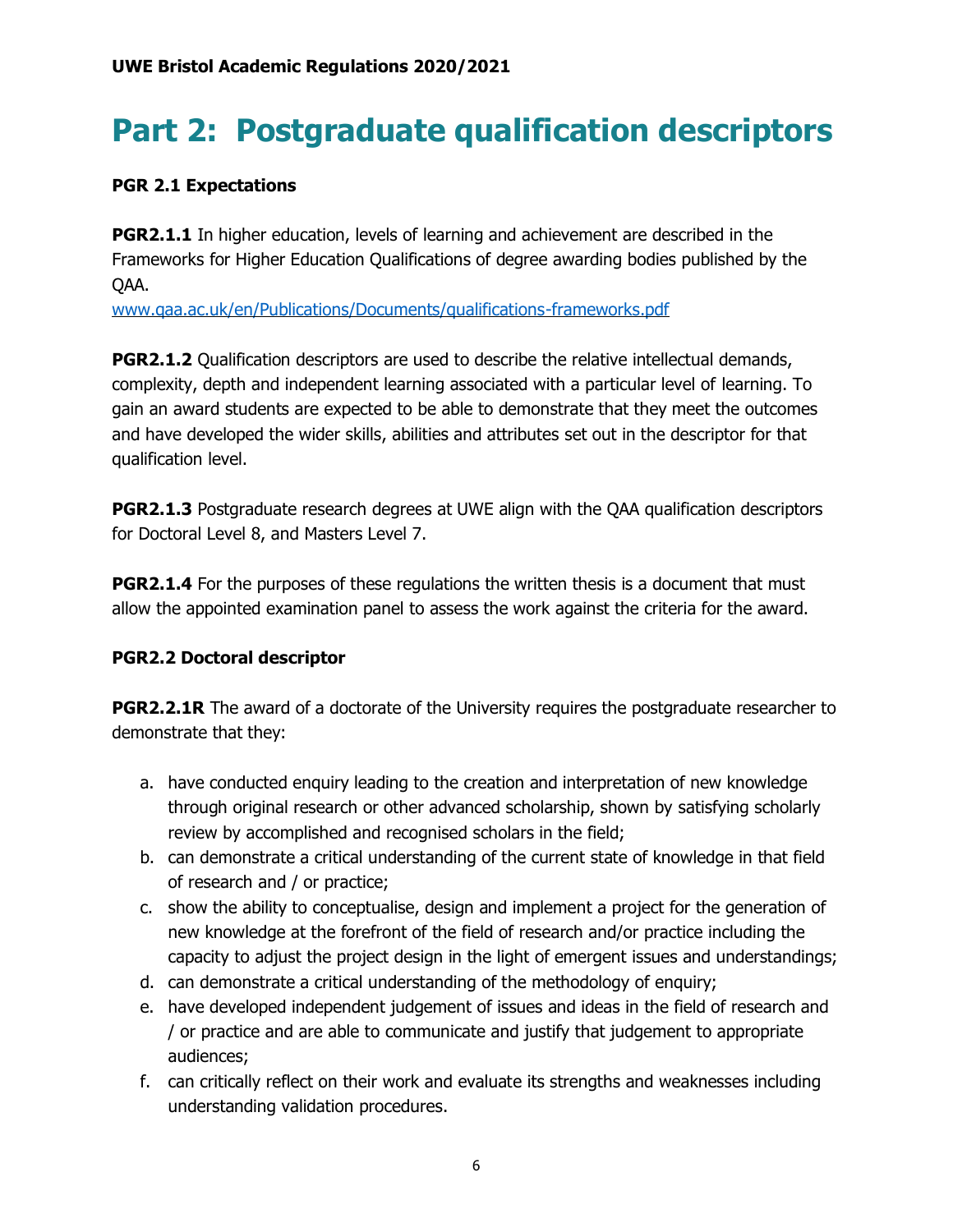### **PGR2.3 MPhil descriptor**

**PGR2.3.1R** The award of a Master of Philosophy requires the postgraduate researcher to demonstrate that they:

- a. have engaged in enquiry which makes a contribution to knowledge within their field of study;
- b. can demonstrate a systematic understanding of the current state of knowledge within their field of research and / or practice;
- c. show the ability to conceptualise, design and implement a project capable of contributing new knowledge close to the forefront of the field of research and / or practice;
- d. can demonstrate a sound understanding of the methodology and techniques of enquiry relevant to the discipline or field of practice;
- e. have developed a capacity to form judgements of issues and ideas in the field of research and / or practice and communicate and justify these to relevant audiences;
- f. can critically reflect on their work and evaluate its strengths and weaknesses.

**PGR2.3.2** The overall difference between a doctorate and an MPhil is not one of time or length but rather an issue of depth and sophistication.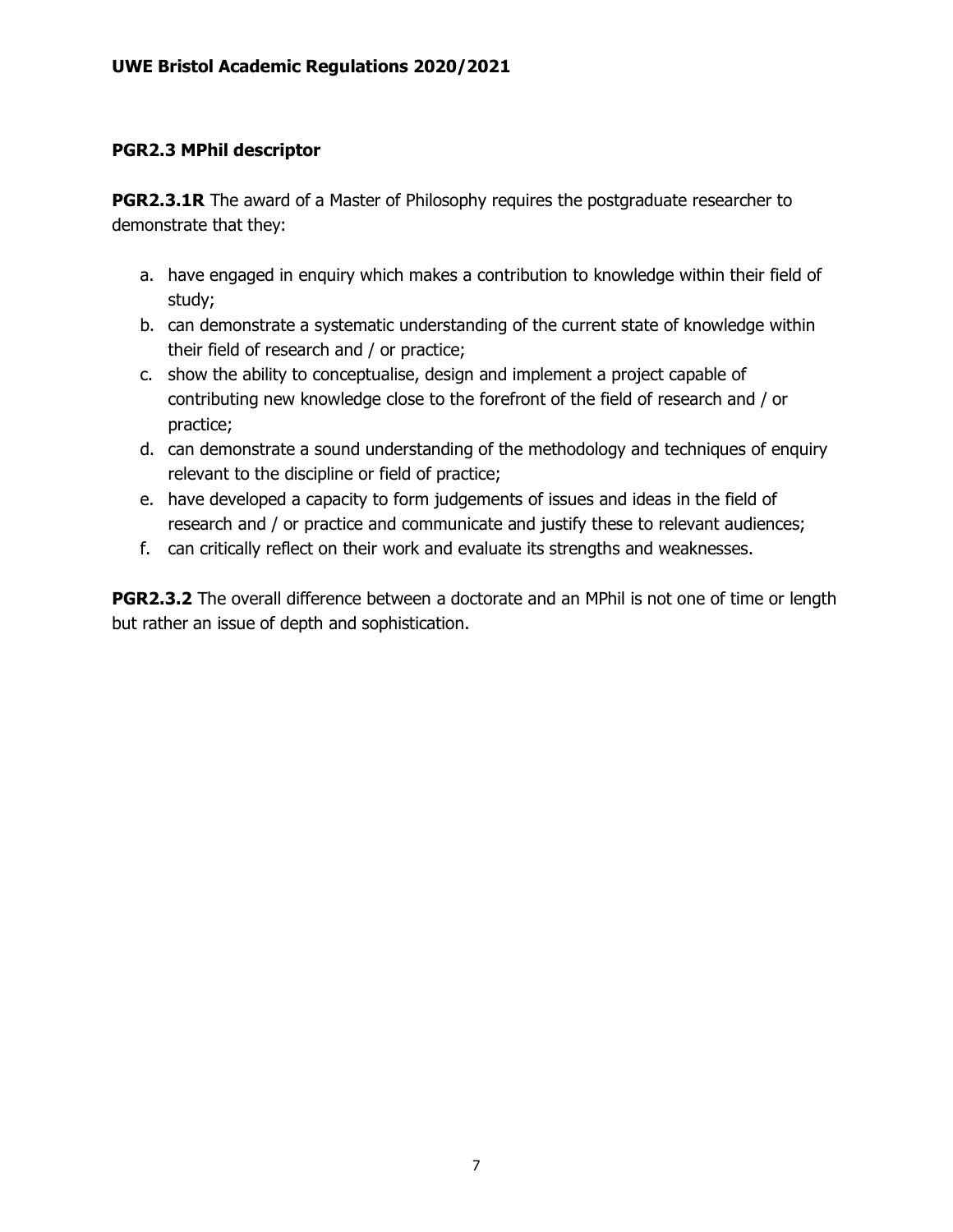# **Part 3: Applications and admissions**

### **PGR3.1 Consideration of applications**

**PGR3.1.1R** Applicants must submit a complete application, according to the University's published process.

**PGR3.1.2R** Proposed research can be in any field of study in which the University has the expertise and resource to offer supervision. The proposal must be capable of leading to scholarly work, and the production of a written thesis or other agreed outputs.

**PGR3.1.3R** Applications will be reviewed in the appropriate faculty. Research proposals are considered according to academic merit.

**PGR3.1.4** The following factors will be considered: suitability for research degree study, alignment to the faculty's research priorities; availability of supervision and other resources; mode and place of study; availability of funding; any related accredited studies and research training; research governance including ethical approval requirements and confidentiality; intellectual property rights; arrangements with any collaborators.

### **PGR 3.2 Entry requirements**

**PGR3.2.1R** Applicants for the MPhil, PhD, DPhil or Professional Doctorate are normally expected to have a UK 2:1 honours degree or above, or a UK Masters qualification (or from a University of comparable standard, if outside the UK).

**PGR3.2.2R** Applicants must meet minimum English language proficiency requirements. For international applicants wishing to pursue research at UWE these are IELTs 6.5 – 7.5 overall or accepted equivalents. Faculties may vary their requirements within this range. Any such variation will be published on the Graduate School website.

**PGR3.2.3R** Applicants for professional doctorate programmes are also expected to have experience of relevant professional practice, and may need to demonstrate that they have access to a suitable professional context in which to conduct their research.

**PGR3.2.4R** To be eligible to apply for the MPhil (by publication) or DPhil, applicants must:

a) Be employed by the University or an affiliated academic institution for a minimum of one year, with at least six months remaining on their contract;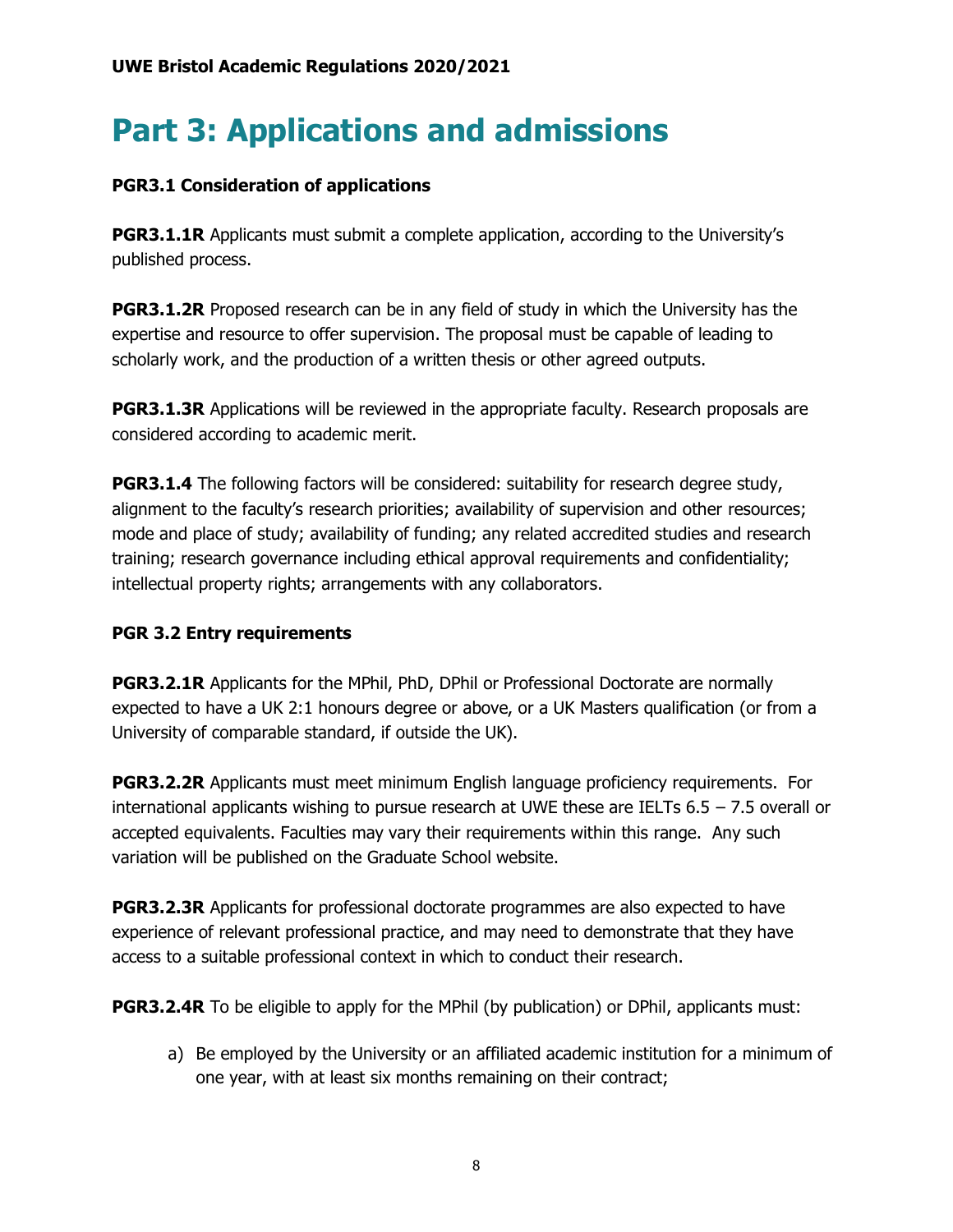Or

b) Have a close association with the University as agreed by the Executive Dean of the relevant Faculty, or the Vice-Chancellor.

In either category applicants must also comply with the relevant published criteria at PGR3.7

Registration for DPhil or MPhil by publication is on a part-time basis.

### **PGR 3.3 Offer of a place**

**PGR3.3.1R** Successful applicants will only receive a formal offer with terms and conditions, after a successful formal interview. Interviews may take place by video conference, using software approved by the University, where it is not possible to hold a face-to-face event.

**PGR3.3.2R** The appropriate Faculty Research Degrees Committee will approve any offer of a place on a research degree programme.

**PGR3.3.4R** The formal offer will name an appropriate Director of Studies.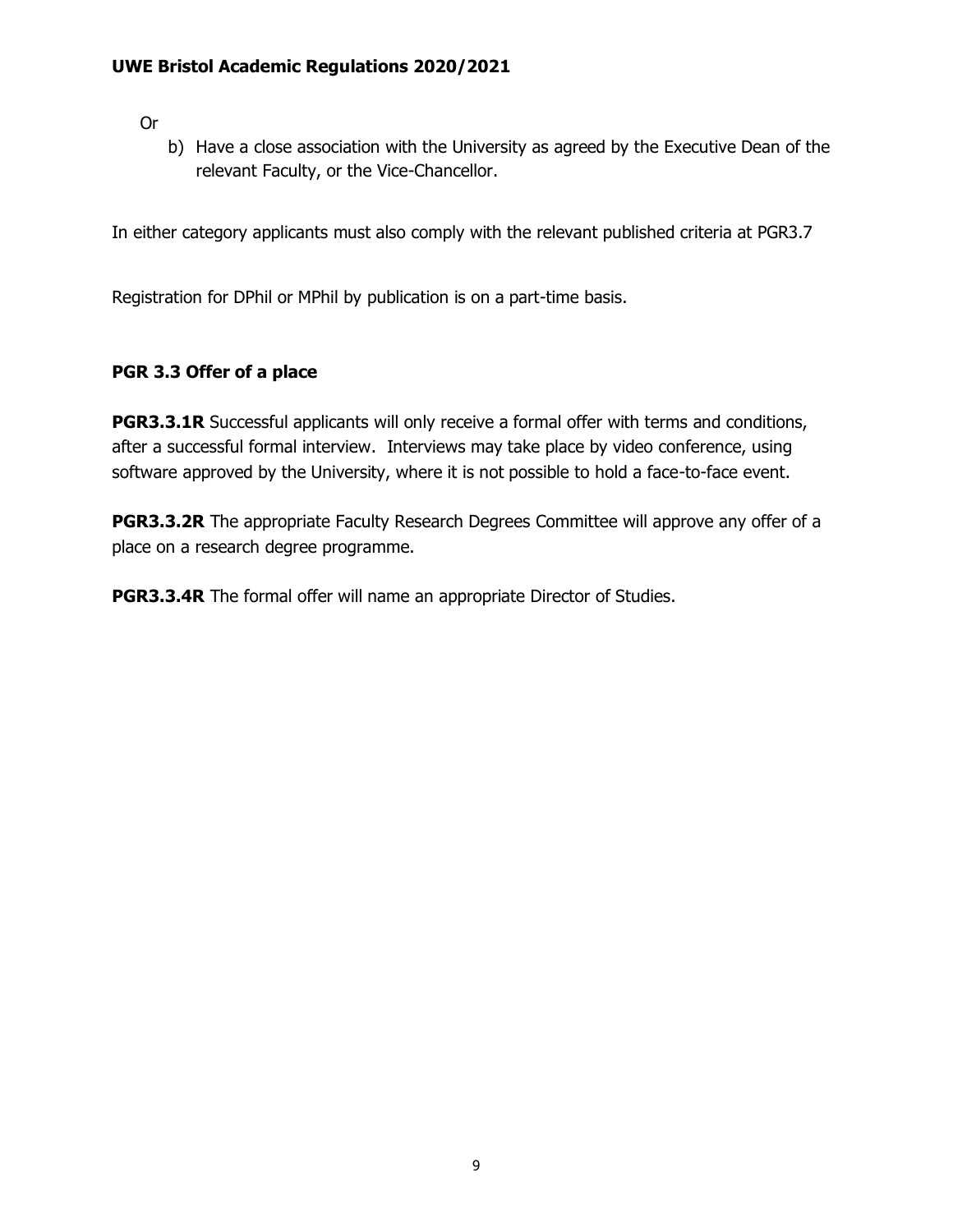# **Part 4: Postgraduate researcher registration**

**Initial registration, changes to registration and withdrawal of registration.**

### **PGR 4.1 Initial registration**

**PGR4.1.1R** Normal minimum and maximum periods of registration are as follows:

|                                                  | Minimum | Maximum |
|--------------------------------------------------|---------|---------|
| Master of Philosophy (FT)                        | 18 mths | 36 mths |
| Master of Philosophy (PT)                        | 30 mths | 48 mths |
| Doctor of Philosophy (PhD) (FT)                  | 24 mths | 48 mths |
| Doctor of Philosophy (PhD) (PT)                  | 36 mths | 84 mths |
| Professional Doctorate (FT)                      | 36 mths | 48 mths |
| Professional Doctorate (PT)                      | 48 mths | 72 mths |
| Doctor of Philosophy (DPhil) (PT)                | 12 mths | 72 mths |
| Master of Philosophy by publication (MPhil) (PT) | 12 mths | 48 mths |

**PGR4.1.2R** Initial registration will take place at the postgraduate researcher's (PGR's) start date, and PGRs are required to re-register each year until their completion of, or withdrawal from, the award. Annual fees are due at the start of each registration year.

**PGR 4.1.3R** PGRs must demonstrate satisfactory progress at each stage of their award for registration to continue.

# **PGR 4.2 Changes to registration, including suspension and extension**

**PGR4.2.1R** Faculty Research Degrees Committees (FRDCs) are responsible for considering applications to make changes to a PGR's registration, where supported by appropriate evidence, including:

- Research project
- Supervisory team
- Mode of attendance
- Registration status (suspension, extension or withdrawal)
- Extension to individual progress milestone deadlines that do not otherwise affect registration
- Change of doctoral registration to MPhil (before submission of thesis)
- Applications from MPhil candidates to withdraw from their MPhil registration and re-apply for registration at doctoral level.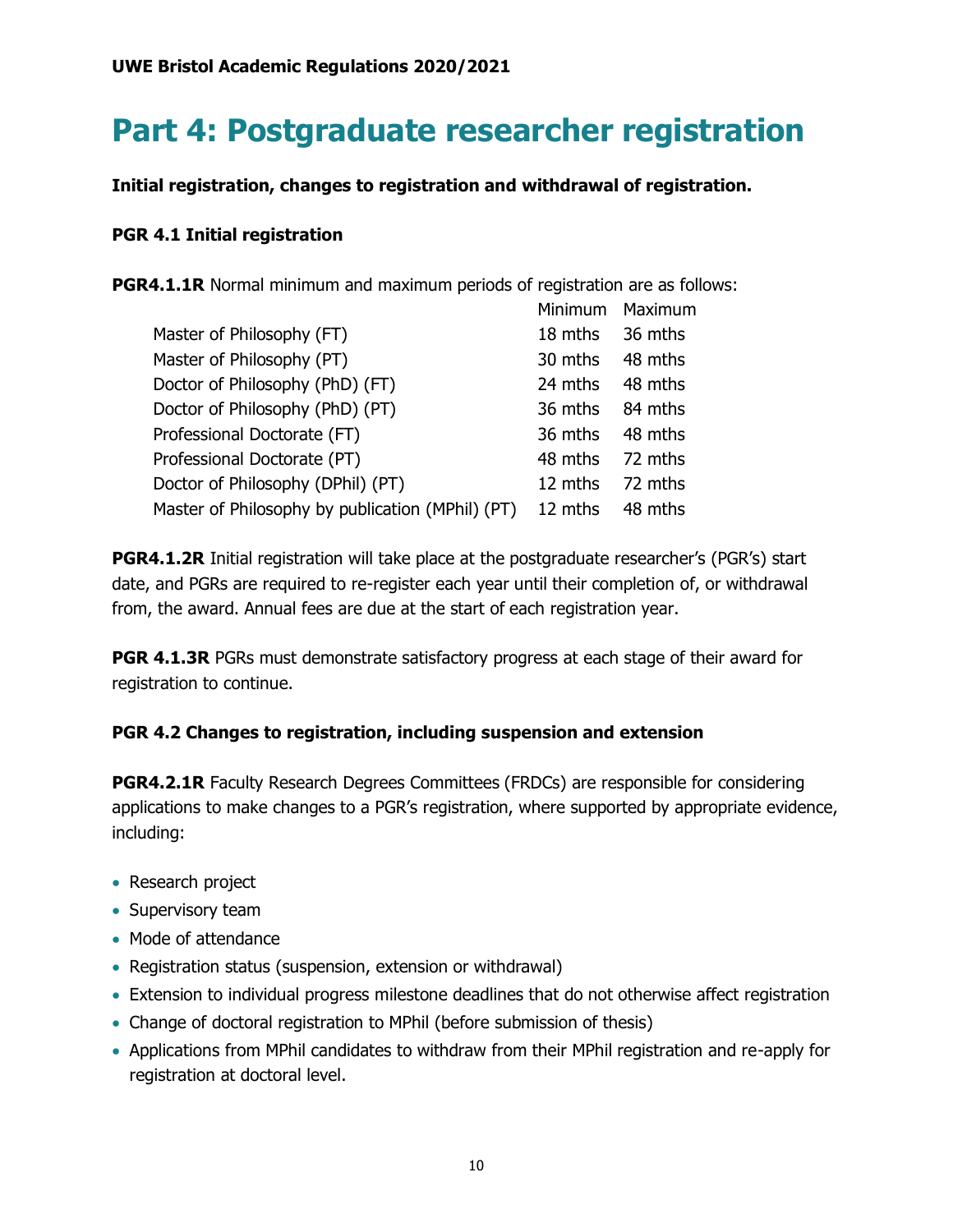**PGR4.2.2R** A PGR can apply for suspension from their registration if they are unable to work on their research degree due to health or other acceptable reasons. The FRDC will not normally approve a suspension of more than one year at a time. Until otherwise advised there will be no requirement to supply supporting evidence for covid-19 related circumstances, whether personal or professional.

**PGR4.2.3R** Where recommended by the FRDC, the Research Degrees Award Board may extend the PGR's registration where there are acceptable reasons, presented together with appropriate supporting evidence and a realistic timescale for completion. Until otherwise advised there will be no requirement to supply supporting evidence for covid-19 related circumstances, whether personal or professional.

(See also information about personal circumstances at Part 7 of these PGR Regulations.)

# **PGR 4.3 Withdrawal of registration**

**PGR4.3.1R** Withdrawal of registration may be initiated by the PGR or the University at any time on application to the Faculty Research Degrees Committee (FRDC). Where withdrawal is initiated by the University the application must be supported by appropriate evidence and comply with the published [PGR withdrawal policy.](https://www2.uwe.ac.uk/services/Marketing/research/pdf/graduate-school/Withdrawal_Policy_and_Guidance_Notes.pdf)

**PGR4.3.2R** The decision to withdraw a PGR's registration is the responsibility of the Research Degrees Award Board on recommendation from the FRDC.

# **PGR4.4 Additional circumstances in which postgraduate researchers may be required to leave the award or may be expelled by the University**

**PGR4.4.1R** PGRs may also be required to leave the award by the University for reasons other than those described in the PGR withdrawal policy. These reasons may include admission on the basis of an application subsequently found to be incorrect or fraudulent and/or that the PGR has acquired a status which renders continuation on the award inappropriate. For PGRs registered on Professional Doctorate awards where there are concerns regarding their professional suitability or fitness to practice the professional suitability policy and procedure will be used.

Processes governing the expulsion of students of the University, including postgraduate researchers, are described in the [UWE policy for suspension for academic reasons.](https://www1.uwe.ac.uk/about/departmentsandservices/professionalservices/studentandacademicservices/regulationspoliciesquality/regulationsandprocedures/suspensionforacademicreason.aspx)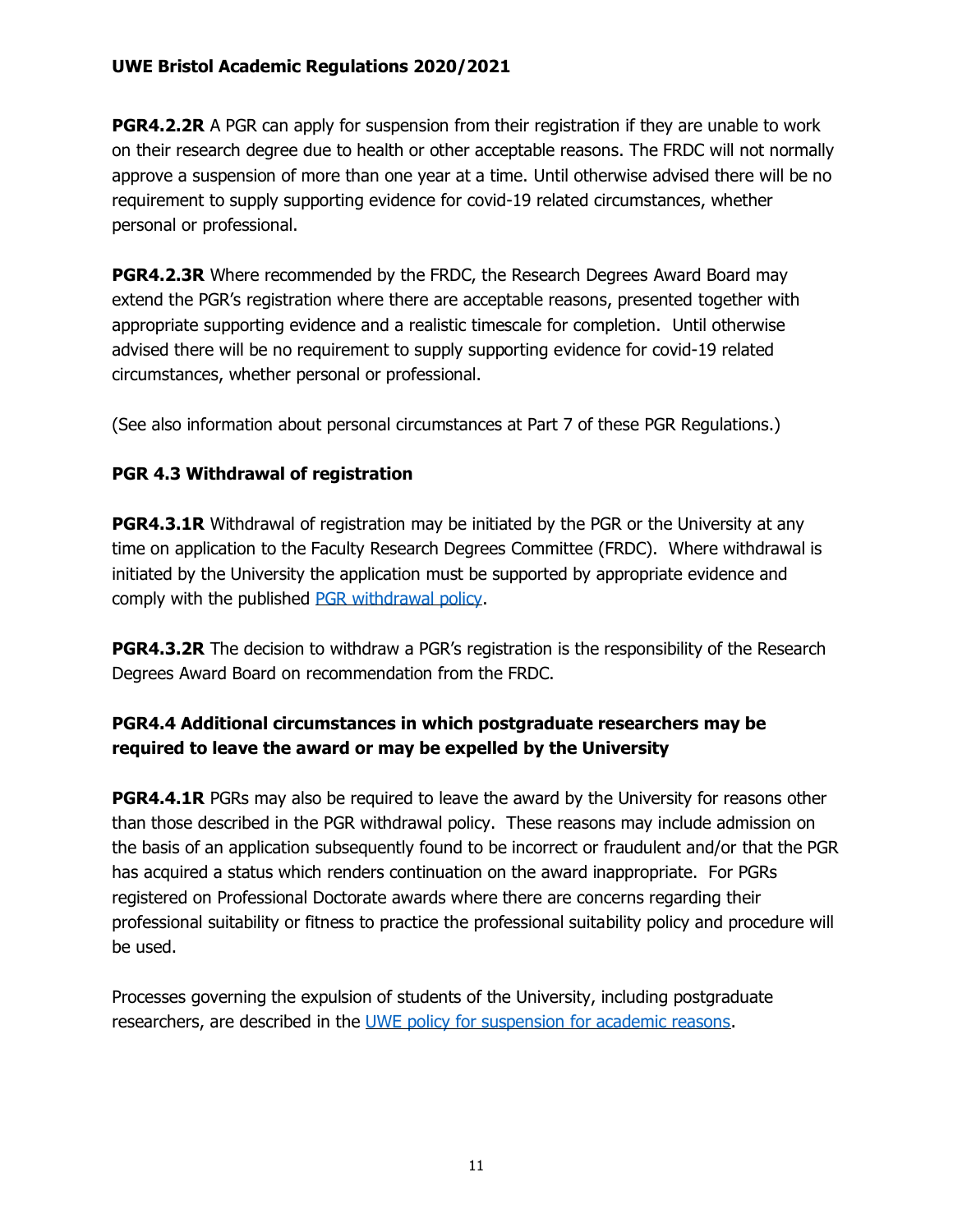# **Part 5: Postgraduate researcher personal conduct and expectations**

### **PGR5.1 Responsibilities of Postgraduate Researchers (PGRs)**

**PGR5.1.1R** The rights of PGRs to supervision, tuition, resources, assessment, certification and conferment of an award are subject to remaining in good standing with the University.

**PGR5.1.2R** PGRs are individually responsible for providing the University with such information as it requires for admission, registration and the collection of fees, for the certification of credit and awards, and for any other purpose connected with the University's functions.

**PGR5.1.3R** PGRs are required to comply with the written terms and conditions of their registration on the award, supplied with their formal offer at admission. Non-compliance with these terms and conditions may result in withdrawal of registration.

### **PGR 5.2 Compliance with University policies – personal academic integrity**

**PGR5.2.1R** PGRs are individually responsible for their own conduct and are required to act with integrity in relation to the production and representation of academic research and outputs, and in acknowledging the contributions of others in their work. They are subject to the requirements of the University's [Code of Good Research Conduct](http://www1.uwe.ac.uk/research/researchgovernance.aspx) and its [Assessment](http://www1.uwe.ac.uk/students/academicadvice/assessments/assessmentoffences.aspx)  [Offences policy](http://www1.uwe.ac.uk/students/academicadvice/assessments/assessmentoffences.aspx), as well as the University's policy about Intellectual Property Rights and must comply with any research integrity training requirements published by the University.

See also [Part 10 of this handbook: Research Governance.](https://www1.uwe.ac.uk/research/postgraduateresearchstudy/currentpgresearchers/graduateschoolhandbook/part10-researchgovernance.aspx)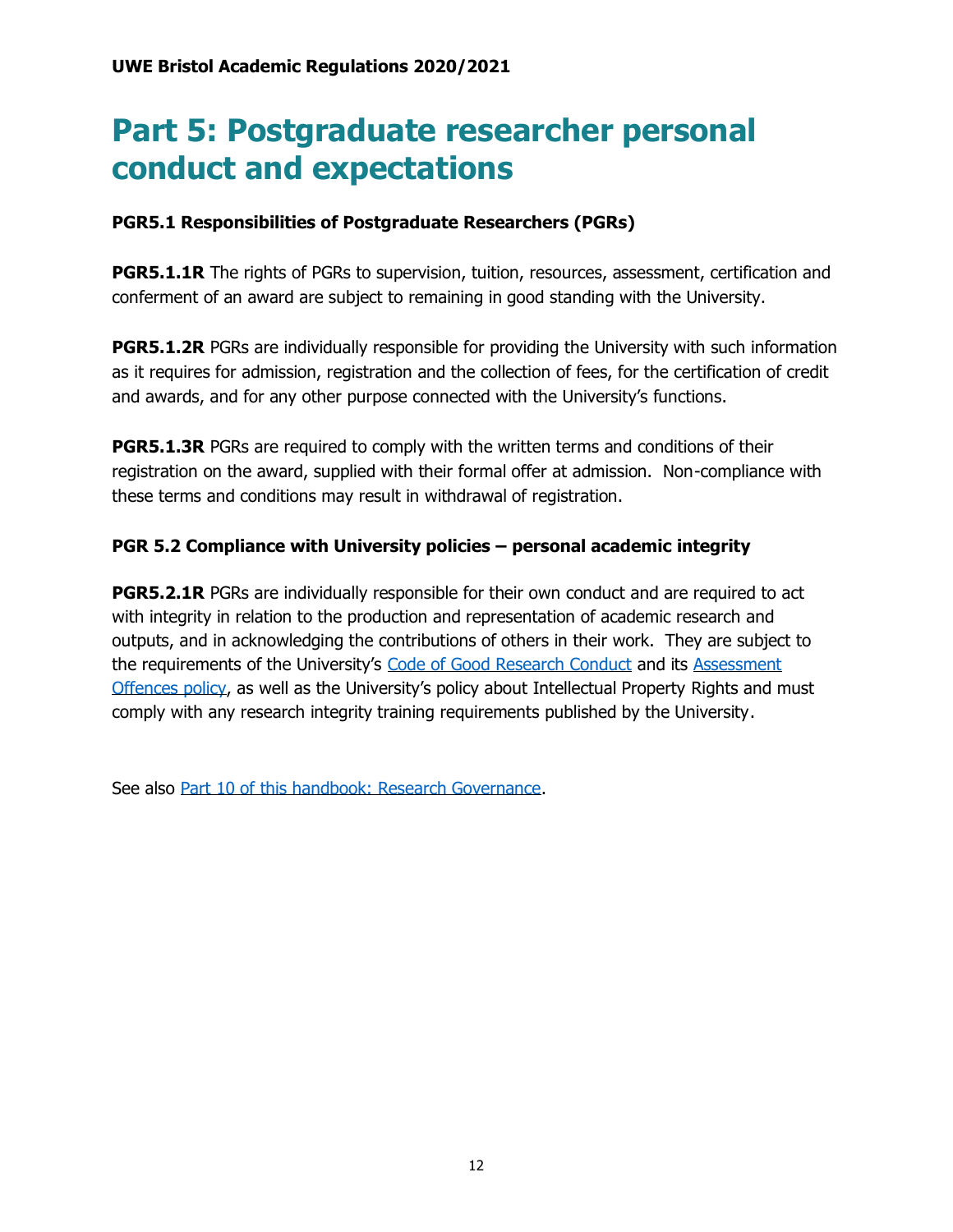# **Part 6: Postgraduate researcher professional development and research training requirements; accredited learning; PGR involvement in teaching.**

# **PGR 6.1 Professional development and research skills training requirements**

**PGR6.1.1R** All postgraduate researchers are required to undertake an assessed professional development and research skills training programme of a minimum Masters (M) level credit value to enable them to meet the requirements of the UWE MPhil or Doctoral descriptor and become effective researchers. This programme should align with the aims and objectives of the [Vitae Researcher Development Framework](https://www.vitae.ac.uk/researchers-professional-development/about-the-vitae-researcher-development-framework)

**PGR6.1.2R** The credit requirements for the assessed programme are:

Master of Philosophy 60 of which at least 60 are at level M

Doctor of Philosophy (PhD) 60-120 of which at least 60 are at level M

Professional Doctorate 120 – 270 at level M

Master of Philosophy by publication 60 of which at least 60 are at level M

Doctor of Philosophy by publication (DPhil) 60-120 of which at least 60 are at level M.

It is recognised that some PGRs will benefit from undertaking research training beyond the minimum required to fulfil the credit requirement.

**PGR6.1.3R** Where the programme of related studies includes approved studies leading to a taught award and a PGR is registered for that award and fulfils all its requirements, they may be recommended for that award in addition to the degree of MPhil or PhD.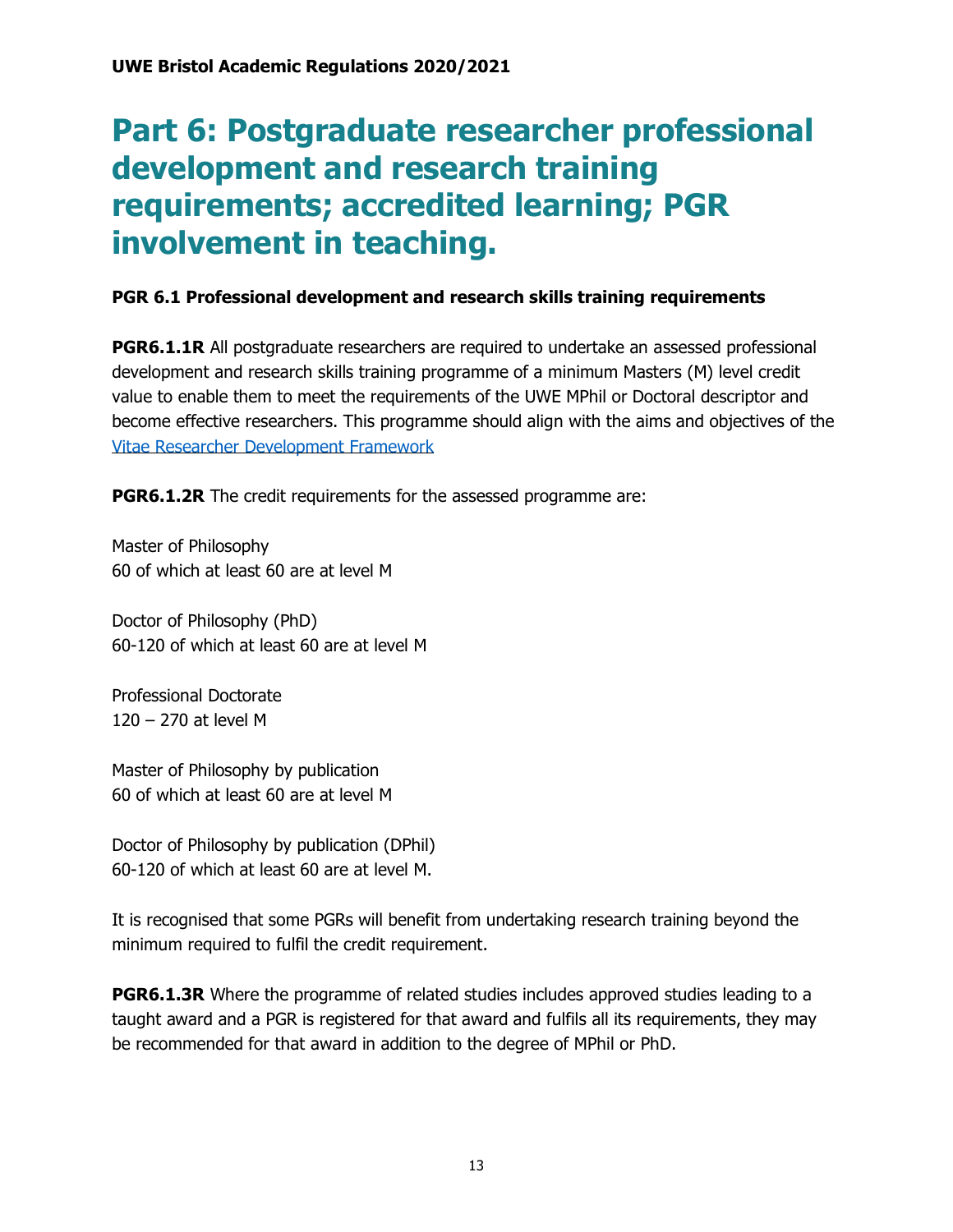# **PGR 6.2 Recognition of prior certificated learning (accredited learning, AL) in MPhil, PhD, MPhil and DPhil by publication awards**

Prior certificated learning is learning that has been accredited or otherwise certificated by an institution of higher education, including the University of the West of England or other recognised external body acceptable to the University. It is usually referred to as accredited learning or AL.

**PGR 6.2.1R** Postgraduate researchers on MPhil, PhD, MPhil and DPhil by publication awards may apply to use accredited learning to contribute towards some, or occasionally all, of the accredited training requirement of the award for which they are registered, where the Faculty Research Degrees Committee has agreed that this is appropriate for that individual.

**PGR 6.2.2R** The Graduate School has established procedures for the scrutiny and verification of applications for recognition of accredited learning from PGRs in this respect.

### **PGR6.3 Recognition of prior experiential learning (AEL)**

Experiential learning is defined as learning achieved through experience gained by an individual outside formalised learning arrangements and where the learning is assessable by the University.

**PGR6.3.1R** Assessment of experiential learning requires the matching of the learning achieved by the PGR to the learning outcomes of a specified UWE module.

# **PGR 6.4 Recognition of prior learning (AL or AEL) in Professional Doctorates**

**PGR6.4.1R** Where prior learning (accredited and / or experiential learning) contributes to the credit requirements of a professional doctorate, the combination shall not exceed two-thirds of the total credit requirements for the award. The two-thirds ceiling shall not apply where a PGR has obtained all credit by study and assessment under the UWE Academic Regulations.

**PGR6.4.2R** Where a professional doctorate researcher fails to meet the requirements of the award on which they are registered but is eligible to receive a lower award, the two-thirds limit for credit gained by external accredited learning and / or accredited experiential learning shall be reduced accordingly for the lower award.

### **PGR 6.5 Reporting AL and AEL to exam boards**

**PGR6.5.1R** All decisions to recognise credit awarded or certificated by an external institution or body (AL) will be reported to the Research Degrees Award board and identified against the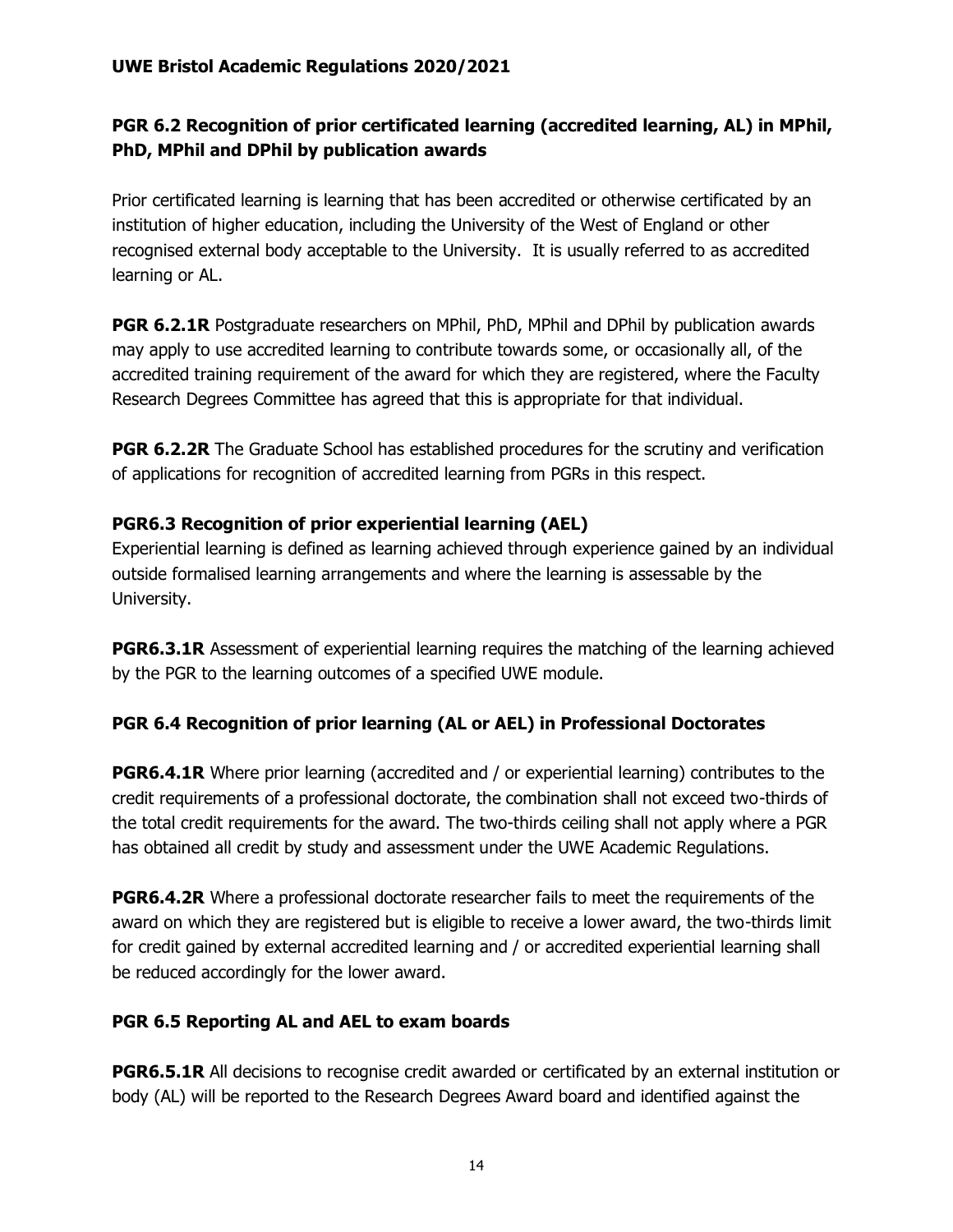relevant modules. This will be identified as recognised certificated learning (accredited learning) on the certificate of credit.

**PGR6.5.2R** Credit awarded for accredited learning will not:

- carry marks or grades awarded by another institution
- carry marks achieved under study and assessment under the University's assessment regulations.

**PGR6.5.3R** The outcome of the assessment of experiential learning (AEL) applications must be reported as recommendations for the award of credit to the relevant Field Board for decision, referencing the module/s against which the assessed learning outcomes are being matched. Where credit is awarded, this will be identified as recognised experiential learning on the certificate of credit. Outcomes of modules will be reported to the Research Degrees Award Board in the normal way.

**PGR6.5.4** The module outcomes in both instances will be pass or fail.

# **PGR 6.6 Postgraduate researchers who teach**

The University's 2020 strategy identifies research activity, output and knowledge exploration as key to informing and enriching its taught curricula. Postgraduate researchers have the potential to play a significant role in supporting learning and teaching in this respect and the Graduate School has developed a [policy for PGRs who teach w](http://www1.uwe.ac.uk/research/postgraduateresearchstudy/studysupport/guidanceandregulations.aspx)hich underpins this aim.

**PGR6.6.1R** Contribution to teaching by postgraduate researchers can only occur with the permission of the Director of Studies and must not impede progress on the research degree.

**PGR6.6.2R** For full time postgraduate researchers, teaching commitments may not amount in total to more than 120 hours per academic year.

**PGR6.6.3R** Postgraduate researchers who teach more than 120 hours per year must be registered on their research degree award part-time.

**PGR6.6.4R** Postgraduate researchers who teach must undertake the training available that is appropriate to the number of hours they teach per year.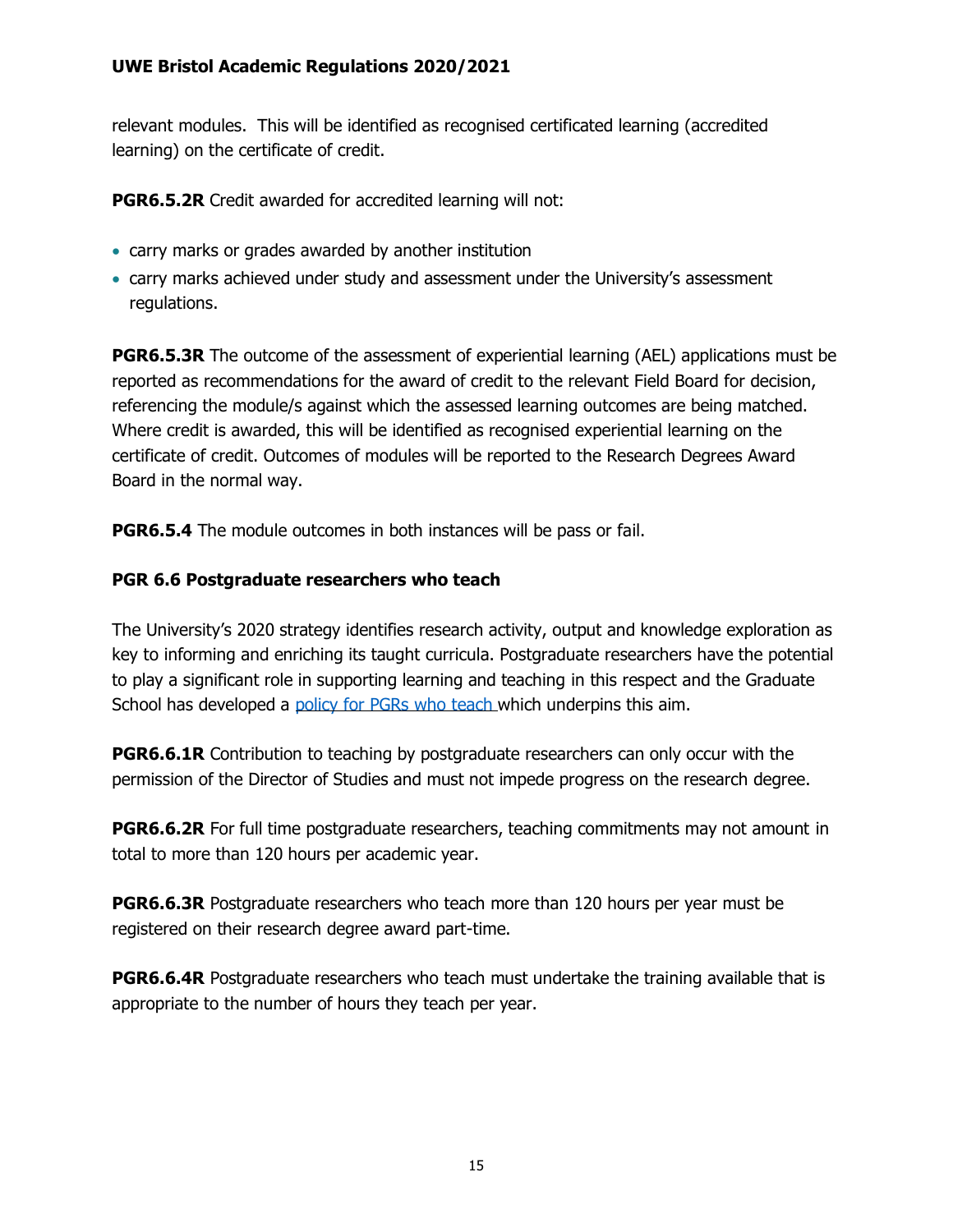# **Part 7: Wellbeing and sources of support for postgraduate researchers, including personal circumstances**

### **PGR7.1 Expectations and accessing support and help**

**PGR7.1.1R** All PGRs are entitled to expect access to proper levels of support during their studies, provided by the University via the Graduate School and other professional and special services, from within faculties, and by the supervisory team.

Information about sources of support and help will be made available to postgraduate researchers via the Graduate School Handbook and the Graduate School web pages.

# **Part 7a Personal Circumstances for postgraduate researchers**

### **Introduction**

Personal circumstances in this context are significant personal difficulties or significantly disruptive matters outside a PGR's control which impact upon their ability to make progress with research, or to meet the deadline for completing/submitting work for a specific progress milestone, or to attend a progression viva voce/progress review meeting.

They can also apply when completing or submitting a thesis/work for final assessment or undertaking a final assessment viva voce examination, but there is special advice that must followed for the final assessment period.

The University Graduate School has a personal circumstances process in place to help PGRs facing these situations.

All personal circumstances requests must be made using the relevant form provided on the [Graduate School webpage](http://www1.uwe.ac.uk/research/postgraduateresearchstudy/currentpgresearchers/researchdegreeforms.aspx) and must be supported by relevant evidence.

### **Who is this process for?**

This process is for PGRs registered on post graduate research degrees where personal circumstances are affecting progress with their research study. It is not applicable for circumstances affecting any Masters level modules that PGRs may be taking as part of their training development credit requirement or modules being undertaken by PGRs registered on Professional Doctorate programmes.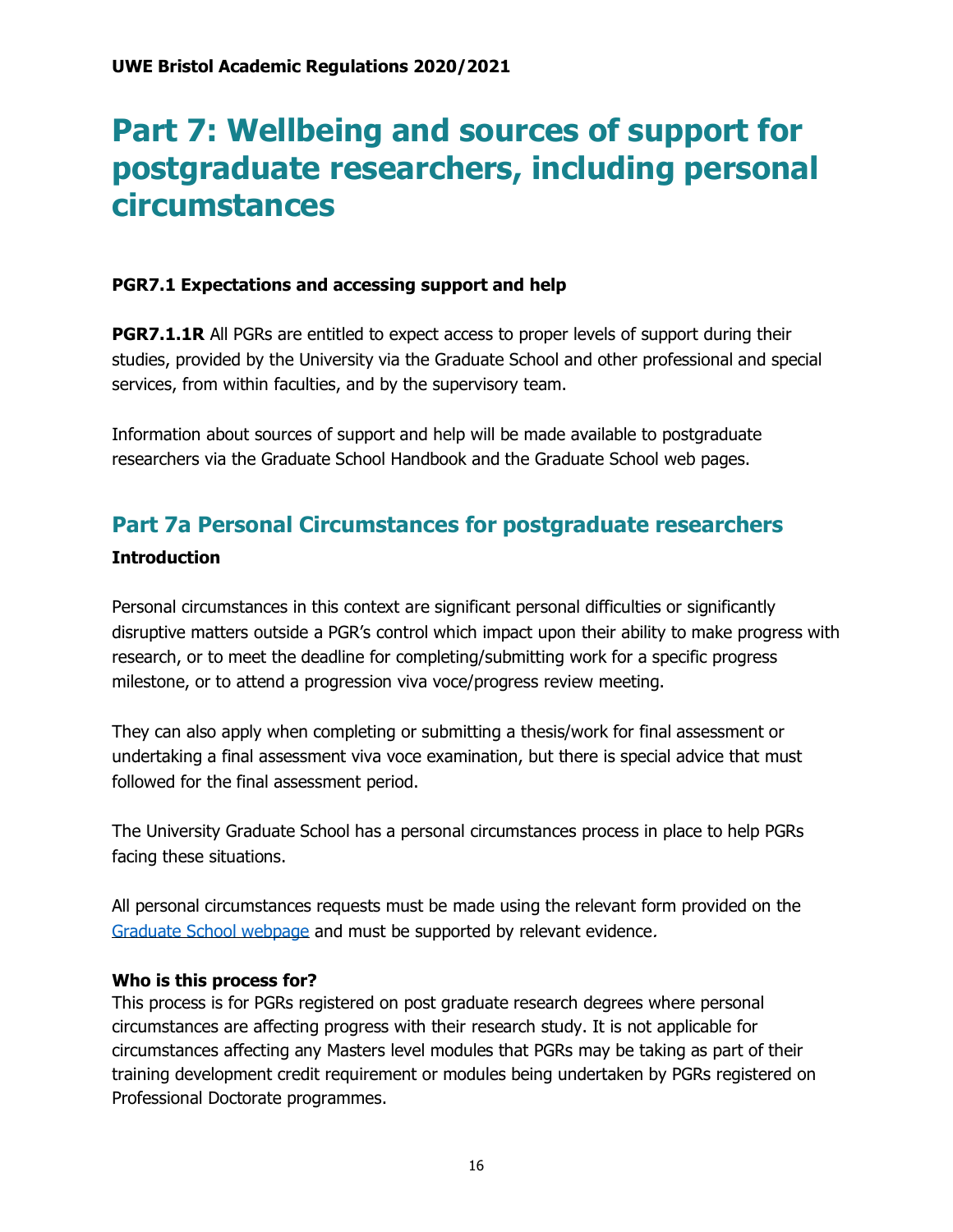For circumstances affecting a specific assessment for a module the University's personal circumstances process for taught modules must be used which can be found at [http://www1.uwe.ac.uk/students/academicadvice/assessments/personalcircumstances.aspx](http://www1.uwe.ac.uk/students/academicadvice/assessments/extenuatingcircumstances.aspx)

For circumstances affecting both research study *and* a specific taught module assessment both the PGR and the taught module processes may need to be used. This is because the range of appropriate options is different for each process. Any PGR unsure about what which process to use should contact the [Graduate School](http://www1.uwe.ac.uk/research/postgraduateresearchstudy/contactuwegraduateschool.aspx) for more advice.

# **PGR 7.2 Regulations about personal circumstances for PGRs**

**PGR7.2.1R** Postgraduate researchers are expected to engage with all progress review milestones including the RD1 and assessment events (i.e. progression examination and final assessment viva voce examination) that are required of them.

**PGR7.2.2R** If a PGR does not submit the required work/thesis by the specified deadline for a progress review milestone including the RD1, progression examination, or at final submission, this will be recorded as a non-submission. If this is due to significant personal reasons outside the PGR's control, then they may submit a personal circumstances application.

**PGR7.2.3R** If the PGR has chosen to submit the required work/thesis and attend the progress review meeting or viva voce examination it will not normally be possible to submit a personal circumstances application subsequently. (See also late personal circumstances at PGR7.4.7).

**PGR7.2.4R** If personal circumstances prevent a PGR from actively engaging with their research project, meeting a submission deadline including the RD1, or attending a progress review or viva voce examination they may apply for one of the following:

- Up to 5 working days (Monday Friday) for the late submission of a progress examination report or progress review work. Evidenced or self-certified where no evidence collectible (once only per stage, not available for final submission or within final assessment period).
- An extension to a progress milestone submission deadline i.e. progress examination report or progress review work (for up to 28 days, once only per stage. Not available for final submission or within final assessment period);
- The postponement and rearrangement of a progression examination or progress review meeting;
- A suspension of registration (for up to 12 months, not within the final assessment period);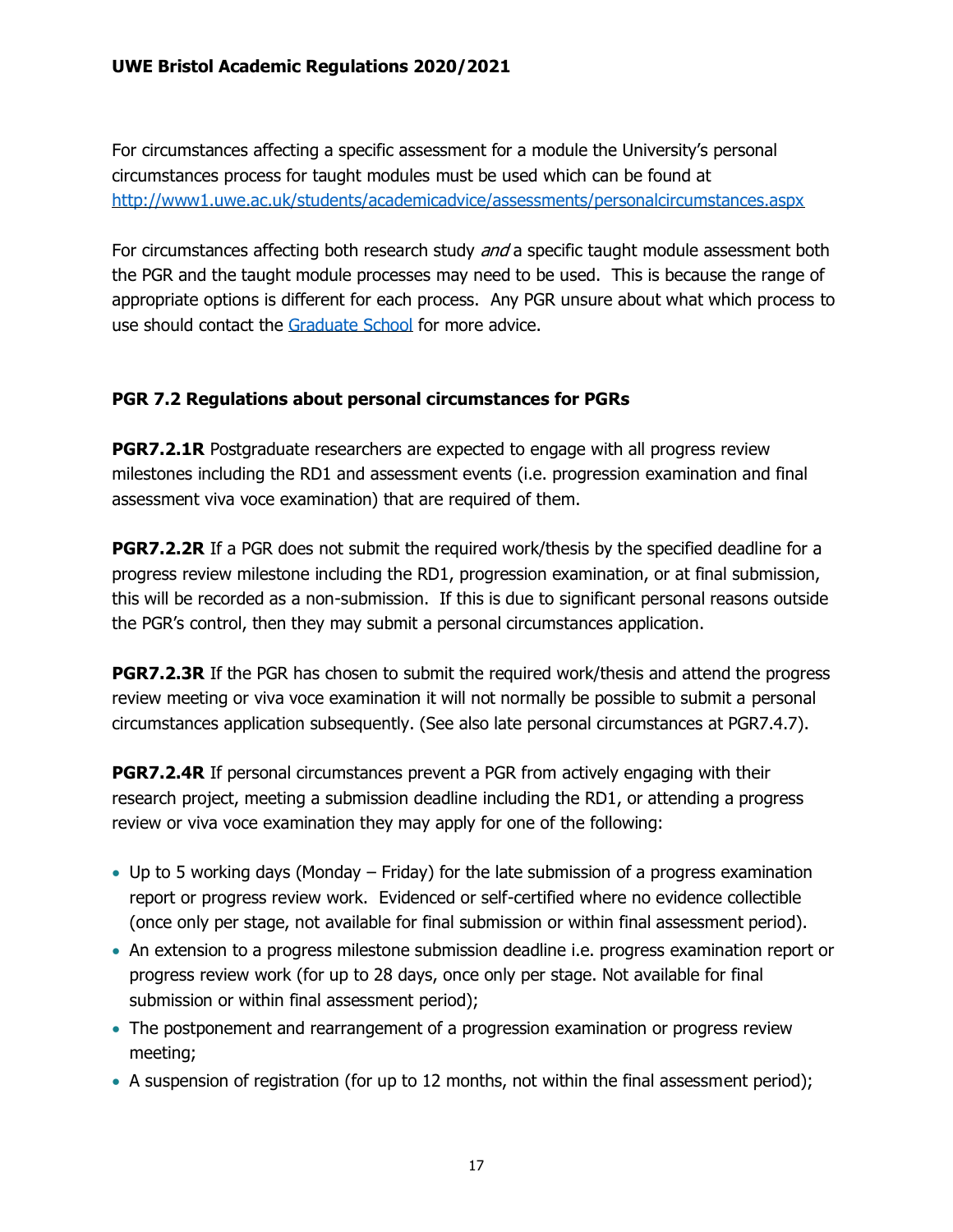- An extension to the registration end date (available post stage 3 progress review only  $-$  extra time to complete and make final submission).
- Postponement and re-arrangement of the final assessment viva voce;
- Suspension during the final assessment period, or extension of the final assessment period.

(NB. The final assessment period commences at the point of submission of the thesis or critical commentary for final assessment.)

Until otherwise advised, all cases that are related to Covid-19 circumstances will **not** require supporting evidence and PGRs may self-certify.

In **all other** cases (except 5-day self-certification) appropriate supporting evidence will be required to ensure the PGR receives the most appropriate support.

The process for making an application is described on the [Graduate School PGR personal](http://www1.uwe.ac.uk/research/postgraduateresearchstudy/studysupport/applyingforresearchstudy-7.aspx)  [circumstances guidance notes,](http://www1.uwe.ac.uk/research/postgraduateresearchstudy/studysupport/applyingforresearchstudy-7.aspx) available on the Graduate School website.

**PGR7.2.5R** Faculty Research Degrees Committees will have mechanisms to consider applications for personal circumstances confidentially up to the commencement of the final assessment period. Exceptionally FRDCs may approve arrangements to support personal circumstances other than those listed at PGR7.2.4R, where there is specific individual need and evidence to support this.

**PGR7.2.6R** The Research Degrees Award Board will have mechanisms to consider applications for personal circumstances confidentially within the final assessment period. Exceptionally RDAB may approve arrangements to support personal circumstances other than those listed at PGR7.2.4R, where there is specific individual need and evidence to support this.

**PGR7.2.7R** The Research Degrees Award Board is responsible for considering personal circumstances relating to the withdrawal of a postgraduate researcher's registration.

# **Part 7b Reasonable Adjustments**

### **PGR7.5 Regulations about reasonable adjustments**

**PGR7.5.1R** The Graduate School in collaboration with other professional and specialist services will ensure that there are confidential opportunities for PGRs to disclose disabilities, health or other ongoing conditions, or specific learning difficulties (including dyslexia) for which additional support and/or reasonable adjustment may be required.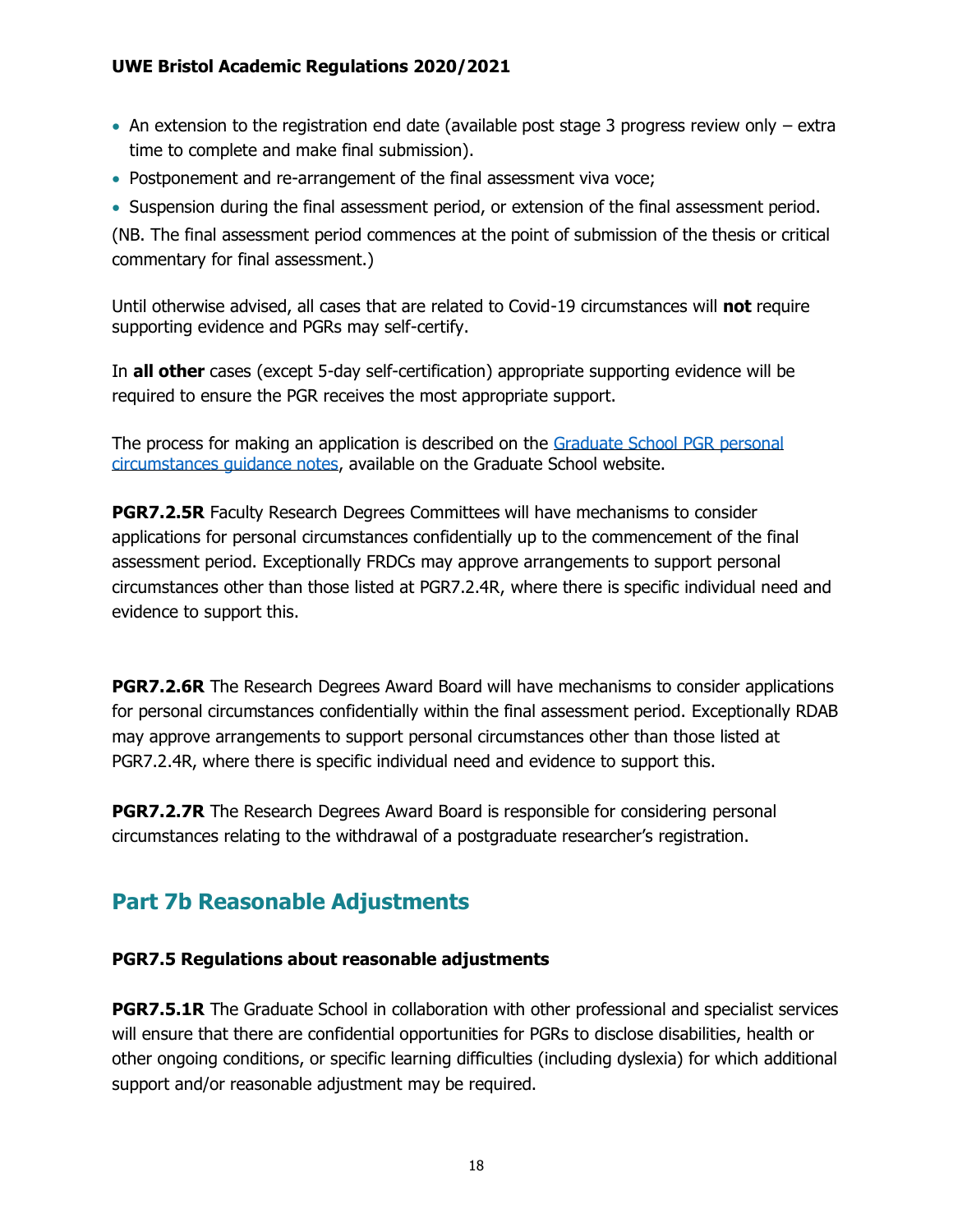**PGR7.5.2R** The Graduate School in collaboration with other professional and specialist services will ensure that mechanisms are in place for PGRs with a documented disability, health or other ongoing condition, or specific learning difficulty to access additional support and/or reasonable adjustments.

# **PGR 7.6 Reasonable adjustments in viva voce examinations, and progress review**

**PGR7.6.1R** Where appropriate, PGRs may receive extra time or other assessment adjustments. In the case of viva voce examinations and progress review these adjustments can be varied and wide ranging and must be discussed and agreed individually with the Graduate School in advance.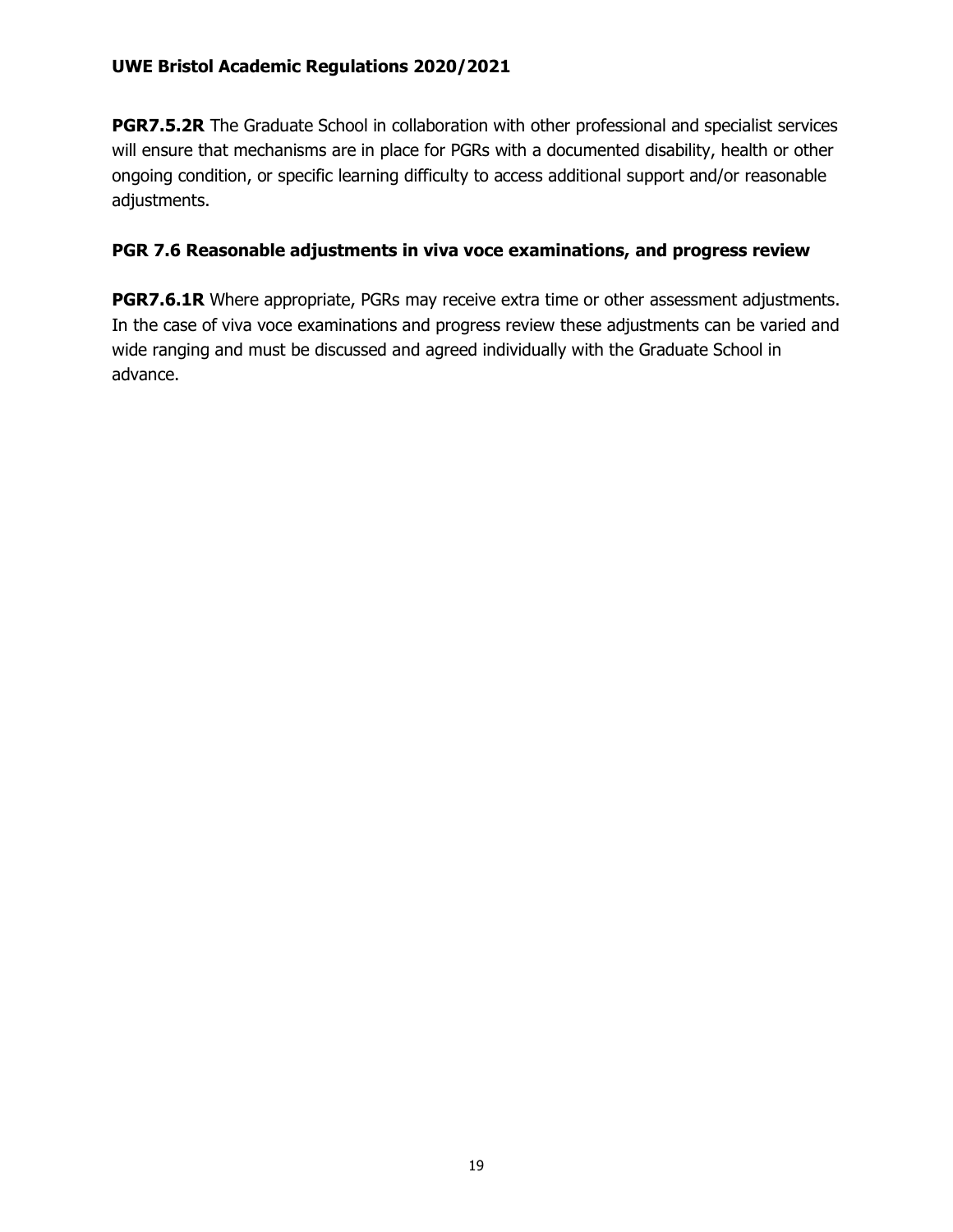# **Part 8: Supervisory teams and the supervision process**

UWE requirements for the appointment of supervisors and their responsibilities align to [principle](https://www.qaa.ac.uk/en/quality-code/advice-and-guidance/research-degrees)  [3 of the UK Quality Code for Higher Education \(Research Degrees\).](https://www.qaa.ac.uk/en/quality-code/advice-and-guidance/research-degrees)

### **PGR8.1 The supervisory team**

**PGR8.1.1R** Faculty Research Degree Committees (FRDCs) will appoint at least two supervisors, including one Director of Studies, based upon their collective experience and knowledge of the research area.

**PGR8.1.2R** Prior to formal appointment (RD1), the supervisory team must already have between them experience of UWE supervisor training and experience of PGR supervision at all stages to successful completion at the appropriate level:

- i. The Director of Studies will be a permanent member of UWE staff and is responsible for the conduct and governance of the project (see also Part 10 of these regulations Research Governance).
- ii. At least one member of the supervisory team will have completed the UWE supervisor training prior to the formal appointment of the supervisory team (RD1 approval).
- iii. At least one UWE member of the supervisory team will have previous experience of successful supervision at all stages through to completion at the appropriate level, either at UWE or at another UK University.
- iv. Where the completion experience is with another UK University, this person will also have completed the UWE supervisor training prior to the formal appointment of the supervisory team (RD1 approval). This person will advise the Director of Studies should the DoS not have the required completion experience.

**PGR8.1.3R** All UWE staff who are supervisors including Directors of Studies and those who have supervisory experience at another HEI but are new to UWE, must undertake in full the supervisory training specified by the Graduate School within 12 months of their appointment as a UWE supervisor for the first time. Failure to comply with this requirement without good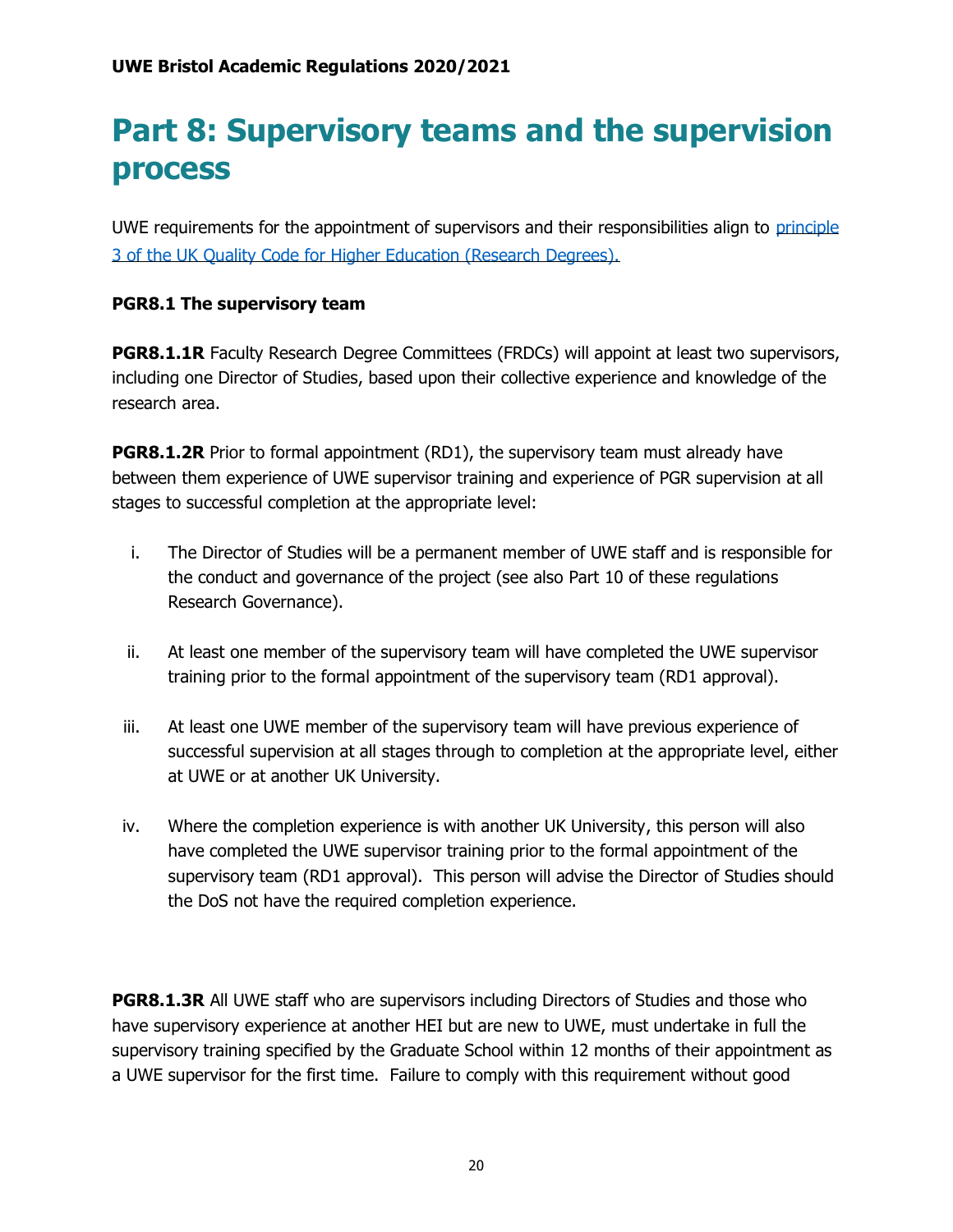reason will prevent the member of staff being allocated any further supervisory appointments of any kind until the training is completed.

**PGR8.1.4R** All external supervisors who are located in HEI academic settings (i.e. not UWE Staff) must confirm that they have completed equivalent supervisory training at their own institution or must complete the UWE supervisory training. All other external supervisors (i.e. those in industrial, professional practice or other settings) must complete UWE supervisor training made available to them via the Graduate School. All UWE training must be completed within 12 months of appointment wherever possible.

**PGR8.1.5R** Any changes to the supervisory team are subject to the consideration and approval of the FRDC.

### **PGR8.2 The supervision process**

**PGR8.2.1R** The supervisory team is responsible for meeting with the candidate regularly, discussing progress made and agreeing any actions and objectives. With the agreement of all parties involved supervisions may take place online using video conferencing software as long as confidentiality and authenticity can be maintained.

**PGR8.2.2R** The supervisory team may raise concerns at any time with the Faculty Research Degrees Committee about progress being made by the candidate, which may result in further action being taken.

**PGR8.2.3R** The FRDC will monitor supervisory arrangements through data about progress and completion rates, progression and review reports, supervision training attendance, and feedback from PGRs.

NB. A detailed list of Director of Studies/supervisory team's required responsibilities may be found at PGR 8.3 – [8.4 in Part 8 of the online Graduate School Handbook](https://www1.uwe.ac.uk/research/postgraduateresearchstudy/currentpgresearchers/graduateschoolhandbook/part8-supervision.aspx)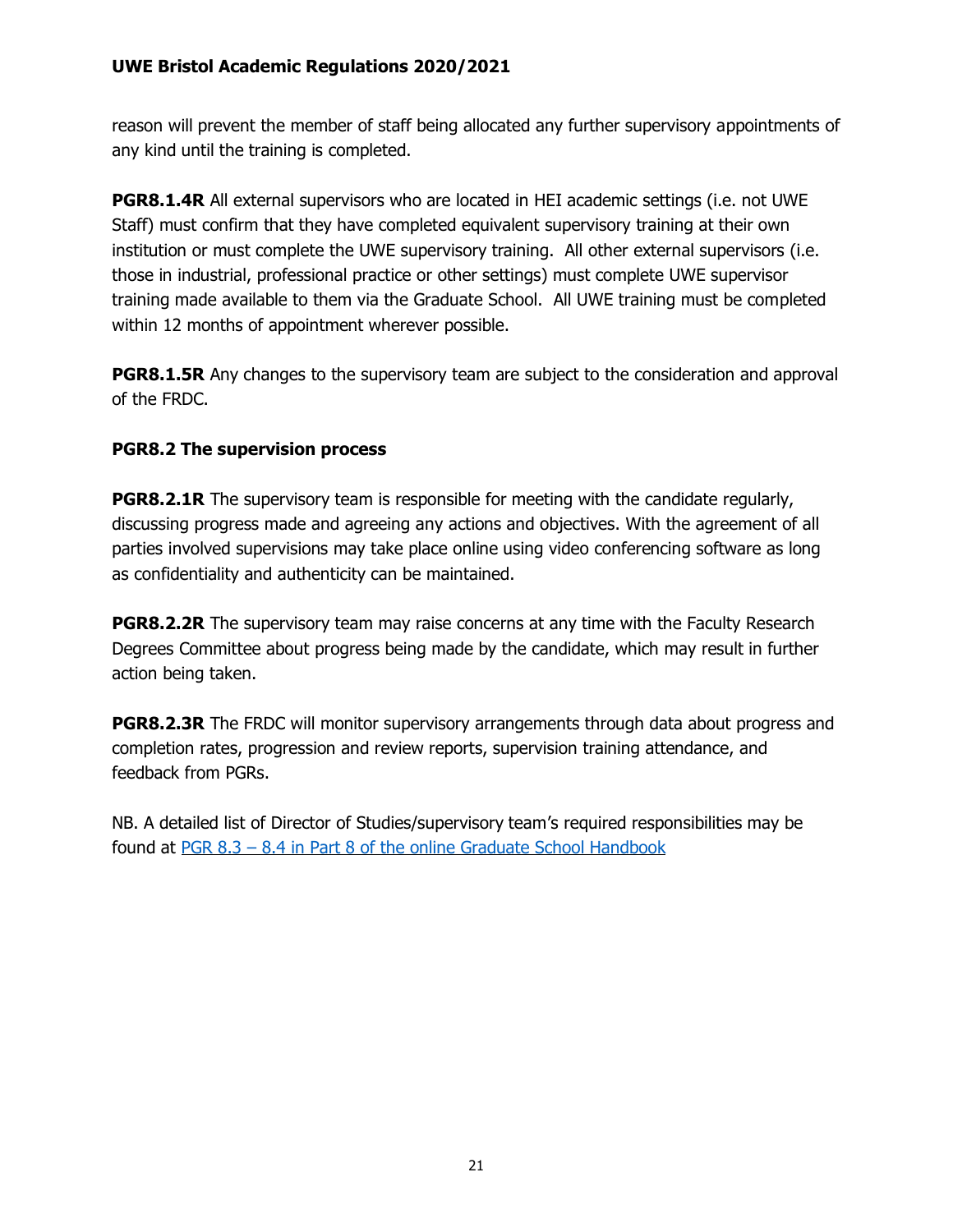# **Part 9: Registration of the research project (RD1)**

# **PGR 9.1 Purpose and objectives for project registration (RD1)**

- To demonstrate that the project proposed by the Postgraduate Researcher (PGR), including the methodology that will be used, together with the research governance and supervision arrangements that are in place, are appropriate and viable for study at Doctoral/MPhil level;
- To demonstrate that the PGR has a clear understanding of the scope of their responsibilities for the design and distinctive nature of their own research and its execution, and for their ongoing personal development as a researcher;
- PGRs must gain RD1 approval from the Faculty Research Degrees Committee (FRDC) to be able to continue with their research degree registration.

NB. Professional Doctorate awards may be subject to specific requirements as detailed in the Programme Specification.

# **PGR 9.2 Confirmation of project registration (RD1)**

**PGR9.2.1R** Within 3 months for full-time and 6 months for part-time of their initial registration, all postgraduate researchers (PGRs) must submit their project registration proposal (RD1) for review and approval by the Faculty Research Degree Committees (FRDCs).

**PGR9.2.2R** The RD1 submitted must be written by the PGR should include:

- a. a definition of the research project title;
- b. supervision arrangements;
- c. a detailed schedule of work;
- d. an outline of proposed research skills development, training plan and module selection.

In addition, and where applicable to the project:

- e. an indication of ethical approval application;
- f. documentary evidence of a collaborative agreement with an external funder, identifying ownership of research data and/or Intellectual Property contract (IP);
- g. An application for the restriction of access to the final published thesis or critical commentary where this is deemed necessary (see also Part 10 Research Governance).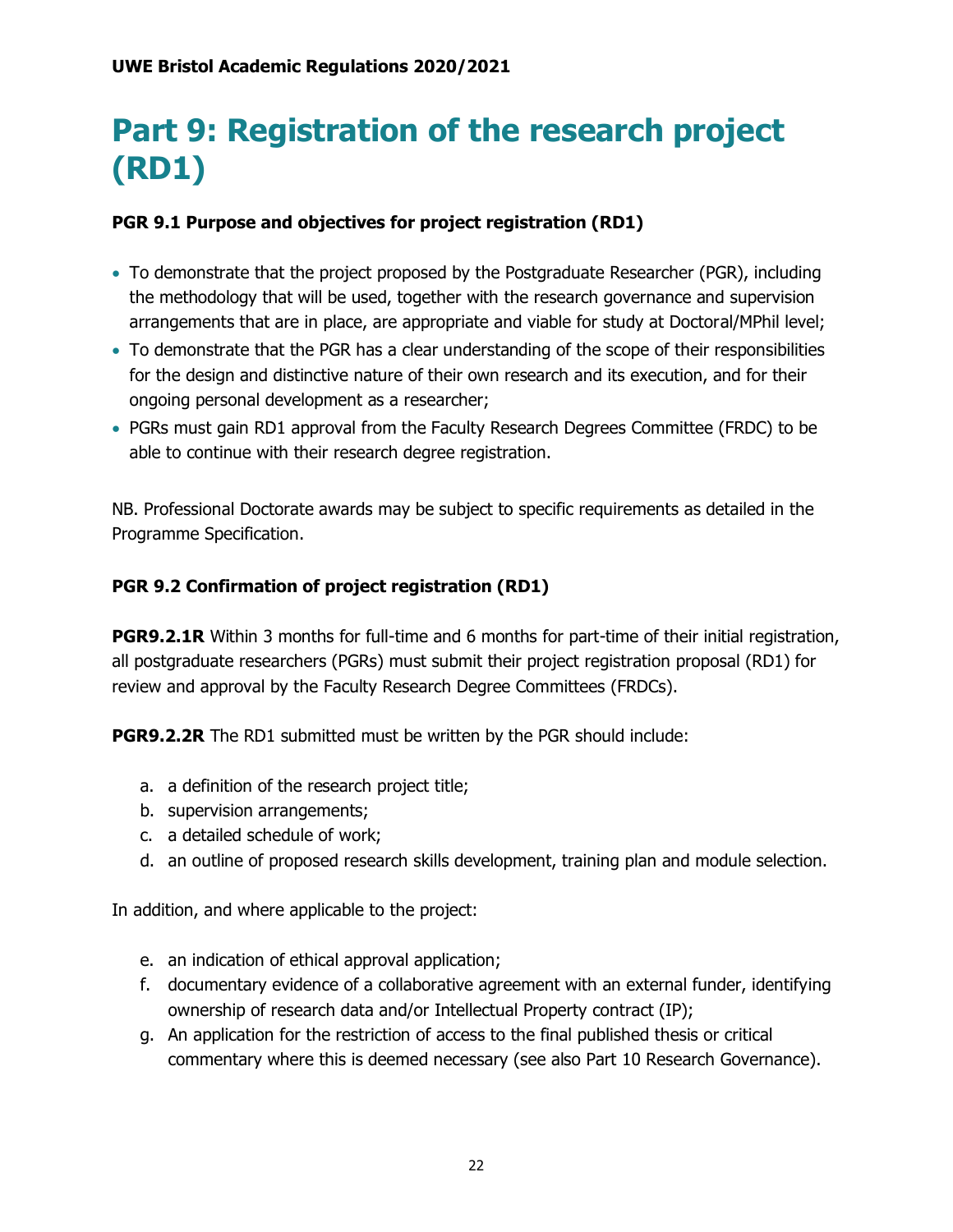**PGR9.2.3R** Consideration of the RD1 proposal has two possible outcomes which are:

- Satisfactory continue registration, **or**
- Unsatisfactory refer for resubmission

PGRs will have one opportunity to rework and resubmit their RD1 proposal.

**PGR9.2.4R** The resubmission deadline is normally 4 weeks for full-time PGRs and 6 weeks for part-time PGRs from the date of notification. At resubmission stage, the only outcomes available are:

- Satisfactory continue registration, **or**
- Fail registration withdrawn.

There will be no further opportunity for resubmission.

**PGR9.2.5R** The RD1 must be satisfactory in order to continue on the award and advance to the progression exam. Failure at this stage will result in the PGR's withdrawal from the award by the Research Degrees Award Board (RDAB).

### **PGR 9.3 Major changes to the research project**

**PGR9.3.1R** Any fundamental or major change to the overall aims, scope or methodology of the research project requires the approval of the Faculty Research Degrees Committee using the appropriate RD form. (See also PGR8.3 and PGR8.7.1)

Explanatory note: examples of acceptable reasons for change include, but are not limited to, the following:

- A change in the PGR's employment;
- Lack of successful development of the project in its original form;
- A change to a collaborative agreement or contract, including funding;
- A change in access to resources or data previously agreed that cannot be resolved;
- A change in methodology or data collection, or other change due to Covid-19 restrictions.

NB in such circumstances a change in the composition of the supervisory team may also be necessary to ensure ongoing subject expertise (RD5).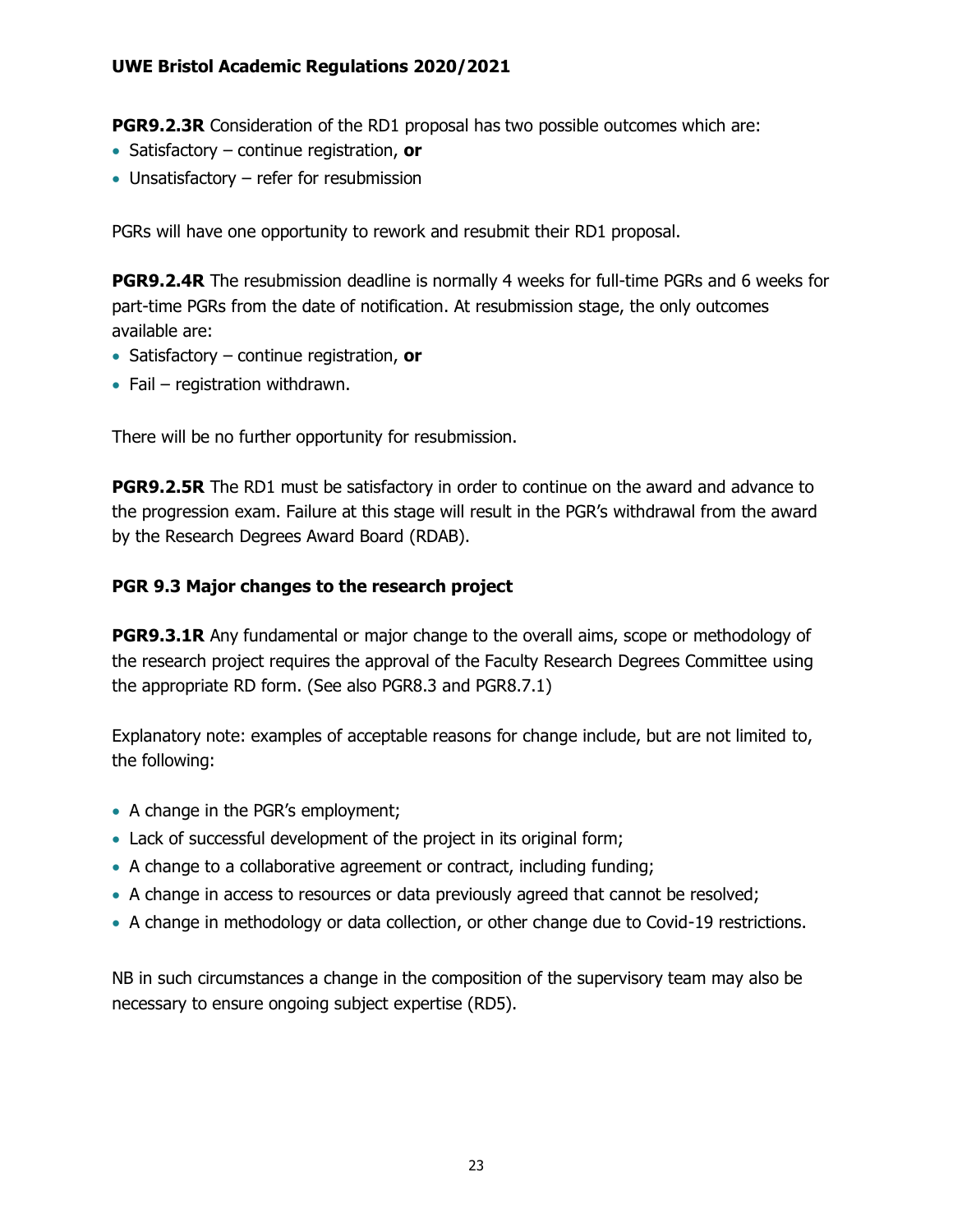# **Part 10: Research governance including: research project conduct and expectations; ethics and research data management; intellectual property**

Research governance is the framework by which the University manages research to ensure research integrity is maintained. This framework includes principles, legal and regulatory provisions, standards of good practice, policies, guidance, systems, management and supervision. Further information about UWE's framework for research governance is set out in the [University's Code of Good Research Conduct](http://www1.uwe.ac.uk/research/researchgovernance/codeofgoodresearchconduct.aspx)

# **PGR 10.1.1R Expectations about PGR research project conduct**

All UWE Bristol research must have a designated project manager who is responsible for the conduct of the research including compliance with The University's Code of Good Research Conduct and University policies on:

- Health & safety and risk management
- Research ethics
- Research governance and data management
- Intellectual property
- IT acceptable use
- Staff welfare and dignity at work

**PGR10.1.2R** For postgraduate research projects at UWE the designated project manager is the Director of Studies who is responsible for ensuring that the project is carried out in line with the University's [Code of Good Research Conduct,](http://www1.uwe.ac.uk/research/researchgovernance/codeofgoodresearchconduct.aspx) and meets the University's requirements for research governance, [data management](https://www1.uwe.ac.uk/research/researchgovernance/resourcesforresearchers/researchdatamanagement.aspx) and [ethical approval](http://www1.uwe.ac.uk/research/researchethics.aspx) where appropriate. It is the responsibility of the Director of Studies, and where appropriate other named supervisors, to ensure that the postgraduate researcher is given effective induction, training, support and monitoring to assure good research practice (see also Code of Good Research Conduct, annex 1, research role definitions).

**PGR10.1.3R** The Director of Studies is responsible for ensuring that the PGR submits any necessary application for [ethical approval](http://www1.uwe.ac.uk/research/researchethics.aspx) for the project where appropriate. Non-compliance with the University's ethics requirements may lead to investigation under research misconduct procedures.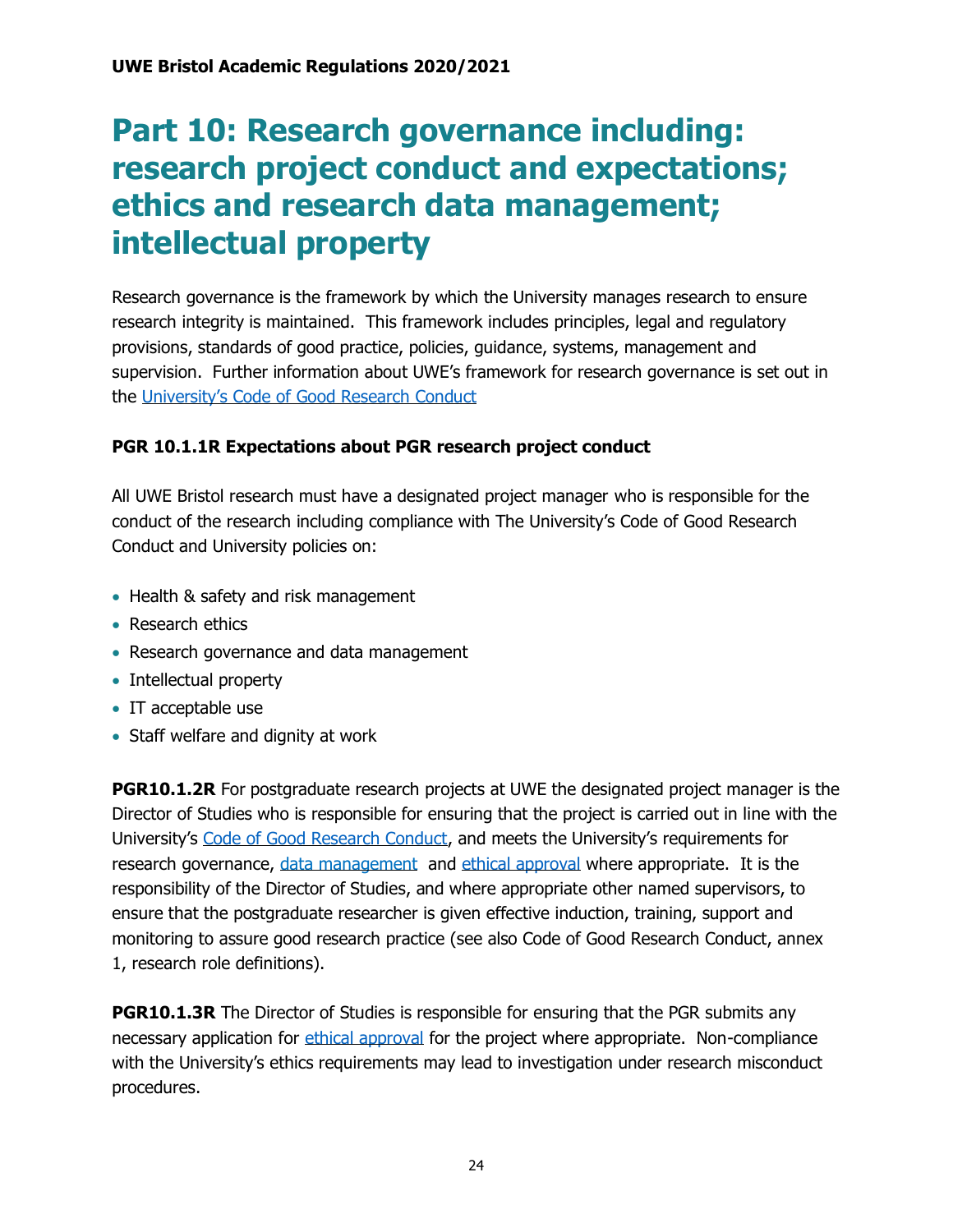**PGR10.1.4R** A PGR who, having received appropriate advice and quidance from their Director of Studies/supervisory team, deliberately and wilfully chooses to ignore it resulting in a breach of the requirements of the Code may be personally liable and lead to investigation under research misconduct procedures. (See Code Chapter 5, 5.3.1 pg. 1). <http://www1.uwe.ac.uk/research/researchgovernance/codeofgoodresearchconduct.aspx>

### **PGR10.2 Intellectual Property**

**PGR10.2.1R** The Director of Studies is responsible for providing quidance to the PGR on the application of the University's policy on Intellectual Property (IP) both with regard to the PGR's own research study and outputs, and to the use of any third party intellectual property within their thesis.

<http://www1.uwe.ac.uk/about/corporateinformation/policies.aspx>

**PGR10.2.2R** Having received this advice PGRs are responsible for compliance with the University's policy on Intellectual Property within their research work and outputs. (See also Part 5 of this handbook PGR personal conduct and expectations).

### **PGR 10.3 Restricting access to a thesis**

**PGR10.3.1R** Any application to restrict access to a thesis should normally be made at RD1 stage, with appropriate supporting evidence, and will be considered by the Research Degrees Award Board on the recommendation of the Faculty Research Degrees Committee.

**PGR10.3.2R** Where the need to restrict access to a thesis emerges at a subsequent stage of registration, exceptional application must be made to the Research Degrees Award Board.

**PGR10.3.3R** The agreed period of restriction will not normally be longer than two years from the date of the confirmation of the award; however, the Research Degrees Award Board may approve a shorter or longer period where it considers this to be appropriate.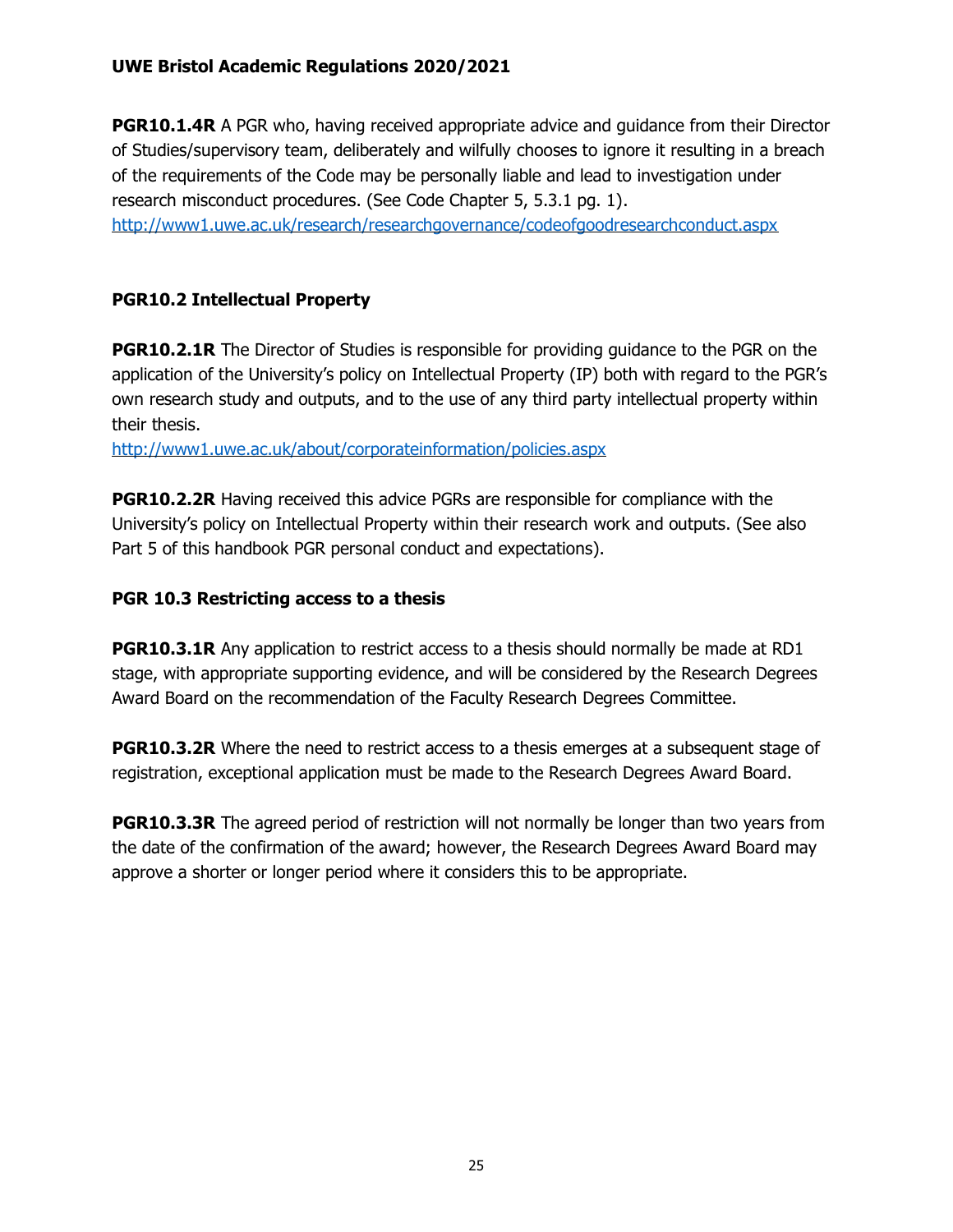# **Part 11: The progression examination**

### **PGR 11.1 Purpose of this progress milestone**

**PGR11.1.1** To demonstrate that the postgraduate researcher (PGR) is making satisfactory progress with their project so far.

#### **How progress is measured**

**PGR11.1.2** The University uses the Doctoral/MPhil award criteria (set out at PGR regulations [part 2\)](https://www1.uwe.ac.uk/research/postgraduateresearchstudy/currentpgresearchers/graduateschoolhandbook/part2-pgrdescriptors.aspx) as the benchmark for measuring progress. Two independent reviewers internal to the University consider the progression report submitted by the PGR against these criteria and discuss this with the PGR at viva voce (oral examination).

**PGR11.1.3** PGRs must pass the progression examination to be able to continue with their research degree.

### **Milestone objectives**

**PGR11.1.4** In particular the reviewers must be confident that the PGR, supported by their supervisory team, has done the following:

- Defined the detailed objectives and scope of the research project;
- Been actively engaged in working on the research project and has made progress in line with initial objectives agreed at the registration of the project (RD1 stage) and with the time spent;
- Made a suitable survey of the relevant research literature and shown an ability to make a critical evaluation of published work;
- Developed an appropriate knowledge of research methods relevant to the area of research, and can explain and justify their choice of research methods;
- Taken action to deal with any conditions of ethical approval and / or identified any changes to ethical requirements;
- Been actively engaged in any professional development or training activities identified at RD1 stage;
- Developed an adequately detailed plan of future work so that the research degree can be completed within the registration period allowed.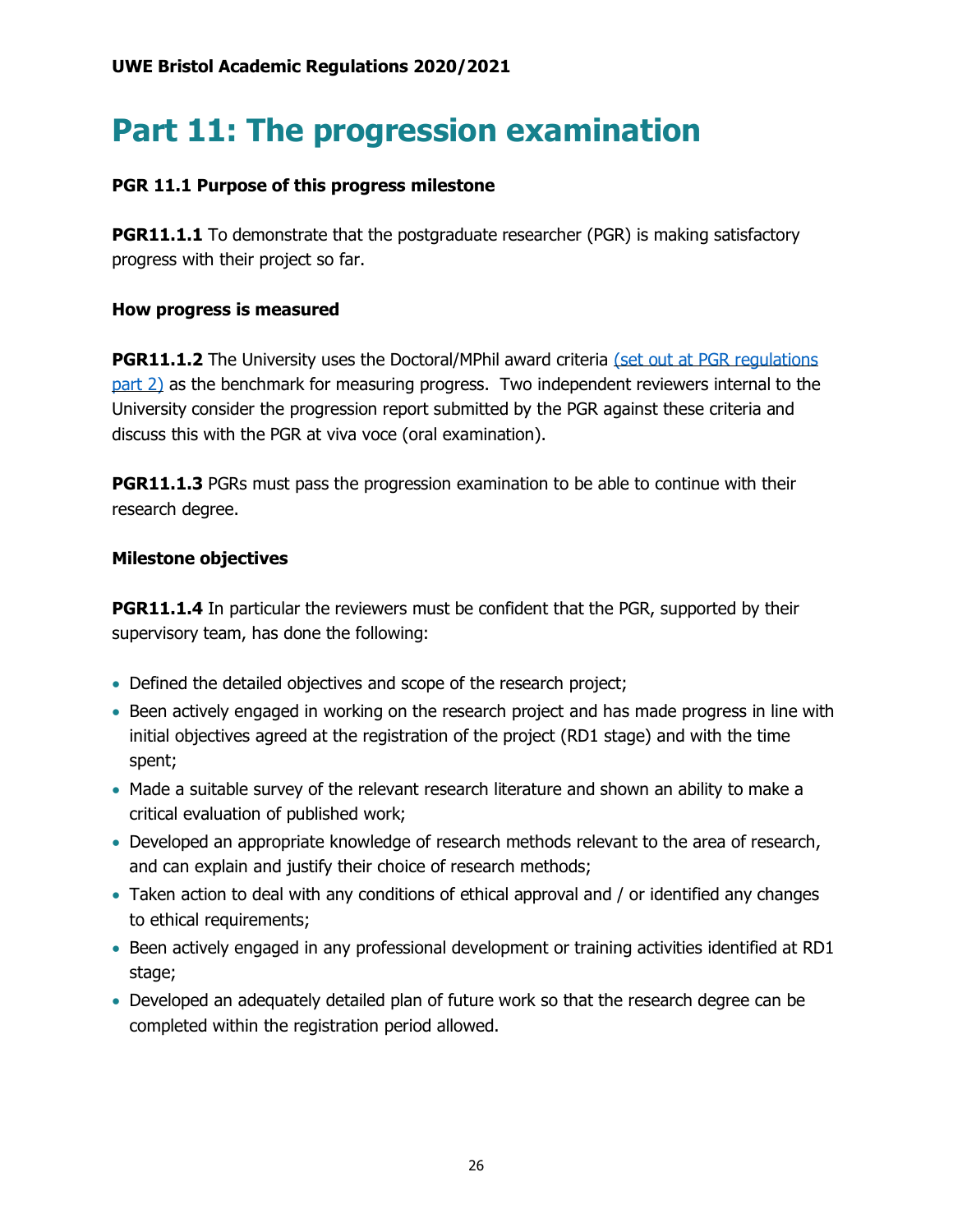# **Regulations about the progression examination**

These regulations describe what must happen at the Progression Examination and are applicable to all PGRs including those registered on Professional Doctorate programmes.

**PGR11.2.1R** By the end of stage 1 of their research registration, all PGR candidates must have undertaken and passed the progression examination in order to continue on their award and move to Stage 2.

# **PGR 11.3 Format of the progression examination**

**PGR11.3.1R** The progression examination has two components:

# **Component 1**

Evidence of progress submitted in the form of a progression report (part 1), together with other work or outputs submitted by the PGR on an optional basis (part 2);

# **Component 2**

A viva voce examination conducted by two independent internal reviewers unconnected with the project, the PGR or the supervisory team.

(Note: Programme specific requirements for component 1 (part 2) may apply to Professional Doctorate Awards).

**PGR11.3.2R** All PGRs are normally required to attend the viva voce examination in person at the location and on the date specified by the University. This will normally be at one of the University's campus sites, unless otherwise specified for PGRs within an approved academic agreement or schedule thereto between the University and the affiliated academic institution. Exceptionally, and only when it is not possible to hold a face-to-face viva, the Progression Exam Viva may be conducted on-line using video conferencing software. All parties must consent to this format, and the Director of Studies is responsible for ensuring that confidentiality and academic integrity is maintained.

NB. Exceptional circumstances may include Covid-19 restrictions while these apply. The Graduate School will provide guidance on what other exceptional circumstances might comprise.

# **PGR 11.4 Outcomes of the progression examination**

**PGR11.4.1R** Possible outcomes from the progression examination are: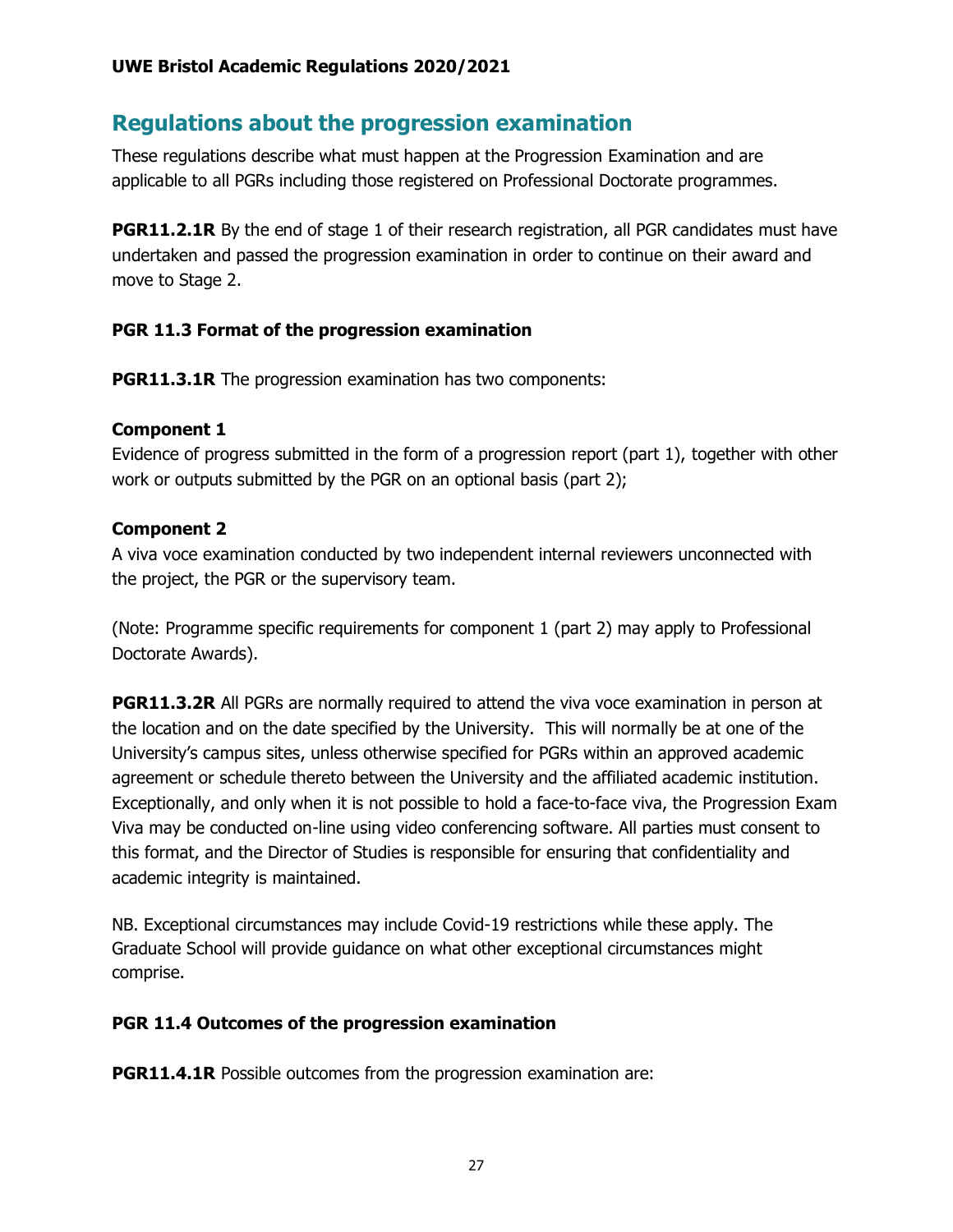- Pass continue registration
- Fail withdrawal of registration
- Discretionary resubmission with or without a further viva voce examination

The outcome is of the examination as a whole; it is not possible to pass one component and be referred in the other.

**PGR11.4.2R** There is no automatic right to resubmission at progression examination stage and resubmission is not available at all to PGRs registered for PhD, MPhil or DPhil whose initial registration date is prior to 1 October 2013, or to PGRs registered on Professional Doctorate programmes whose initial registration date is prior to 1 September 2013.

**PGR11.4.3R** At resubmission the only outcomes available are pass or fail. There will be no further resubmission opportunity.

**PGR11.4.4R** Failure to demonstrate appropriate progress and pass the progression examination will result in withdrawal of registration on the award by the Research Degrees Award Board (RDAB). Non submission of the progression report by the deadline advised without good reason and supporting evidence will result in loss of opportunity, and may result in withdrawal of registration. Non submission at resubmission without good reason and supporting evidence will result in withdrawal of registration.

# **PGR 11.5 Deciding the outcome of the progression examination**

**PGR11.5.1R** Faculty Research Degrees Committees (FRDCs) will consider the recommendation of the reviewers and decide the outcome of the progression examination.

**PGR11.5.2R** Where the FRDC agree a fail recommendation this will be forwarded to the Research Degrees Award Board (RDAB) which will consider withdrawal of the PGR's registration from the award.

**PGR11.5.3R** Where the reviewers' recommendations are not unanimous they shall each submit a separate report to the FRDC which will consider both reports and agree an outcome decision. There will be no further viva voce examination of the PGR within that assessment attempt.

**PGR11.5.4R** The FRDC may seek independent advice to inform this decision-making process from an academic colleague who is unconnected with the project, supervisory team or the PGR, but has subject or other appropriate expertise.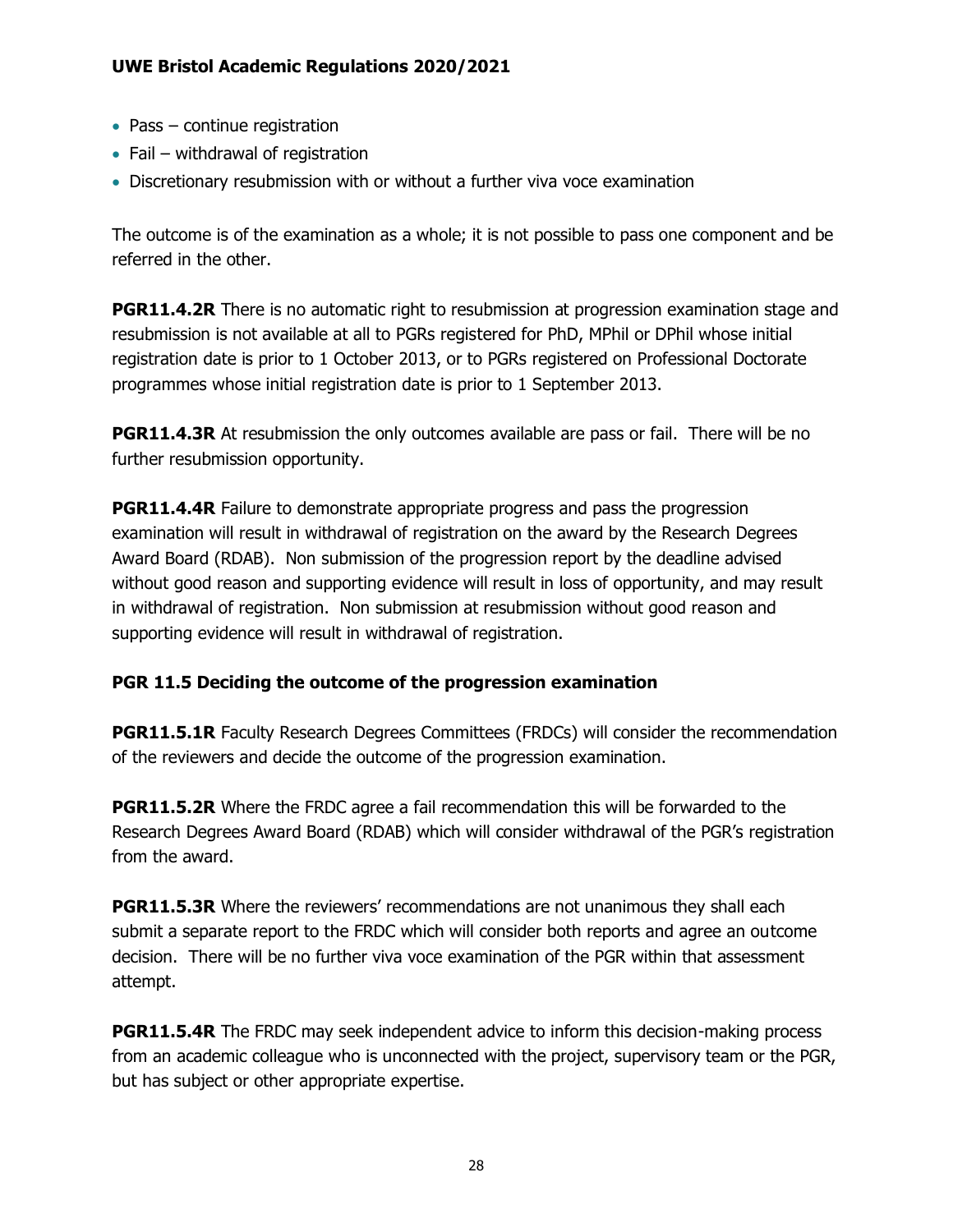**PGR11.5.5R** PGRs have the right of appeal against an RDAB decision only within specified limited grounds. These grounds and the process for submitting an appeal are set out in the [UWE Academic Appeals policy](https://www2.uwe.ac.uk/services/Marketing/about-us/pdf/Policies/Academic-Appeals-Policy.pdf)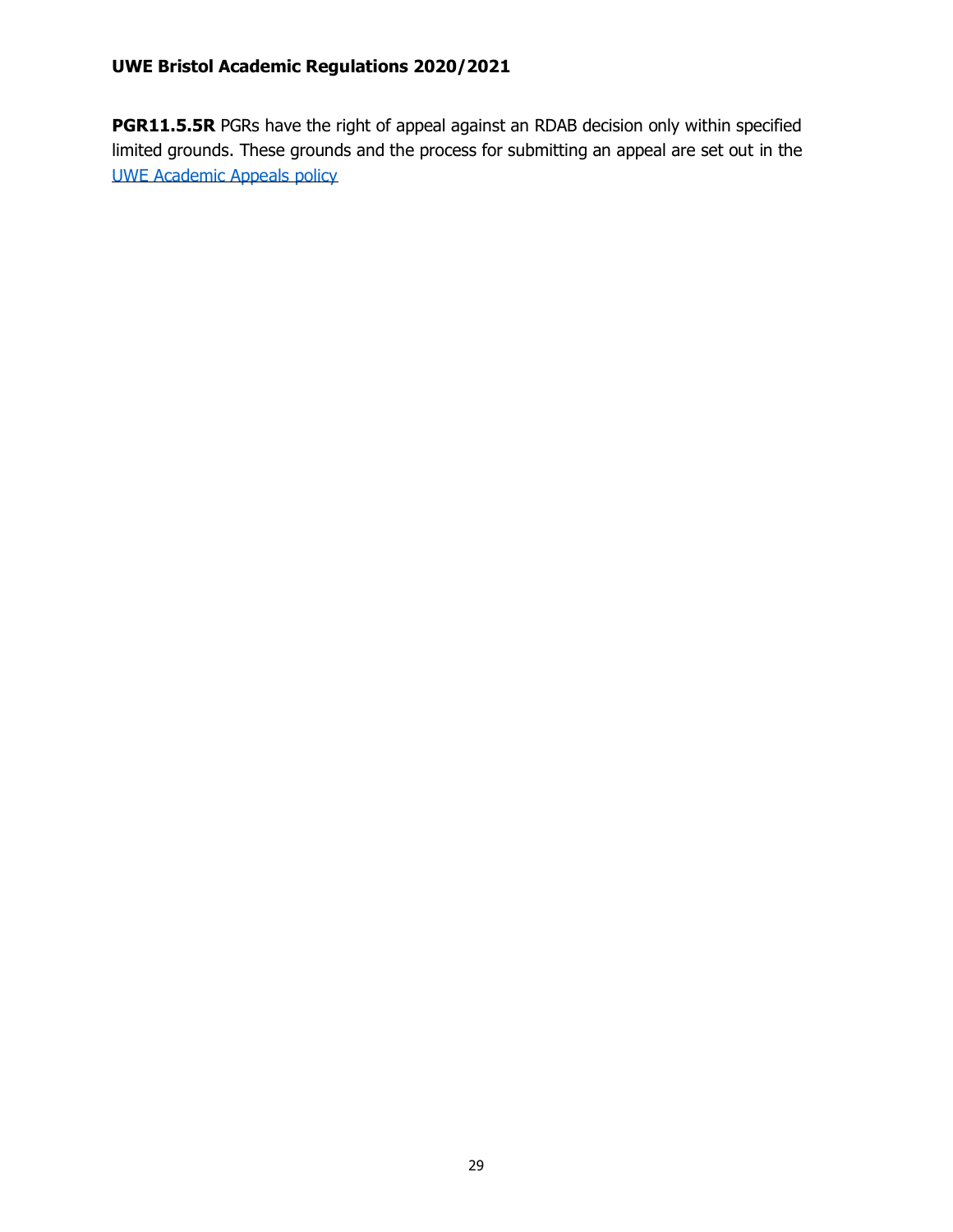# **Part 12: Progress review in stages 2 and 3**

**PGR12.1R** Postgraduate researchers (PGRs) must demonstrate continuing satisfactory progress in order to progress to the next stage of their award and continue their registration.

### **PGR12.2 Progress Review**

**PGR12.2.1R** A review of academic progress must be completed by the end of each stage of the PGR's award subsequent to the progression examination.

**PGR12.2.2R** The possible outcomes of the progress review are:

- Satisfactory progress progress to the next stage;
- Unsatisfactory progress refer for further work and resubmission

In the case of unsatisfactory progress the reviewers report must also indicate the nature of the additional work or evidence needed in the resubmission to demonstrate that the project is back on a satisfactory footing. Additional work or evidence tasks must be reasonable and achievable within the time permitted for the resubmission.

# **PGR12.3 Deciding the outcome of the progress review**

**PGR12.3.1R** Faculty Research Degree Committees will consider the recommended outcome report of the progress review for each PGR and agree an outcome decision.

**PGR12.3.2R** Failure to submit both review form and evidence of progress by the deadline specified without good reason accepted by the FRDC will be deemed unsatisfactory and will result in loss of submission opportunity.

**PGR12.3.3R** At resubmission no PGR may be withdrawn without the opportunity to submit this additional work and have a further meeting with the reviewers.

**PGR 12.3.4R** Continued unsatisfactory progress at resubmission, or failure to resubmit by the deadline specified without good reason, will result in withdrawal of registration on the award by RDAB, no further resubmission will be permitted.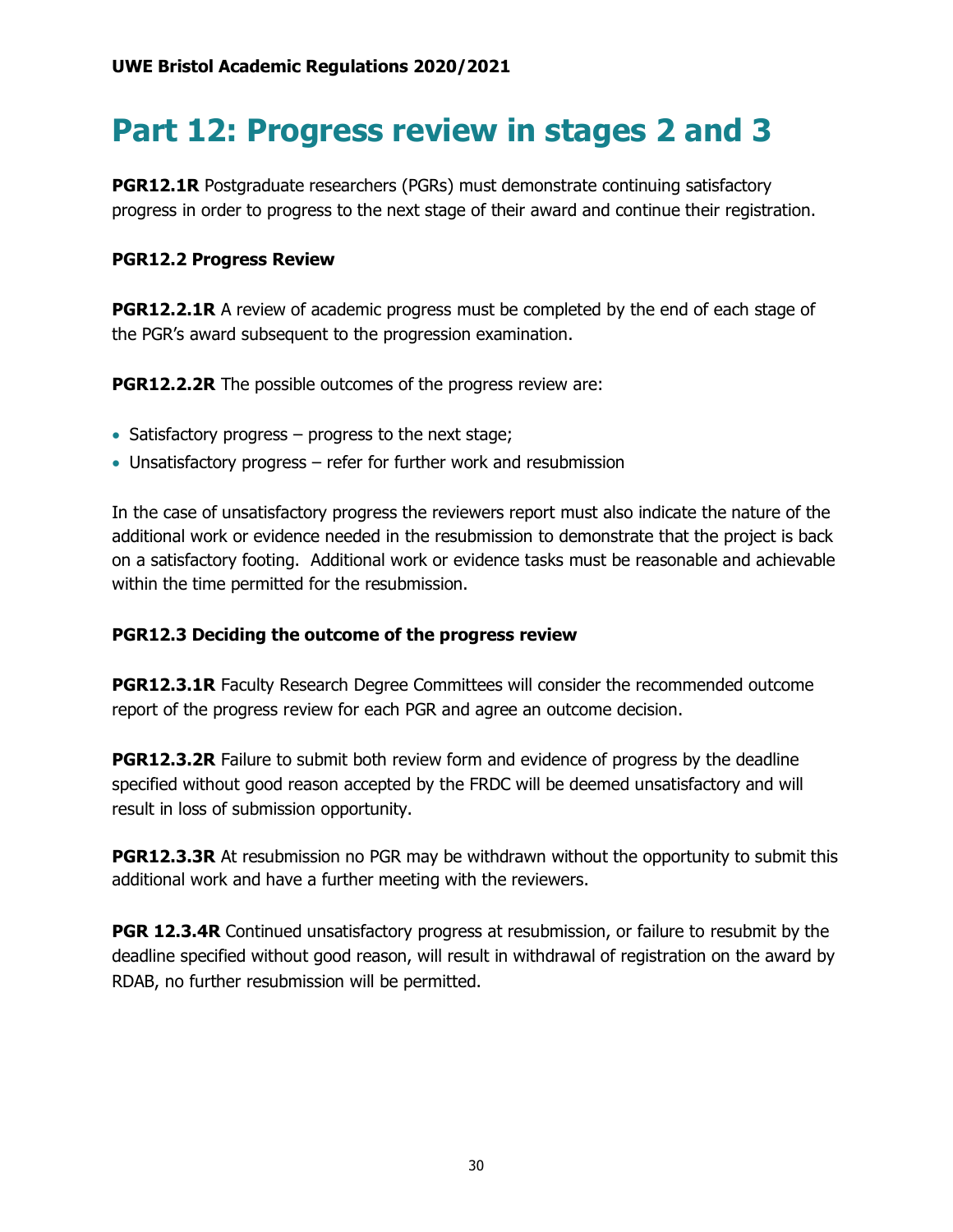# **Part 13: Preparing for the final assessment**

# **Expectations**

The final submission must enable the PGR candidate to demonstrate that they meet the full range of award criteria at **PGR2.2.1R/PGR2.3.1R** based on their individual contribution to the creation of new knowledge through original research or other advanced scholarship. The final assessment period begins once the thesis or critical commentary has been submitted for final assessment.

NB. In chapters concerning the final assessment process the PGR may be referred to as the PGR candidate, or simply the candidate.

By the time the final submission is made by the candidate the following requirements must also have been complied with:

- The supervisory team must have received a full draft of the thesis/critical commentary for comment and supplied comments about the draft to the PGR;
- The thesis/critical commentary must comply with requirements regarding formatting and submission;
- The required number of copies of thesis/critical commentary and published work must have been submitted to the Graduate School for distribution to the examining team;
- The thesis/critical commentary and published work must have been uploaded to the UWE Research Repository;
- An appropriate examination team must have been identified and appointed (the EX1 process).

# **Regulations about preparing for the final assessment**

### **PGR 13.1 Responsibility for submitting the thesis for final assessment**

**PGR13.1.1R** The PGR candidate is ultimately responsible for deciding on the content of the thesis and when to submit the thesis for assessment. Submission can only take place between the minimum and maximum registration periods.

**PGR13.1.2R** The candidate will submit a full first draft of their thesis to their Director of Studies (DoS) for comment and receive comments from the DoS and/or other members of the supervisory team prior to submitting the thesis for assessment.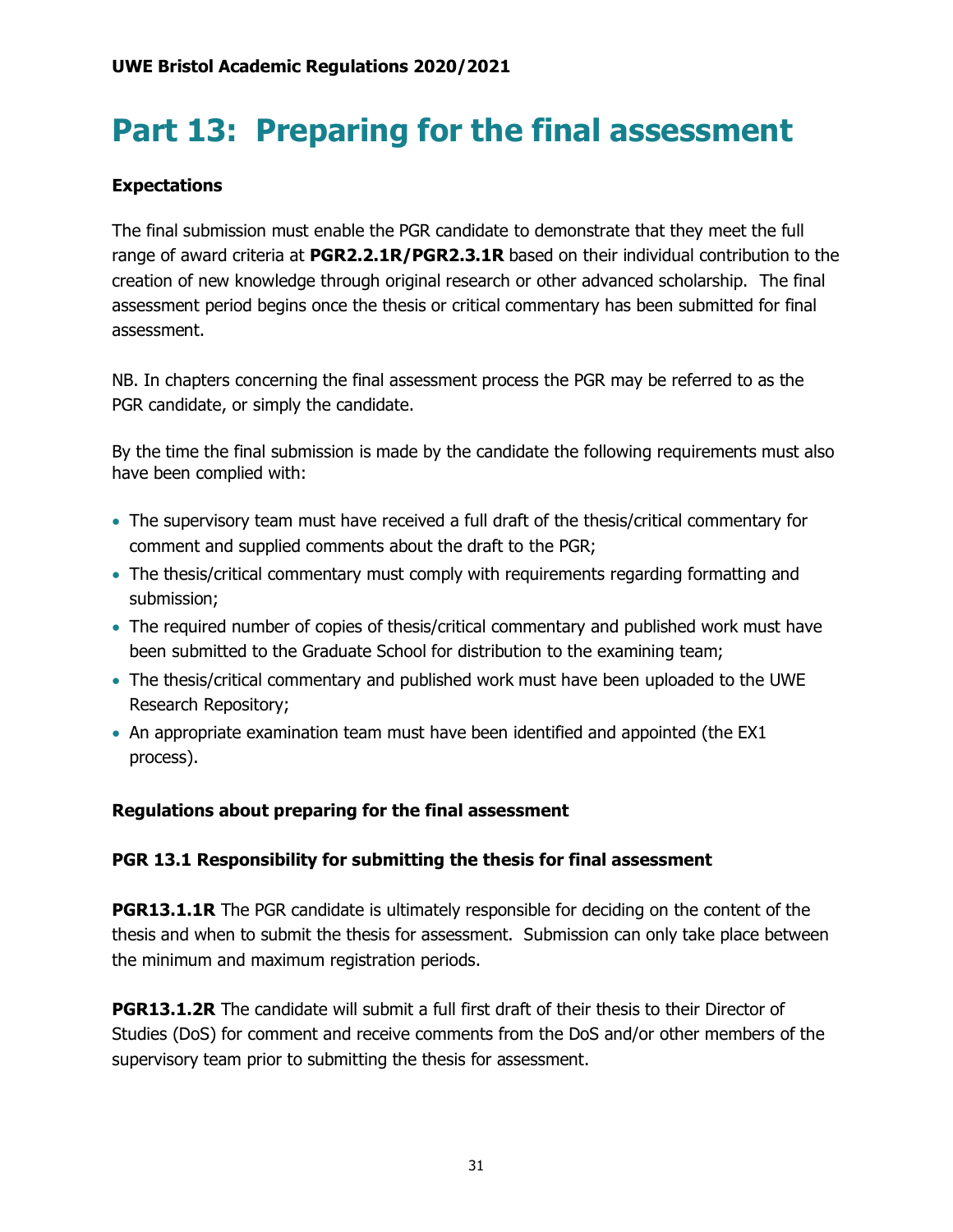### **PGR 13.2 Preparing the thesis for final assessment**

**PGR13.2.1R** The language of the thesis will be English unless an application for an alternative has been approved by the Research Degrees Award Board.

**PGR13.2.2R [PGR14.2.2R]** Where candidates are assessed for MPhil and PhD awards with an approved creative practice focus, the assessment will be by submitted thesis and viva voce, but may also include submission of original creative work in any medium undertaken as part of the registered research project. This creative work may include but is not limited to: one or more scholarly texts, works of fiction, musical or choreographic works, designs, devices and products, short film, exhibition of work, installation or other original artefacts.

# **PGR 13.3 Preparing the collection of published works for MPhil or DPhil by publication for final assessment**

**PGR13.3.1R** A candidate for an MPhil or DPhil by publication will submit a critical commentary and their collection of published works. Published work may include books, original and exhibited creative work in any medium, peer reviewed publications in the public domain, published patents or designs, or other forms of published scholarly output embodying original research.

**PGR13.3.2R** The language of the critical commentary will be English.

# **PGR13.4 Deposition of the e-thesis or critical commentary on the University research repository**

**PGR13.4.1R** The candidate must deposit an identical electronic version of the work submitted for final assessment to the University Research Repository. This will be held by the University on a closed access basis until the completion of the award when it will be replaced by the final version of the thesis or critical commentary.

# **PGR13.5 The Examining Panel**

### **Appointment of the panel**

**PGR13.5.1R** Examining panels for postgraduate research degrees are appointed by the Research Degrees Award Board (RDAB) on behalf of the Academic Board, in accordance with published procedures for the nomination and appointment of PGR Examiners and are aligned to the requirements of the QAA Quality Code for Research Degrees (Principle 6).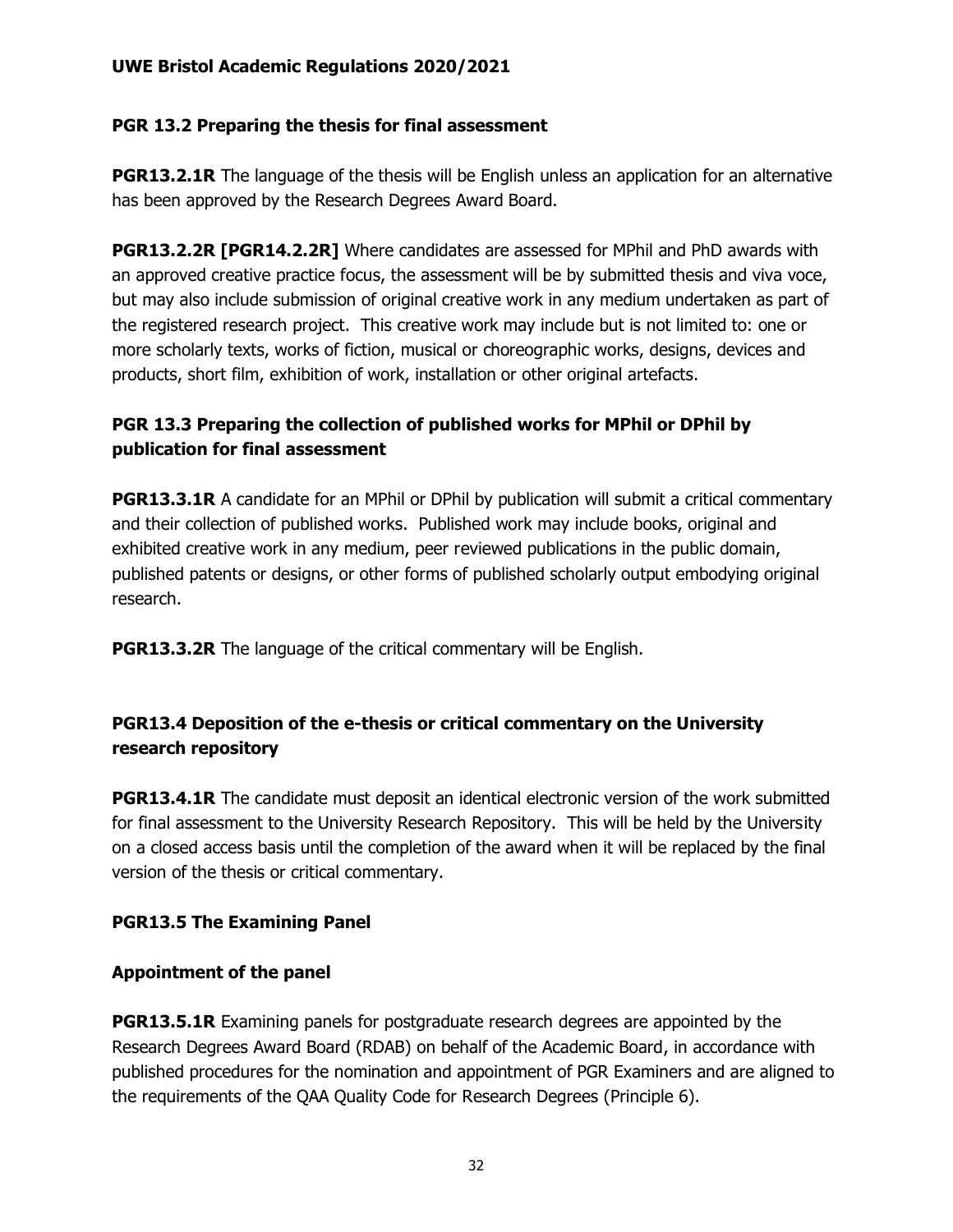### **Composition of the panel**

**PGR13.5.2R** Candidates for MPhil, PhD and professional doctorates are examined by at least two and not normally more than three examiners. At least one examiner will be external to the University.

**PGR13.5.3R** Candidates for MPhil or DPhil by publication are examined by two examiners both of whom are external to the University.

**PGR13.5.4R** If the candidate and internal examiner are both permanent members of staff at the same work place, a second external examiner must be added to the examining panel. This is not needed if the candidate is on a fixed term contract of employment of less than 12 months.

**PGR13.5.5R** All examinations will be overseen by an Independent Chair appointed by RDAB. The role of the Independent Chair is to make sure the assessment is fair and held in line with the regulations.

### **Criteria for examiner appointment**

#### **External examiners**

**PGR13.5.6R** External examiners for postgraduate research degrees will be:

- a. independent of the University and affiliated institutions registering candidates with the University for research degrees, and any collaborating establishment linked to the research project;
- b. must not have acted previously as the candidate's supervisor or adviser, and
- c. their own work must not be the focus of the research being examined.

### **Internal examiners**

**PGR13.5.7R** Internal examiners for postgraduate research degrees will be:

- a. a member of staff of the University;
	- or
- b. a member of staff of the candidate's collaborating establishment; or
- c. a member of staff of an affiliated institution where the candidate is registered.
- d. Will not have been the candidate's Director of Studies, supervisor or adviser;

In addition: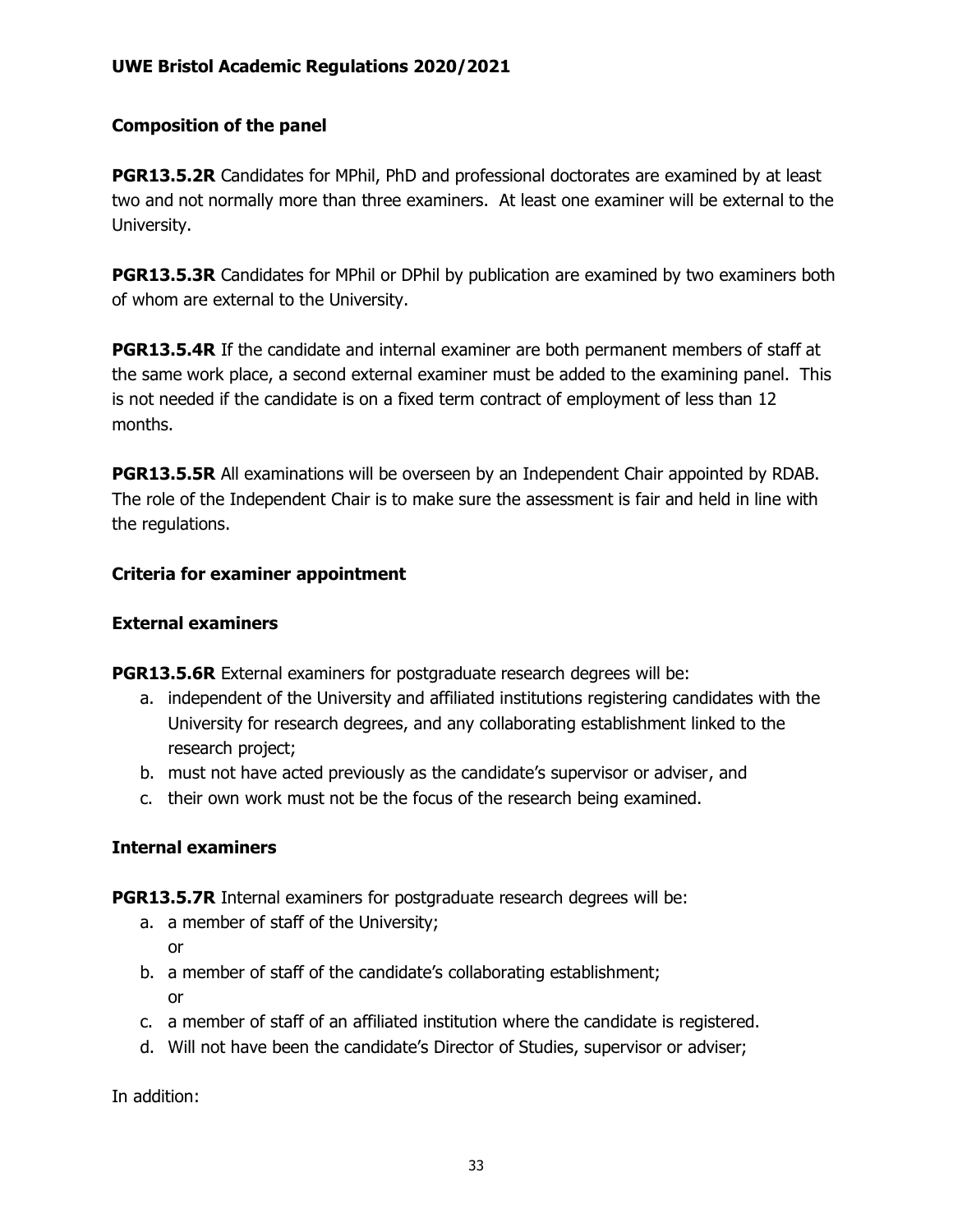- e. an internal examiner who is also a candidate for a research degree at UWE may only be used if the Board is confident there is no potential for conflict of interest;
- f. members of staff who have previously acted as an independent reviewer for the candidate may be appointed as internal examiners, but must also meet examiner appointment criteria.

\*Directors of studies who are unsure about the eligibility of a member of staff for appointment as an internal examiner should seek advice from the Officer to the Research Degrees Award Board before submitting the EX1 examination arrangements form.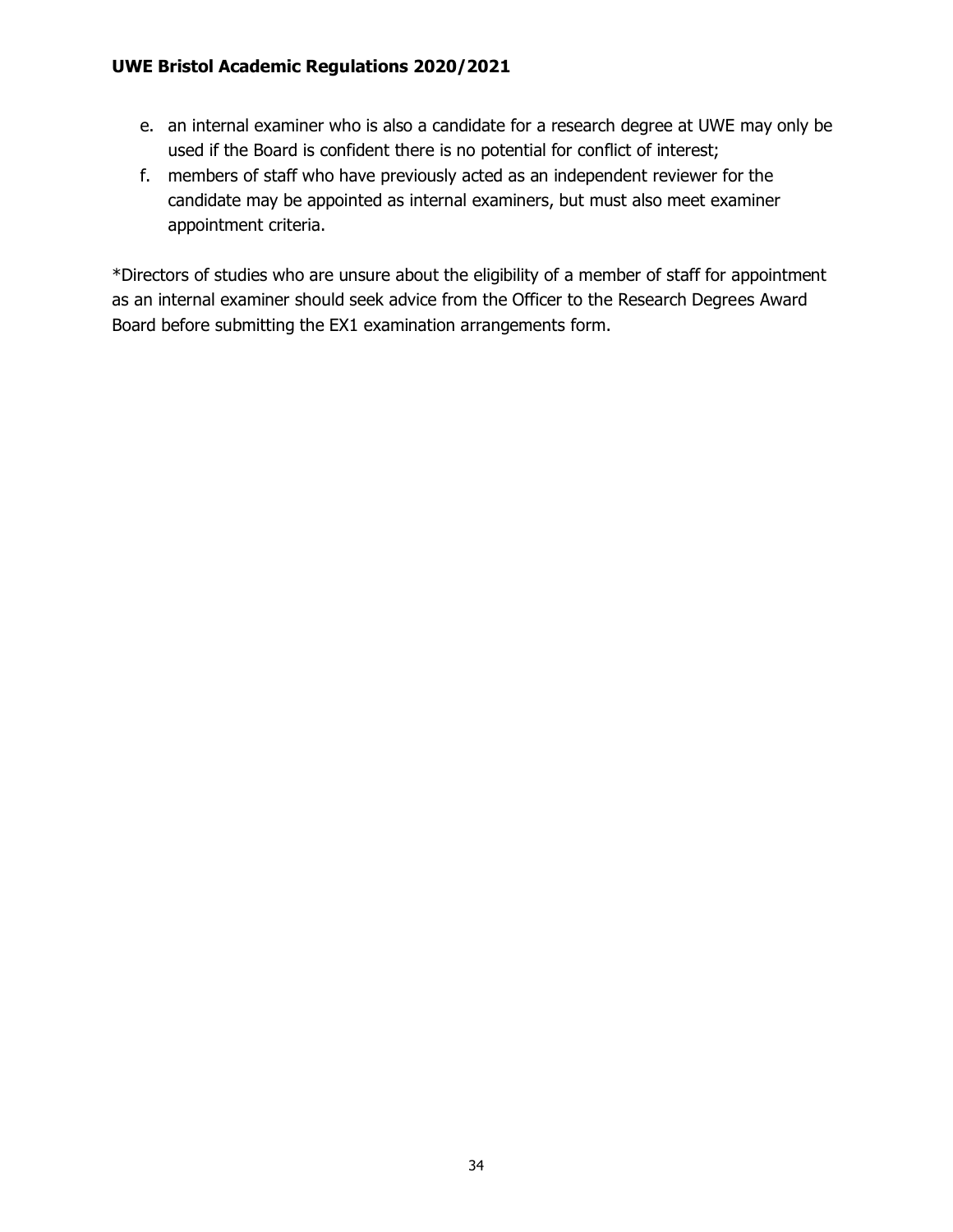# **Part 14: Final assessment**

NB. In all chapters concerning the final assessment process the PGR may be referred to as the 'PGR candidate', or simply 'the candidate'.

# **PGR14.1 Principles of assessment for MPhil and Doctoral level research based awards**

**PGR14.1.1R** To be awarded an MPhil or Doctoral level research degree by the University, PGR candidates must demonstrate to the satisfaction of the examiners that they meet the requirements of the University's published qualification descriptor for that degree (see PGR Part 2 postgraduate qualification descriptors).

**PGR14.1.2R** In addition, candidates must successfully complete assessment of any required taught credit, and fulfil any other academic or professional assessment requirements for the award as detailed in published award specifications and elsewhere in these regulations.

# **PGR14.2 Forms of assessment for MPhil and Doctoral level research based awards**

### **MPhil and Doctoral level research based awards**

**PGR14.2.1R** MPhil and Doctoral level research based awards (MPhil, PhD, Professional Doctorate degrees) are assessed by submission of a written thesis and a viva voce (oral) examination.

**PGR14.2.2R** Where PGR candidates are assessed for MPhil and PhD awards with an approved creative practice focus, the assessment will be by submitted thesis and viva voce, but may also include submission of original creative work in any medium undertaken as part of the registered research project. This creative work may include but is not limited to: one or more scholarly texts, works of fiction, musical or choreographic works, designs, devices and products, short film, exhibition of works, installation or other original artefacts, or examples of creative work.

# **Research awards by publication**

**PGR14.2.3R** Research awards by publication (including MPhil and DPhil degrees by publication) are assessed by submission of a collection of published work together with a critical commentary setting out the nature and significance of the collection as a whole in terms of its contribution to new knowledge within the subject field, and a viva voce (oral) examination.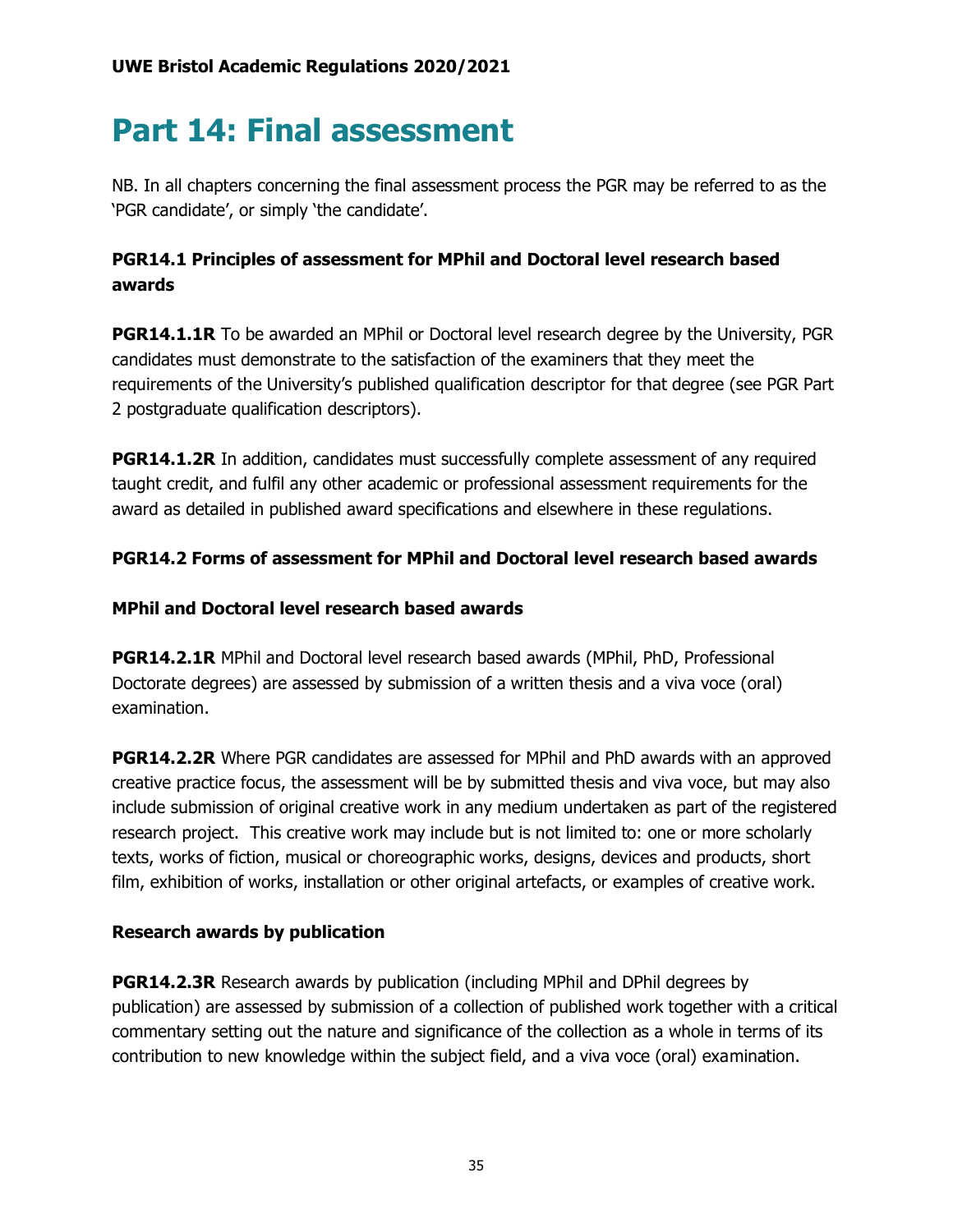**PGR14.2.4R** Published work may include books, original and exhibited creative work in any medium, peer reviewed publications in the public domain, published patents or designs, or other forms of published scholarly output embodying original research.

### **Variations to the prescribed submission formats**

**PGR14.2.5R** Very exceptionally parts of the thesis, or all of it, may be presented other than in written, printable form where it can be demonstrated that the contents can be better expressed in that form and are capable of being assessed. In all such cases the permission of the Research Degrees Award Board (RDAB) must be obtained as early in the PGR's registration as possible and before the final examination arrangements have been approved.

# **Variations to examination by viva voce**

**PGR14.2.6R** Exceptionally RDAB may approve an alternative to the viva voce where it is satisfied that a candidate would be seriously disadvantaged on health, disability, or other grounds by being required to undergo an oral examination. Normally RDAB's permission must be sought and obtained before the final examination arrangements have been approved.

### **Viva location**

**PGR14.2.7R** All candidates are required to attend the viva voce examination, normally in person at the location and on the date specified by the University. This will normally be at one of the University's campus sites, unless otherwise specified for PGRs within an approved academic agreement or schedule thereto between the University and an affiliated academic institution.

**PGR14.2.8R** Where the candidate and/or Director of Studies believe there are exceptional grounds for holding the viva at another location other than specified at PGR14.2.7R, the permission of the Research Degrees Award Board (RDAB), with the agreement of the UWE Director of Academic Services, must be obtained prior to the examiners being appointed.

**PGR14.2.9R** Exceptionally, and where all parties agree, RDAB may grant permission for one examiner to be available at the viva by video link using video conferencing software approved by the University.

**PGR14.2.10R** Exceptionally, and where all parties agree, RDAB may grant permission for the viva to be held remotely using video conferencing software approved by the University.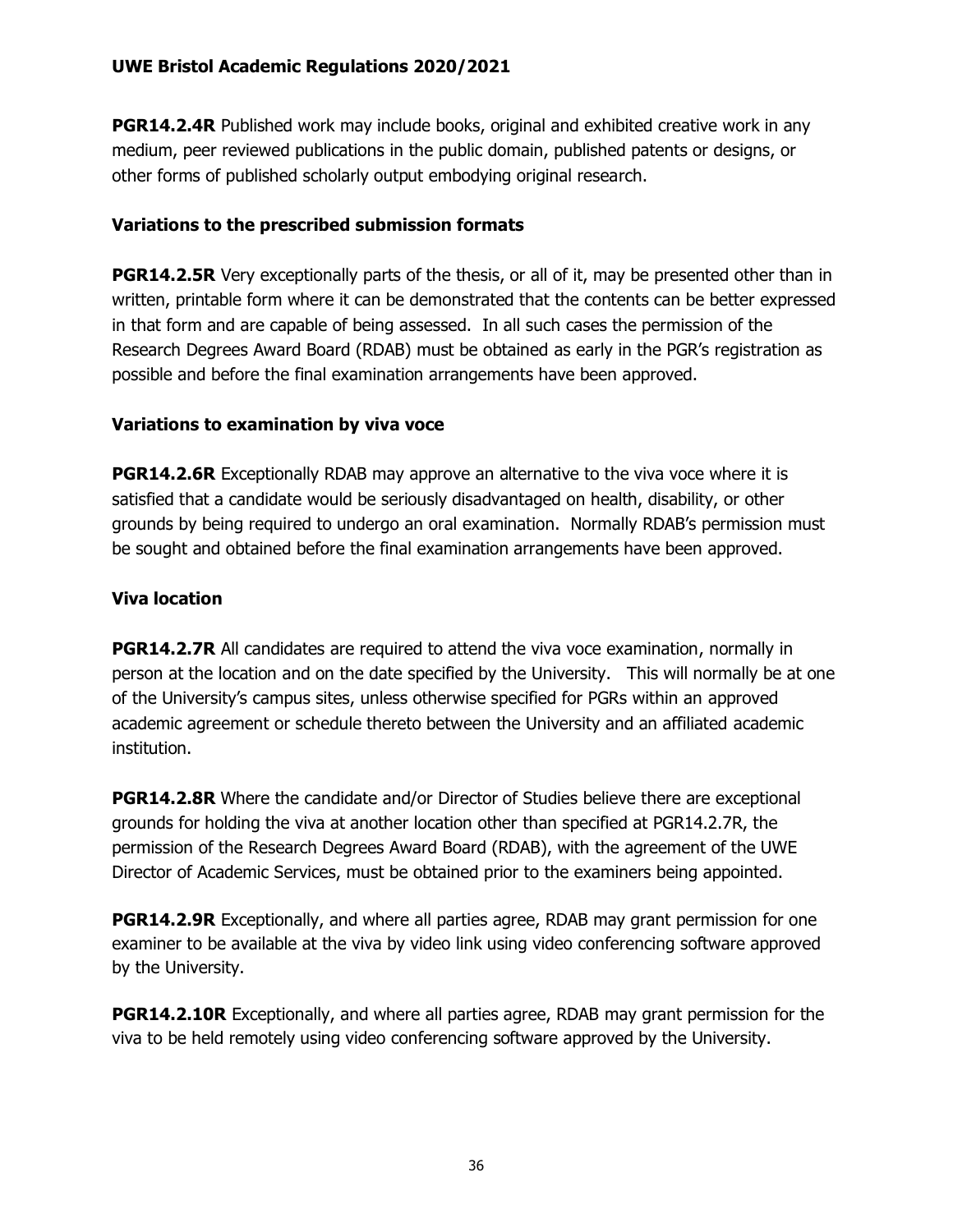In all instances at PGR14.2.8-10, the Director of Studies must make an application to RDAB prior to the examiners being appointed using form RD21, clearly evidencing why the viva cannot be held in the normal manner. Exceptional circumstances may include Covid-19 restrictions while these apply

# **PGR14.3 Regulations about the final assessment process for postgraduate research degrees**

**PGR14.3.1R** A candidate for PhD, MPhil or Professional Doctorate is assessed by a panel of at least two and normally not more than three examiners, of whom at least one must be an external examiner and one an internal examiner. Candidates for MPhil and DPhil by publication are assessed by two external examiners.

**PGR14.3.2R** The final assessment has two parts:

- i. The examiners' independent reports (one per examiner) containing a preliminary assessment of the work submitted by the candidate;
- ii. A viva voce (oral) defence by the candidate of the submitted work in the context of the field of study in which the research lies.

The viva voce will normally be conducted in English.

(\*NB. 'Submitted work' in this context means the thesis, or the published work and critical commentary, or other approved variant).

**PGR14.3.3R** Both the viva voce examination and examiners' reporting processes are overseen by an Independent Chair appointed by RDAB for this purpose.

**PGR14.3.4R** No candidate may be failed and the degree not awarded without having had the opportunity of a viva voce examination, either at first attempt or where a resubmission attempt has been granted. But there is no automatic right to resubmission.

NB. Part 15 Assessment Offences, PGR15.11.7R provides the exception to this regulation in the case of a proven assessment offence.

**PGR14.3.5R** At final assessment a candidate may be referred for resubmission and reassessment once only, and may undergo a maximum of two viva voce examinations in total, unless RDAB permits otherwise on the grounds of accepted personal circumstances or other exceptional grounds.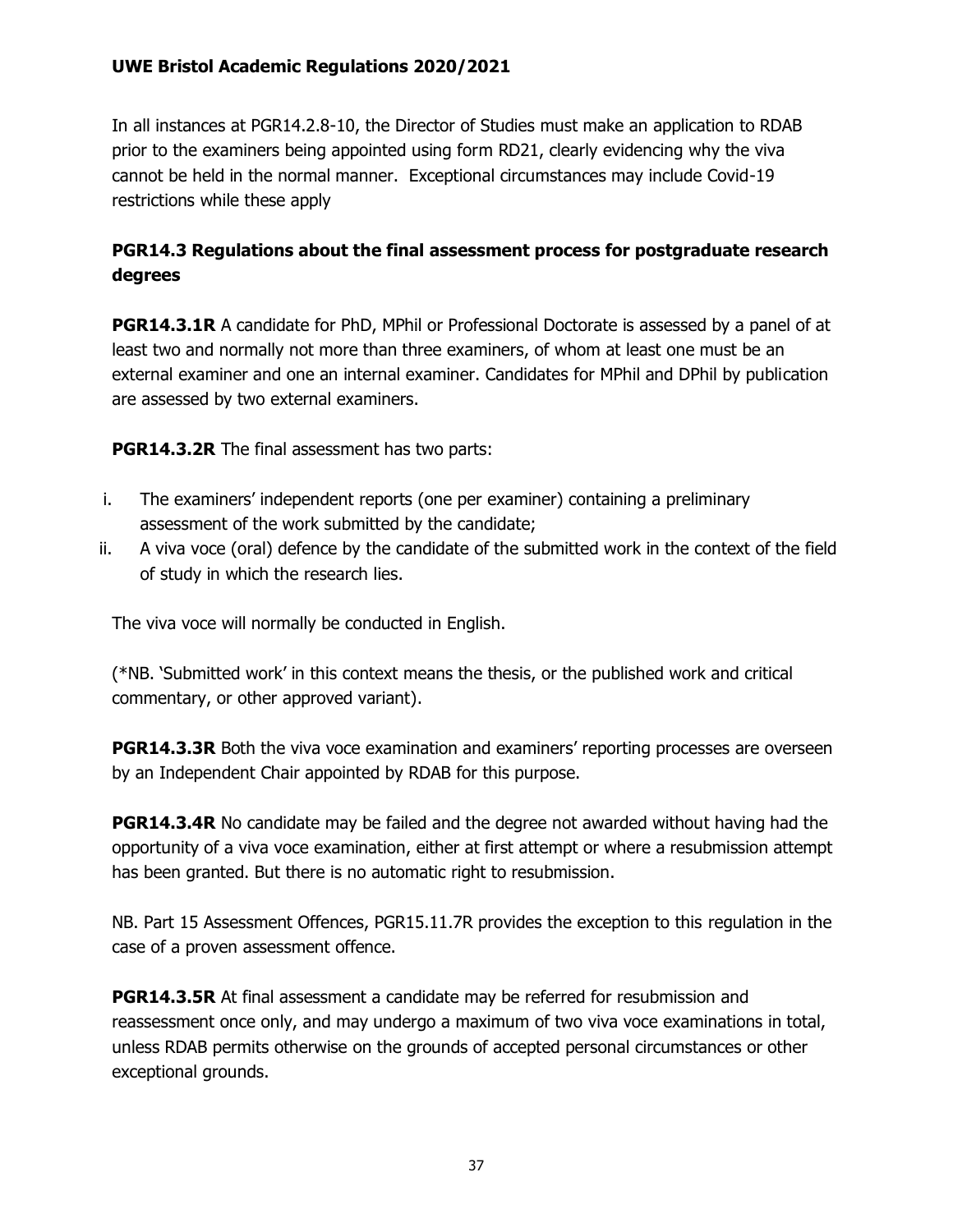### **PGR 14.6. The range of outcomes of the final assessment following viva**

**PGR14.6.1R** Following the viva voce examination the examiners may recommend to the Research Degrees Award Board one of the following outcomes:

### **A. The candidate fulfils the criteria for the award on which they are registered:**

(These recommendations are collectively known as **Pass** outcomes)

The candidate fulfils the Doctoral / MPhil award criteria and the candidate is recommended for the degree:

i. Without further correction or amendment;

or

ii. Subject to **satisfactory correction** of presentational / typographical errors within the material† (maximum 4 weeks FT / 6 weeks PT). Corrections to be approved by one or all examiners;

or

iii. Subject to **satisfactory minor amendment** of the material† as indicated by the examiners and which can reasonably be completed within a maximum 12 weeks FT / 18 weeks PT. Amendments to be approved by one or all examiners;

or

iv. Subject to **satisfactory major amendments**. The material† submitted displays some deficiencies of content, analysis and / or presentation in areas specified by the examiners requiring additional work which can reasonably be expected to be completed within a maximum 6 months FT / 9 months PT. No further viva examination is required, amendments to be approved by all examiners.

# **B. The candidate does not currently fulfil the criteria for the award on which they are registered:**

(This recommendation is a **referral** outcome, at this point the candidate has not yet passed their degree).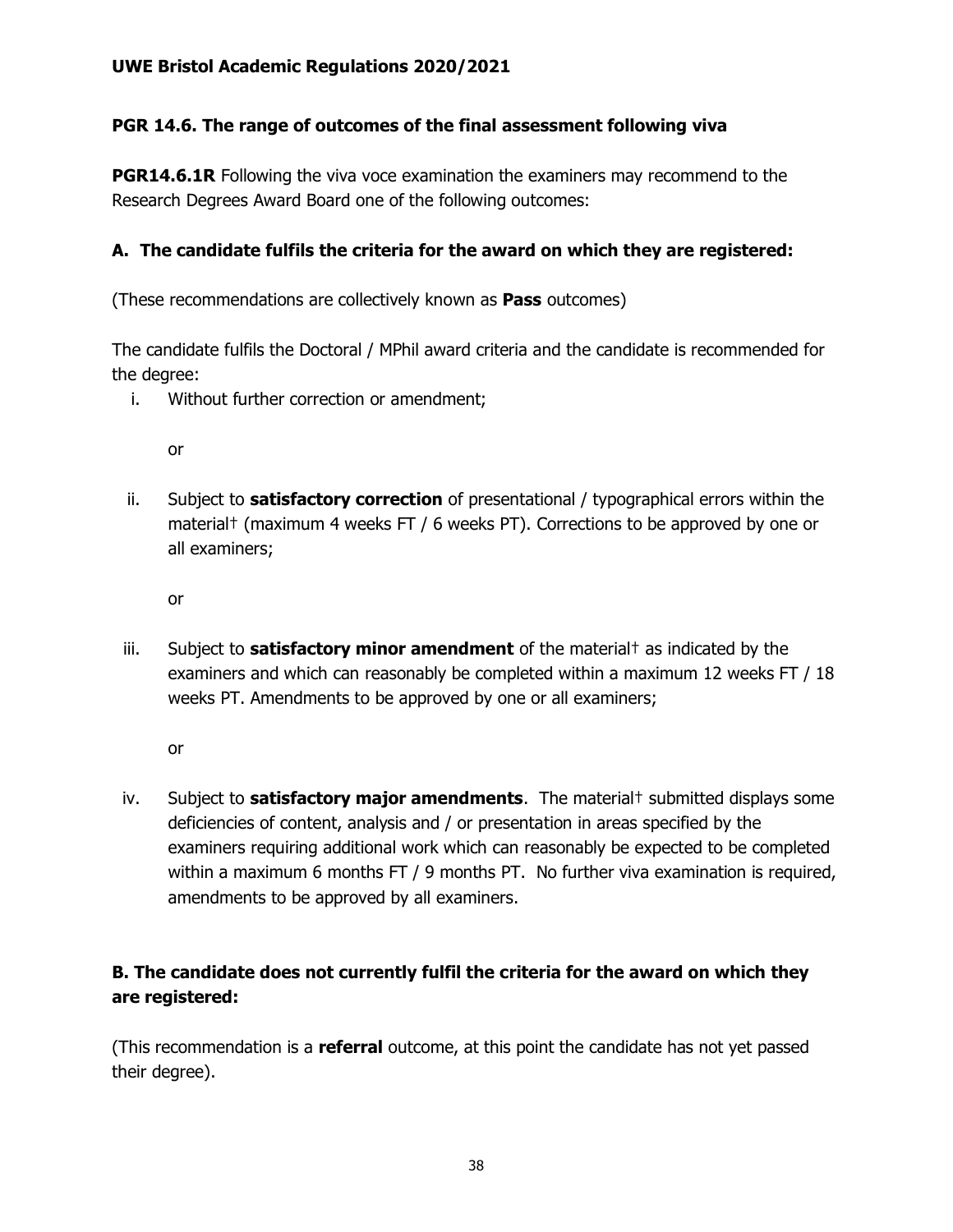The examiners recommend that the candidate is referred for resubmission and re-assessment.

The candidate does not currently fulfil the Doctoral / MPhil criteria and the material† as submitted displays significant deficiencies of content and / or presentation in areas specified by the examiners. The candidate may be permitted to revise and re-submit the material for the degree and be re-assessed on one further occasion with or without viva voce examination. Revisions indicated by examiners may reasonably be expected to be completed within a maximum 12 months FT / 18 months PT. The re-assessment shall be of the submitted material† as a whole and undertaken by all examiners.

### **C. Additional outcomes for PhD or DPhil assessment only:**

### **MPhil with amendments**

The candidate does not fulfil the doctoral award descriptor criteria but does meet the award criteria for MPhil and may be recommended for this award subject to satisfactory amendment of the material† in a manner and to a timescale as recommended by the examiners (**up to** a maximum of 6 months FT / 9 months PT). No further viva voce examination is required. Amendments to be approved by one or all examiners;

#### **or**

### **Resubmit and be assessed for MPhil**

The candidate does not fulfil the doctoral award criteria but has the potential to meet the award criteria for MPhil and may revise and resubmit the material† as indicated by the examiners for assessment for the award of MPhil (within a maximum of 12 months FT / 18 months PT). The assessment shall be of the submitted material †as a whole, conducted by all examiners and a viva voce examination will be required.

†NB. Material and/or amendment of material in the case of DPhil / MPhil by publication refers to the critical commentary element of the submission only, since the publications/outputs will already be in the public domain.

### **D. Degree not awarded**

(This recommendation is a **Fail** outcome).

The candidate is not recommended for the award of any degree and is not permitted to resubmit for re-assessment. Unsuccessful candidates for DPhil / MPhil by publication may be permitted to re-apply after a period of three years.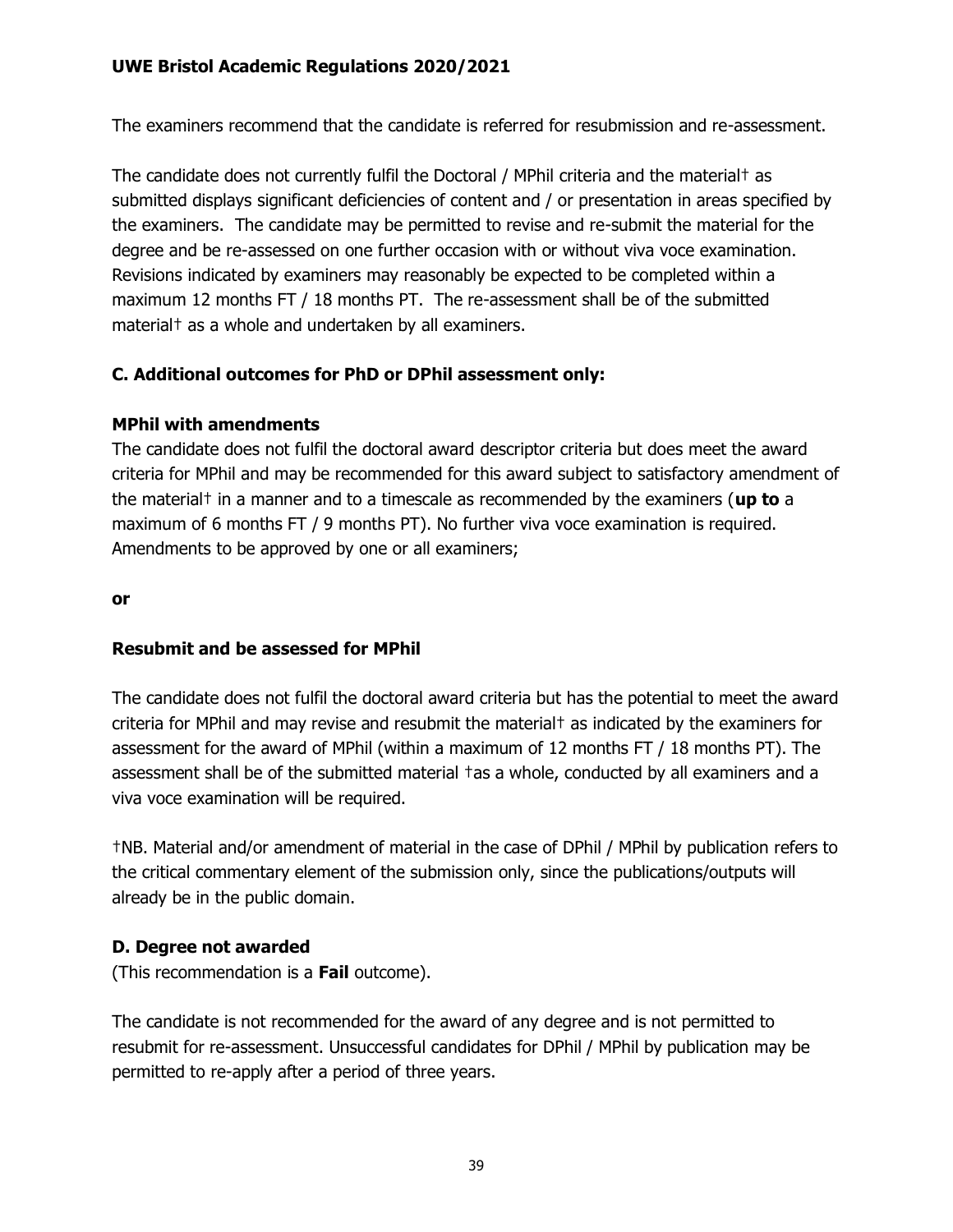### **PGR 14.7 Regulations in the event of disagreement between examiners**

**PGR14.7.1R** Where the examiners' recommendations are not unanimous, this will be reported by the Independent Chair to the Research Degrees Award Board (RDAB) which may:

- a. uphold the recommendation of the external examiner (where there is one external examiner);
	- **or**
- b. uphold a majority recommendation provided that the majority includes at least one external examiner (where there is more than one external examiner); **or**
- c. appoint an independent external assessor to review the thesis and make an independent report together with an outcome recommendation to RDAB. No further viva voce examination of the candidate will take place within that assessment attempt. RDAB will consider all reports and agree an outcome decision in accordance with regulations at PGR14.6.1R.Where this process takes place in the context of resubmission assessment however, outcome B (i.e. a further resubmission for that degree) cannot be granted.

# **PGR14.8 Regulations in the case of unsatisfactory amendments following category A outcomes**

**PGR14.8.1R** Should the amendments submitted, whether major or minor, not be considered satisfactory by the examiners the candidate will be given 12 additional weeks to make the necessary adjustments.

**PGR14.8.2R** If after this additional time the examiners confirm that they are not yet content with the amended material, RDAB may exceptionally permit the candidate up to a maximum of 12 further weeks to make final adjustments. There is no automatic right to this further time.

**PGR14.8.3R** If the amended material continues to be unsatisfactory the candidate will be considered not to have complied with the academic requirements of the award, will be withdrawn by RDAB and the degree will not be awarded.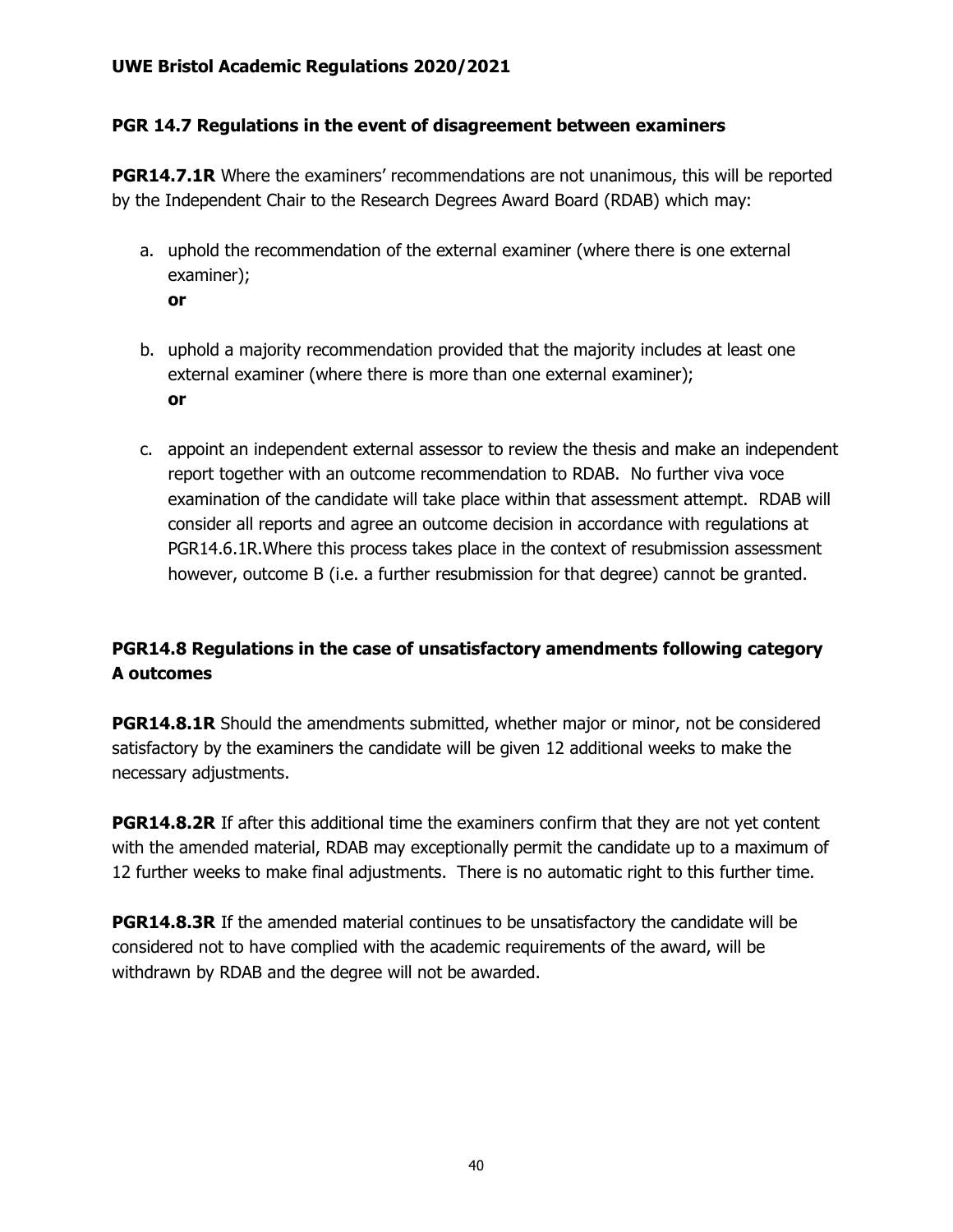# **PGR14.9 Regulations about the resubmission process following a category B outcome, and the range of possible outcomes at resubmission**

**PGR14.9.1R** Only one re-assessment may be permitted by RDAB, subject to the candidate submitting for re-assessment within 12 months FT / 18 months PT of the date of the formal notification of the outcome of the first assessment.

**PGR14.9.2R** RDAB may require that an additional external examiner is appointed for the reassessment.

**PGR14.9.3R** RDAB may, where there is good reason, approve an extension of the resubmission period.

**PGR14.9.4R** In all other respects the re-assessment will be conducted in the same way as the first assessment, and the candidate will be required to submit a draft of the resubmission to their Director of Studies and receive comments as at regulation PGR13.1.2R.

**PGR14.9.5R** Following completion of the re-assessment the examiners may recommend an outcome from the list set out in PGR14.6.1R with the following exceptions:

- Outcome option B (resubmission for the same degree) **is not** available;
- A PhD or DPhil candidate may be recommended for the award of MPhil subject to satisfactory amendments (outcome option C.i), but **may not** be recommended for a further resubmission to be assessed for MPhil (outcome option C.ii).
- A PhD or DPhil candidate who, as an outcome of their first assessment, has resubmitted and been assessed for the award of MPhil (i.e. outcome C.ii) **may not** be given a further resubmission opportunity for MPhil.

# **PGR14.10 Regulations when the examiners recommend outcome D: Degree not awarded and no resubmission permitted.**

**PGR14.10.1R** Where the examiners recommend that the degree is not awarded i.e. that the candidate has 'failed' the award, the examiners will prepare an agreed joint statement of the deficiencies of the thesis or collection of published work and critical commentary including the rationale for their recommendation. This will be considered by the Research Degrees Award Board. Where RDAB agrees this outcome, the examiners' statement will be forwarded to the candidate by the Board together with the formal notification of the outcome. The candidate will be withdrawn from the award.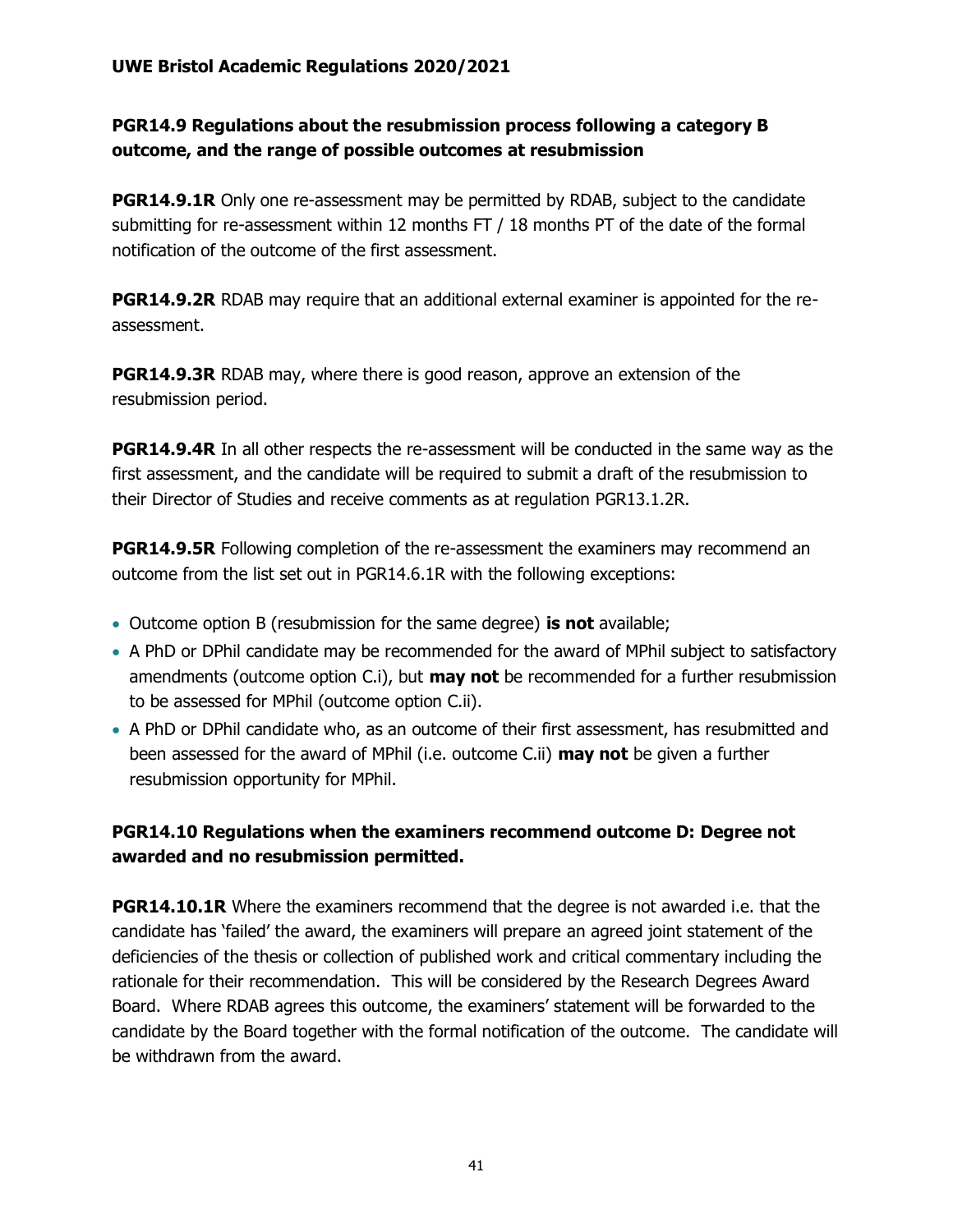# **PGR 14.11 Responsibility for deciding the assessment outcome and granting the research degree award: the Research Degrees Award Board**

**PGR14.11.1R** The Research Degrees Award Board is the examining board approved by the University to be responsible for granting postgraduate research degree awards, or amending a properly executed decision about postgraduate research degree awards, on behalf of the Academic Board. RDAB must include a Chief External Examiner appointed by the Academic Registrar on behalf of the Academic Board.

**PGR14.11.2R** RDAB will decide the assessment outcome and grant research degree awards on behalf of Academic Board on consideration of the reports and recommendation of the examiners following the viva voce examination, and on consideration of outcomes from taught components/modules from the appropriate Field Boards.

**PGR14.11.3R** The result of the candidate's assessment and the award granted will be produced by the Graduate School, signed by the Chair of RDAB and published in the format approved by the University.

**PGR14.11.4R** The candidate will be considered to have completed their award on the date that RDAB decides that the award is granted.

**PGR14.11.5R** The University may withhold an award from a candidate who:

- has outstanding obligations, financial or otherwise, to the University; or
- has not successfully completed the requirement for accredited learning (i.e. taught modules) for the programme;
- is the subject of an ongoing investigation concerning an allegation of a breach of discipline or an assessment offence allegation.

**PGR14.12.1** Candidates may appeal against the decision of RDAB only on the grounds that there has been material and significant administrative error or other material irregularity such that the assessment was not conducted in accordance with the approved regulations for the award.

**The processes governing the consideration of such appeals for all students of the University including postgraduate research degree candidates are described in the [UWE Academic Appeals Policy.](https://www2.uwe.ac.uk/services/Marketing/about-us/pdf/Policies/Academic-Appeals-Policy.pdf)**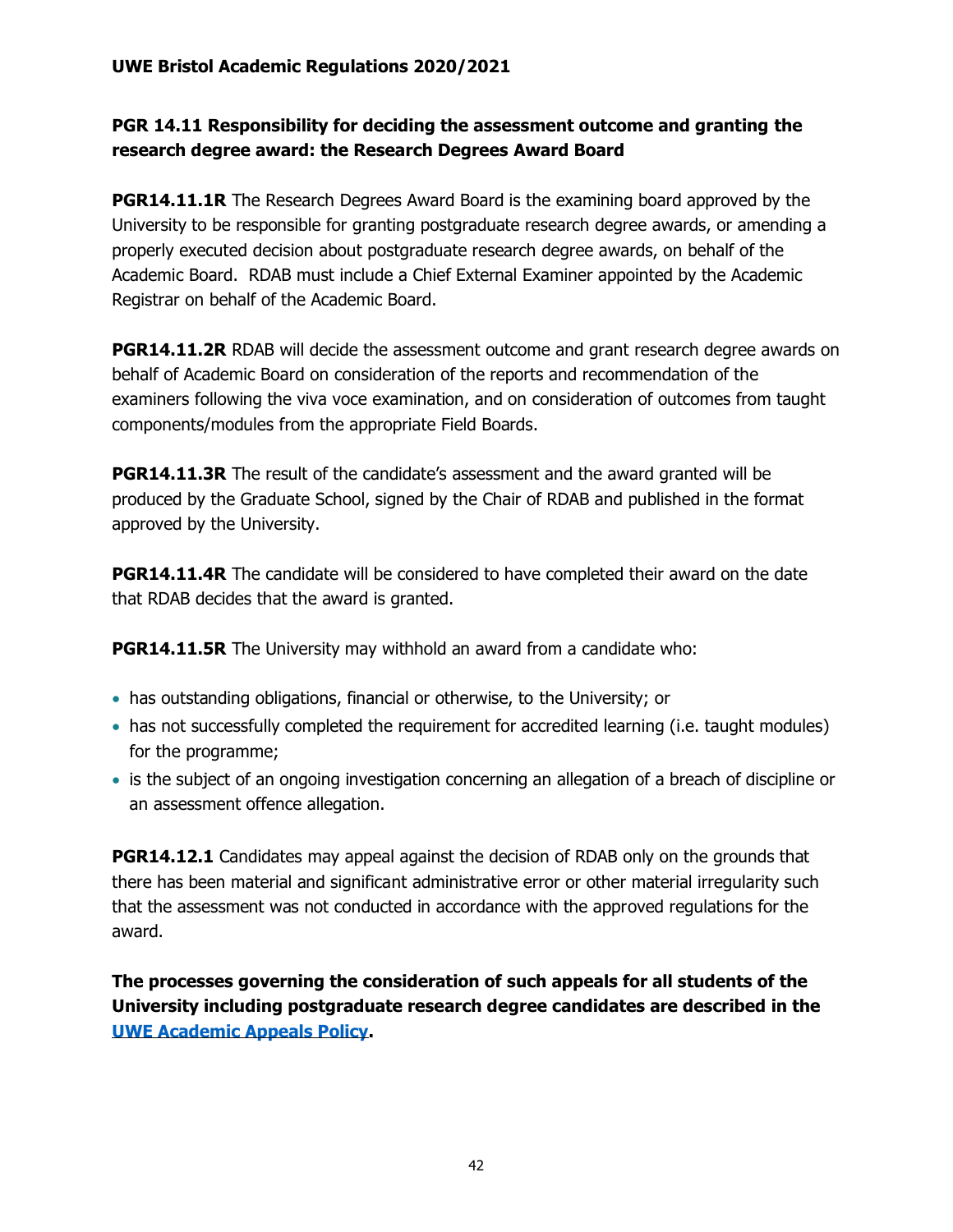# **PGR14.13 Deposition of the final version of the thesis or collection of published works and critical commentary, and intellectual property requirements.**

**PGR14.13.1R** All candidates for PhD, Professional Doctorate and MPhil awards must deposit the final version of their thesis, incorporating any amendments required by the examiners, on the UWE Bristol Research Repository before the award can be conferred. For the awards of DPhil/MPhil by publication only the critical commentary and bibliography listing the published works submitted for consideration for the award must be added to the UWE Research Repository.

**PGR14.13.2R** The candidate must ensure that use of any third party intellectual property complies with the requirements of the University's intellectual property policy. The thesis or critical commentary must include the following statement:

'Material in this thesis/commentary\* is the author's with the exception of third party material where appropriate permissions have been obtained and attributed. This copy has been supplied on the understanding that no use of material may be made without proper acknowledgement.'

\*For awards by publication

**PGR14.13.3R** Access to a thesis or critical commentary via the UWE Research Repository may only be restricted where a previous application to do so has been agreed by RDAB.

# **PGR14.14 Posthumous awards**

The processes governing the granting of a posthumous award to a deceased student of the University, including postgraduate researchers, are described at section M2 of the UWE Academic Regulations and Procedures.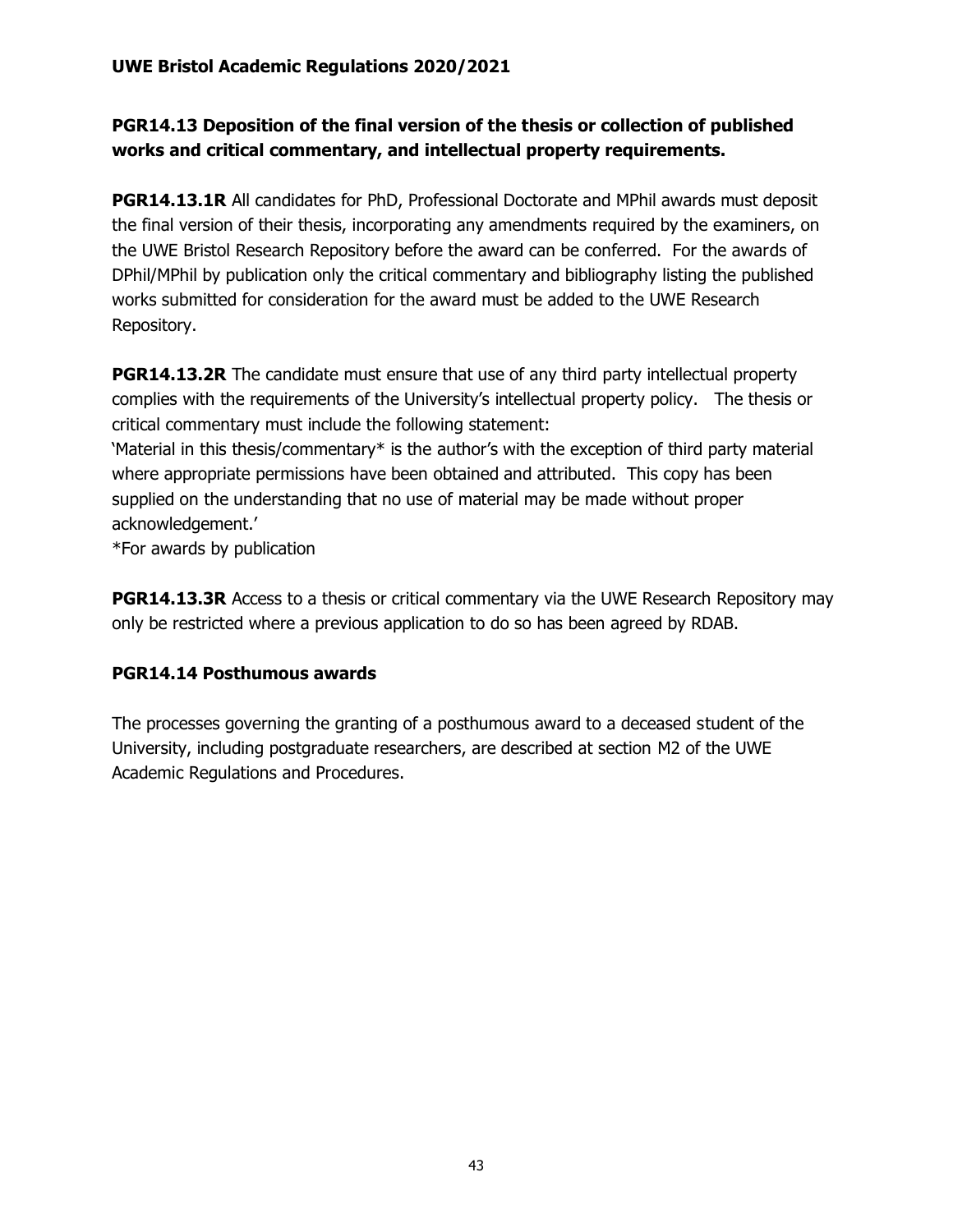# **Part 15: Assessment offences in postgraduate research**

# **Expectations**

The University considers that allegations of assessment offences relating to research study undertaken by postgraduate researchers for the purpose of an MPhil or Doctoral level award are serious, and must be investigated accordingly. All students of the University, including PGRs, are subject to the University's published policy about academic integrity and assessment offences.

# **PGR15.1 Investigation of assessment offence allegations**

**PGR15.1.1R** Assessment offence allegations made against PGRs registered on an MPhil or doctoral level award (including those who are also members of University Staff or affiliated Staff) will be investigated under the University's Academic Regulations and Procedures or where appropriate the UWE research misconduct procedures.

- i. Assessment offence allegations made against PGRs relating to the assessment of taught elements of the award for which UWE credit is awarded (e.g. taught modules) will be investigated in accordance with procedures at Part G of the University regulations and procedures.
- ii. Assessment offence allegations made against PGRs relating to the assessment of the research project, the thesis or the critical commentary (MPhil/DPhil by publication), or any other element of research undertaken directly relating to the award, will be investigated under PGR regulations and procedures at PGR Part 15. The investigation will align with the principles of the University [Code of Good Research Conduct](http://www1.uwe.ac.uk/research/researchgovernance/codeofgoodresearchconduct.aspx) as appropriate.
- iii. Allegations of research misconduct relating to any other area of research with which the postgraduate researcher is connected will be investigated under procedures set out in the University [Code of Good Research Conduct](http://www1.uwe.ac.uk/research/researchgovernance/codeofgoodresearchconduct.aspx) and [Research misconduct procedures.](http://www1.uwe.ac.uk/research/researchgovernance.aspx)

**PGR15.1.2R** Investigation of assessment offence allegations will normally be led by the Chair of the Faculty Research Degrees Committee for the faculty in which the PGR is registered, who will act as the Executive Dean's nominee. If there is potential for conflict of interest, the allegation will be investigated by another member of the FRDC, or the Chair of the FRDC for another Faculty.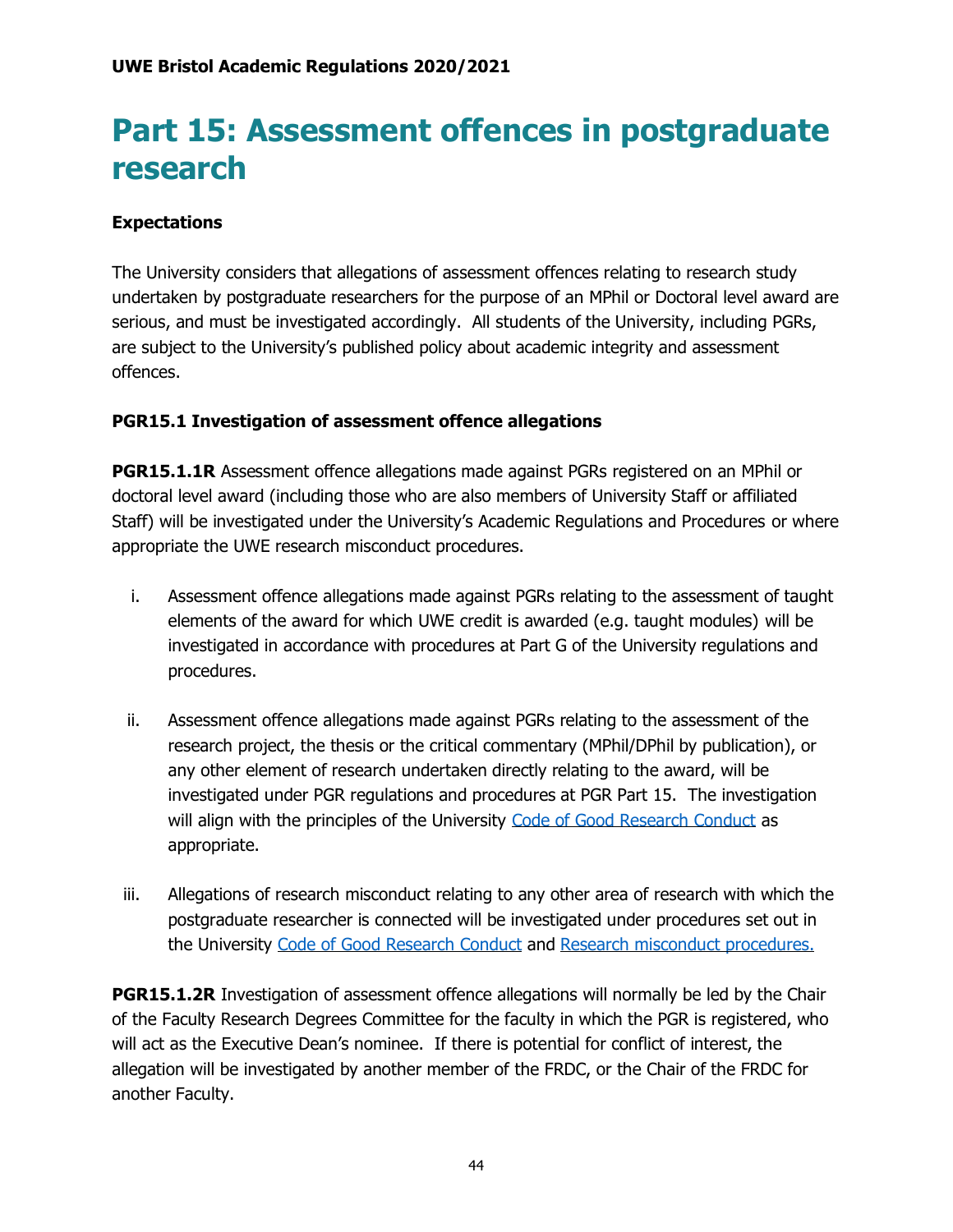# **Procedures for investigating assessment offence allegations in PGR research**

These procedures are used for investigating assessment offence allegations within research relating postgraduate research degree awards as defined at PGR15.1.1R ii) only. The process is summarised in the diagram below.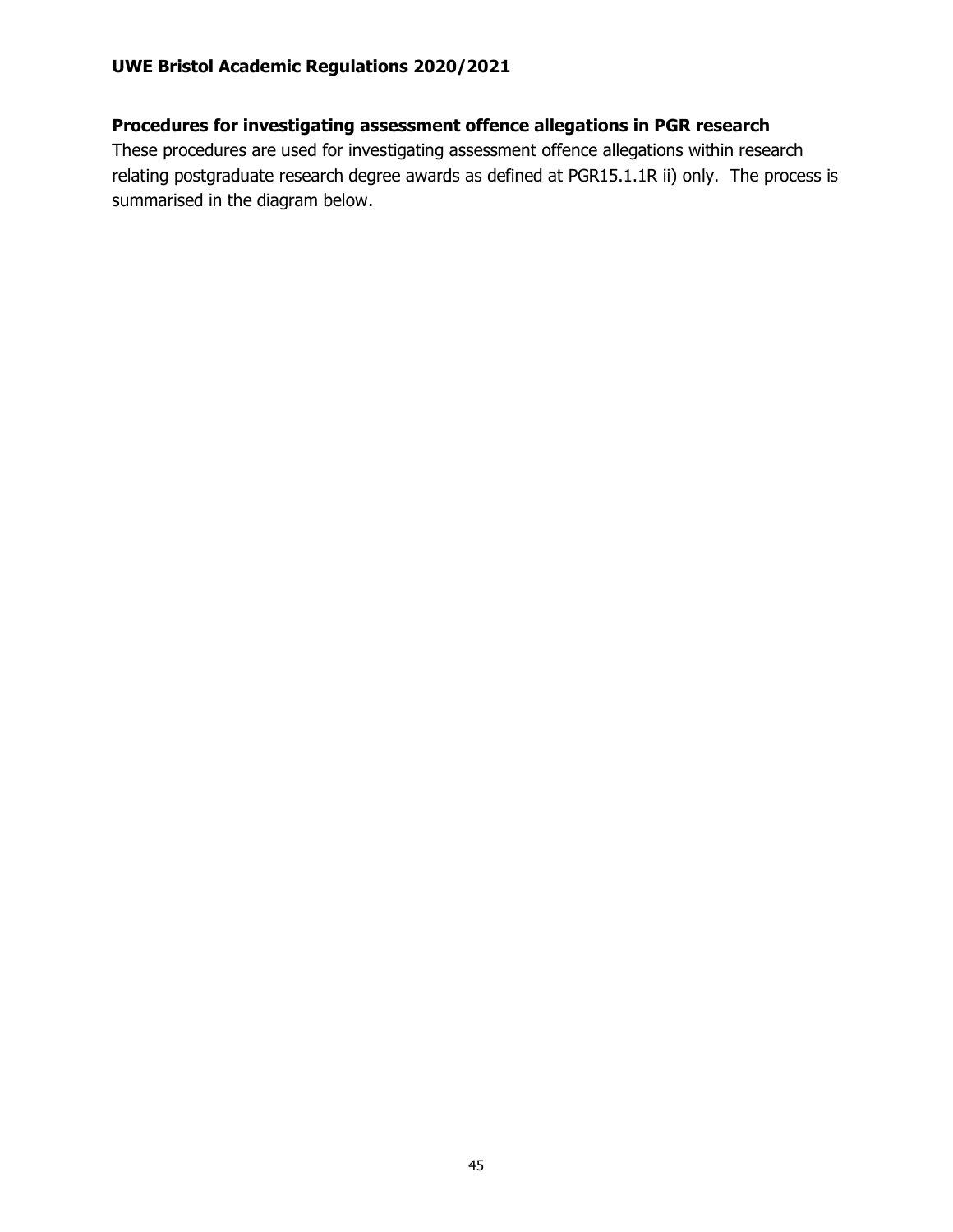**UWE Graduate School**

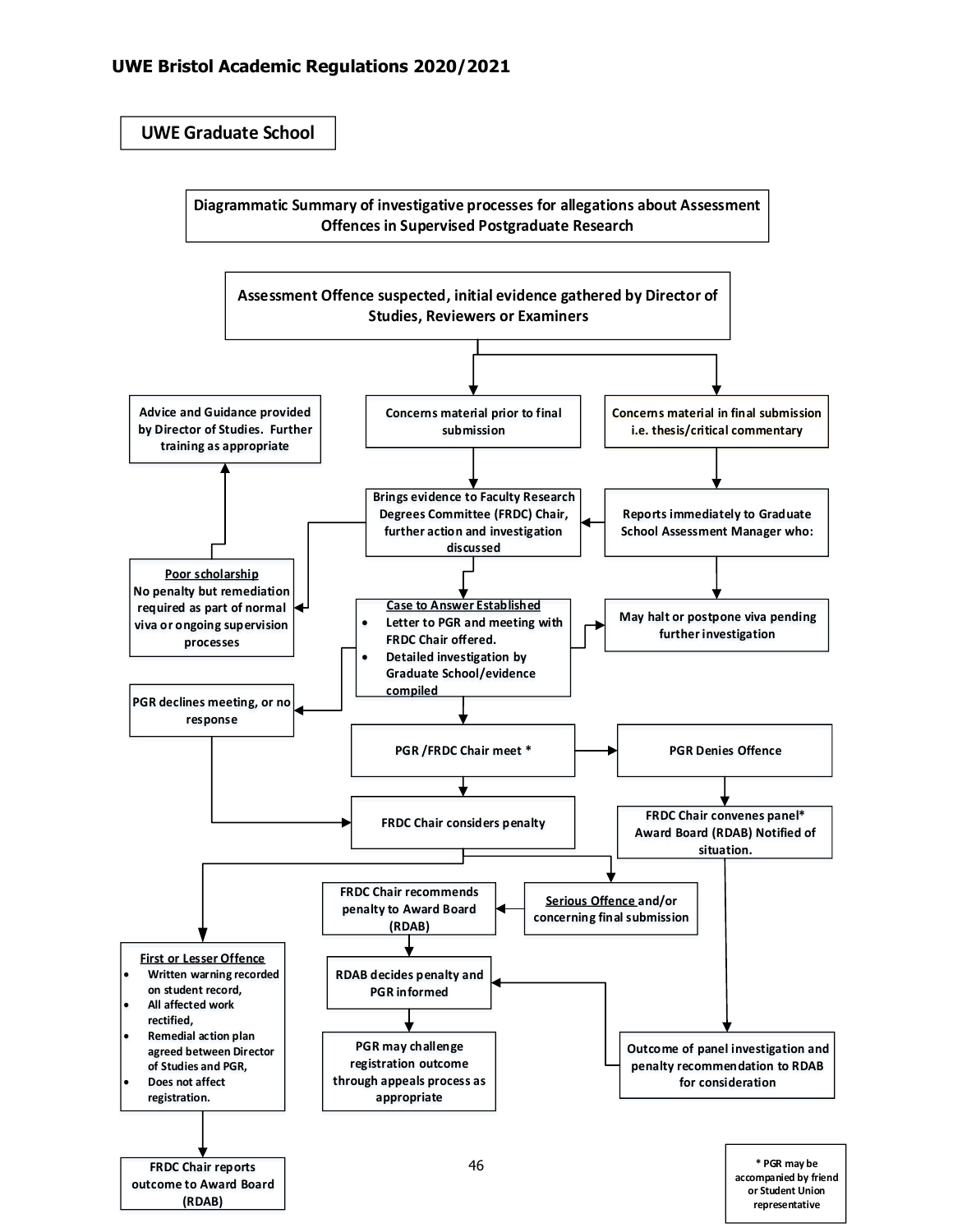| <b>Offence Outcomes</b>                                                                             | <b>Nature of the Offence</b>                                                                                                                           | Normal penalty to be applied, or                                                                                                                                                                                                                                                                      |
|-----------------------------------------------------------------------------------------------------|--------------------------------------------------------------------------------------------------------------------------------------------------------|-------------------------------------------------------------------------------------------------------------------------------------------------------------------------------------------------------------------------------------------------------------------------------------------------------|
|                                                                                                     | committed                                                                                                                                              | range of penalties where there is                                                                                                                                                                                                                                                                     |
|                                                                                                     |                                                                                                                                                        | more than one available.                                                                                                                                                                                                                                                                              |
| <b>Poor scholarship</b>                                                                             | Incomplete, inaccurate or<br>missing citation in a small<br>number of instances.                                                                       | • Details of areas for concern are<br>included in written feedback and<br>sent to both the candidate and the<br>Director of Studies (DoS), who<br>must meet to agree a plan of action<br>to improve the candidate's<br>understanding of good academic<br>practice and any further training<br>needed. |
|                                                                                                     |                                                                                                                                                        | • All examples must be rectified<br>within the work concerned.                                                                                                                                                                                                                                        |
|                                                                                                     |                                                                                                                                                        | • Poor scholarship within a thesis<br>submitted for final examination will<br>be raised as part of the viva<br>process and will require correction<br>and / or amendment as<br>appropriate.                                                                                                           |
|                                                                                                     |                                                                                                                                                        | No offence will be recorded on the<br>candidate's student file/record.                                                                                                                                                                                                                                |
| <b>First and lesser</b>                                                                             | Evidence shows                                                                                                                                         | FRDC Chair/Panel issues a formal                                                                                                                                                                                                                                                                      |
| offence<br>(Not applicable for<br>offences found in a<br>thesis submitted for final<br>examination) | plagiarism or other<br>assessment offence of a<br>minor nature in terms of<br>volume with very little<br>significance to the piece<br>of work overall. | written warning to the candidate<br>copied to the DoS, advising that<br>further offences will be deemed<br>'serious' and may result in a severe<br>penalty being applied from the<br>range described.                                                                                                 |
|                                                                                                     |                                                                                                                                                        | • The offence is recorded on the<br>candidate's student file/record until<br>graduation.<br>Candidate and DoS must meet to<br>agree an action plan as above<br>which will be subject to FRDC<br>scrutiny.                                                                                             |
|                                                                                                     |                                                                                                                                                        | • All examples must be rectified<br>within the work concerned.                                                                                                                                                                                                                                        |

**PGR15.2.1R Summary of possible outcomes and applicable penalties**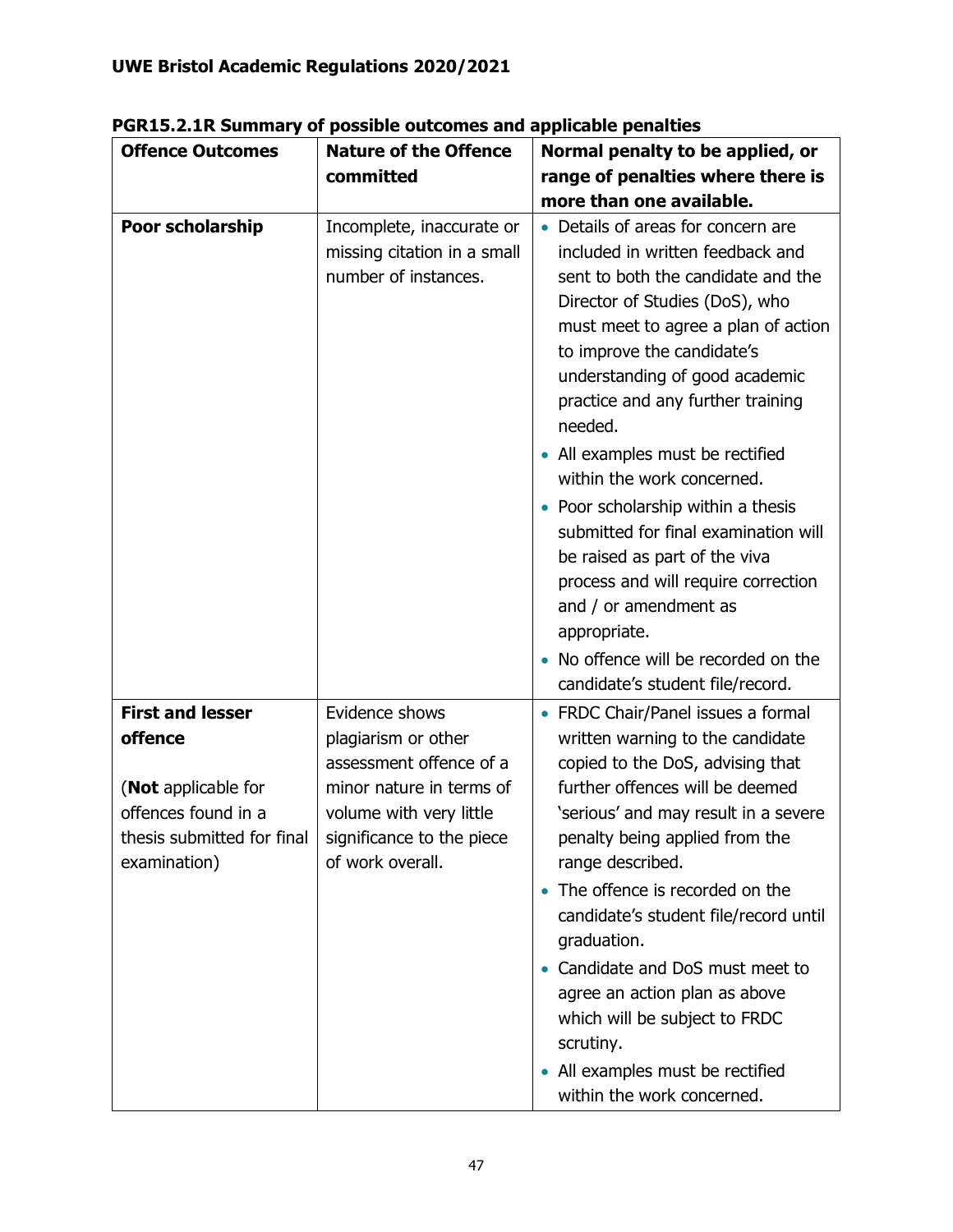| including:<br>plagiarism or other                                                                                                                                                                                                                                                                                                                                                                                                                                                                                                                                                                                                                                                                                                          | the work and RDAB permits the<br>assessment to go ahead.                                                                                                                                                                                                                                                                                                                                                                                                                                                                                    |
|--------------------------------------------------------------------------------------------------------------------------------------------------------------------------------------------------------------------------------------------------------------------------------------------------------------------------------------------------------------------------------------------------------------------------------------------------------------------------------------------------------------------------------------------------------------------------------------------------------------------------------------------------------------------------------------------------------------------------------------------|---------------------------------------------------------------------------------------------------------------------------------------------------------------------------------------------------------------------------------------------------------------------------------------------------------------------------------------------------------------------------------------------------------------------------------------------------------------------------------------------------------------------------------------------|
|                                                                                                                                                                                                                                                                                                                                                                                                                                                                                                                                                                                                                                                                                                                                            |                                                                                                                                                                                                                                                                                                                                                                                                                                                                                                                                             |
| assessment offence that:                                                                                                                                                                                                                                                                                                                                                                                                                                                                                                                                                                                                                                                                                                                   |                                                                                                                                                                                                                                                                                                                                                                                                                                                                                                                                             |
| First and serious                                                                                                                                                                                                                                                                                                                                                                                                                                                                                                                                                                                                                                                                                                                          | or                                                                                                                                                                                                                                                                                                                                                                                                                                                                                                                                          |
| Is not extensive and is of<br>offence;<br>relatively minor<br>Second / subsequent<br>significance to the piece<br>offences;<br>of work or thesis;<br><b>All</b> offences detected<br>or<br>within the thesis after<br>Is extensive amounting to<br>its submission for final<br>a considerable portion of<br>examination, other<br>the piece of work or<br>than instances of poor<br>thesis, or there are<br>scholarship.<br>numerous occurrences<br>throughout the work.<br><b>or</b><br>Is significant and<br>compromises the<br>academic integrity of<br>piece of work or thesis as<br>a whole;<br><b>or</b><br>The candidate has<br>committed a second /<br>subsequent offence,<br>where previously found<br>guilty of a first offence. | • Candidate is required to resubmit<br>the work or thesis for assessment<br>in a manner and within a timescale<br>approved by RDAB, no further<br>resubmission outcome permitted;<br>or<br>Candidate is required to withdraw<br>by RDAB and their registration is<br>terminated, no resubmission is<br>permitted. The candidate will not<br>qualify for the award on which they<br>are registered;<br>In all cases the offence will be<br>recorded on the candidate's student<br>file/record and included in future<br>academic references. |

# **PGR is required to withdraw, registration is terminated and no award is made.**

**PGR 15.2.2R** Where the offence committed is sufficiently serious the Research Degrees Award Board may require the PGR to withdraw. Their registration will be terminated and no award will be made. In the case of an offence in work submitted for final assessment this decision will override regulation PGR14.3.4R and the PGR candidate may be withdrawn without a viva voce examination.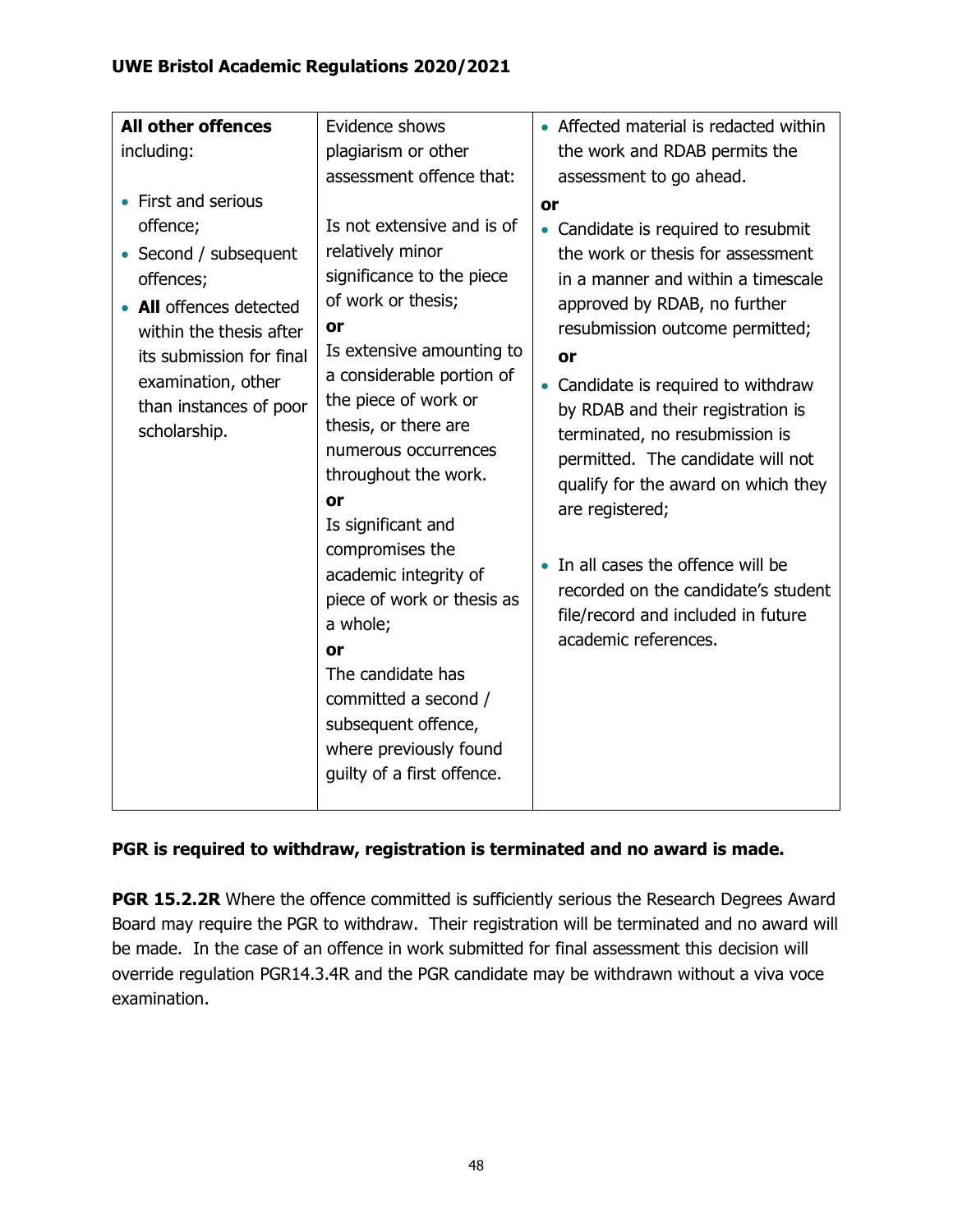# **Part 16: Quality assurance matters, representation, consultation, complaints, monitoring and evaluation**

### **PGR 16.1 Representation**

**PGR 16.1.1R** All Academic Board Committees concerned with the provision of postgraduate research degrees will have opportunities for postgraduate researcher (PGR) representation within their membership. These include Faculty Research Degree Committees (FRDC), the Graduate School Committee (GSC) and the Research and Knowledge Exchange Committee (RKE).

### **PGR 16.2 Consultation and feedback**

**PGR 16.2.1R** The Academic Board requires faculties and Academic Partners to establish and promote arrangements for securing consultation with, and feedback from, all students including postgraduate researchers. The Graduate School will provide mechanisms to enable those concerned with postgraduate research programmes to provide regular feedback both collectively and individually.

# **PGR 16.3 Complaints about PGR academic provision**

**PGR 16.3.1R** An academic complaint is defined as a matter of concern to a student, including a PGR, about the delivery, management, assessment methods and procedures of an award that includes supervised research which has not been resolved through the normal consultation process.

**PGR 16.3.2** Procedures for dealing with complaints from students, including PGRs, about academic matters are available on the [University complaints webpage.](http://www1.uwe.ac.uk/about/contactus/complaints.aspx)

### **PGR 16.4 Annual Monitoring and evaluation**

**PGR16.4.1R** All provision contributing to MPhil and doctoral awards of the University is subject to annual monitoring to an approved format and in accordance with policies and procedures established by Academic Board.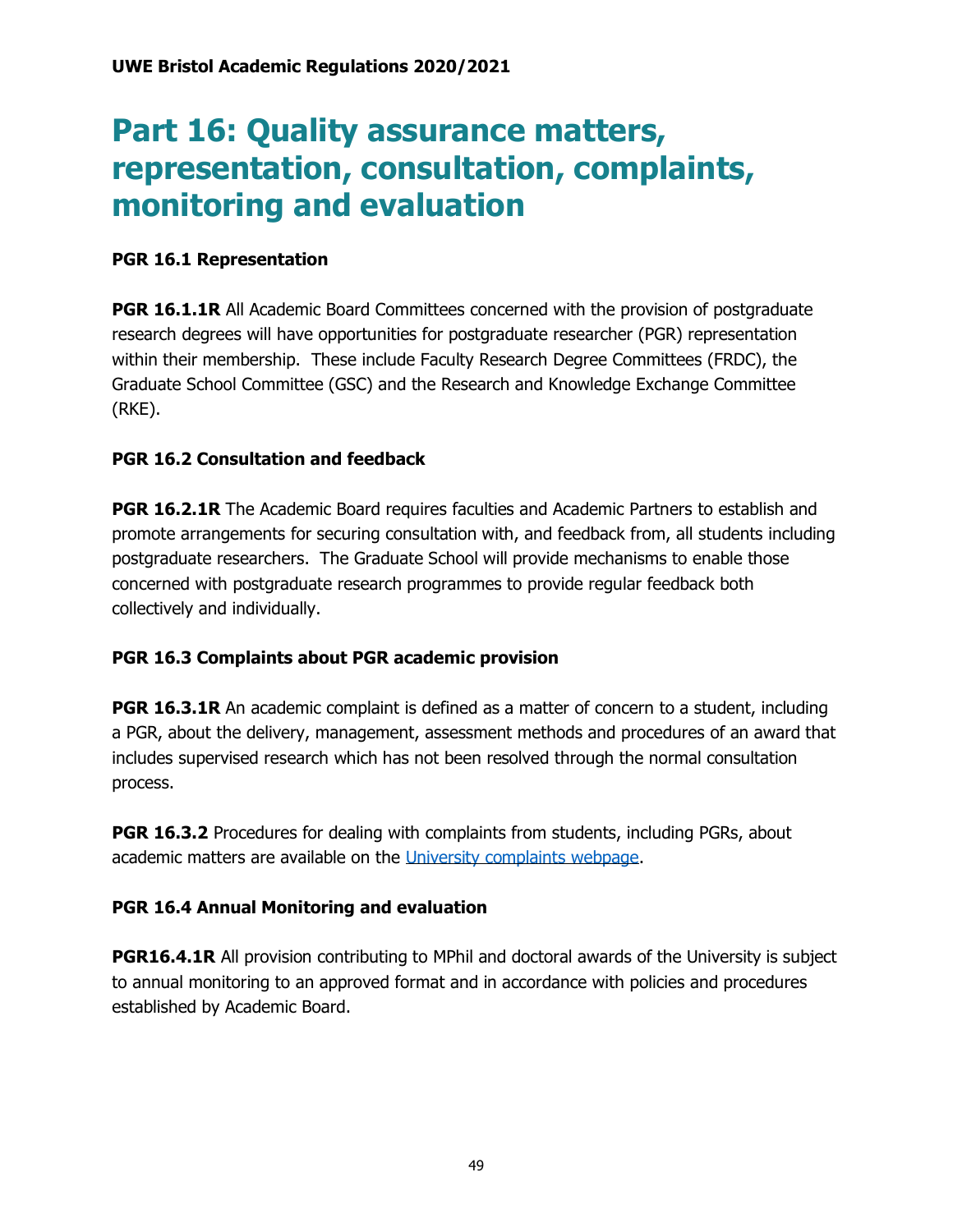# **Appendix 1 to the Postgraduate Research Degrees regulations: higher doctorates**

# **Definition**

A higher tier of research doctorates, awarded on the basis of a formally submitted and substantial body of published research outputs of high distinction indicating a sustained, consistent and significant contribution to the advancement of knowledge or scholarship through research, and a beneficial impact for communities, a sustainable economy and/or society more broadly.

See regulations at **[PGR1.8.1R.](https://www1.uwe.ac.uk/research/postgraduateresearchstudy/currentpgresearchers/graduateschoolhandbook/part1-degreeawards.aspx)**The following awards may be granted to persons who provide evidence of work of high distinction in accordance with the Academic Regulations:

- Doctor of Letters (DLitt)
- Doctor of Science (DSc)

### **Regulations about Higher Doctorate Awards: applications, eligibility & submission**

### **PGR APP 1.1 Application**

**PGR APP 1.1.1R** The Academic Board shall delegate its authority to consider applications for higher doctorates and to determine whether to grant such awards on behalf of the University to the Research Degrees Award Board, hereafter referred to as RDAB or the Board.

**PGR APP 1.1.2R** Applications, specifying the higher doctorate applied for, as listed in PGR 1.7.1R shall be made in writing to the Officer to the Research Degrees Award Board.

### **PGR APP 1.2 Eligibility to Apply**

**PGR APP 1.2.1R** Applicants will be leading authorities in their field or fields of study, as evidenced by, inter alia, an established reputation in an academic community, evidence of citation of published work, or a significant and sustained contribution to the public domain.

They will also be:

a) Current or previous members of UWE staff, or of an affiliated academic institution, having been employed by the University or the affiliated academic institution on permanent contract for a period of no less than four years, and being holders of at least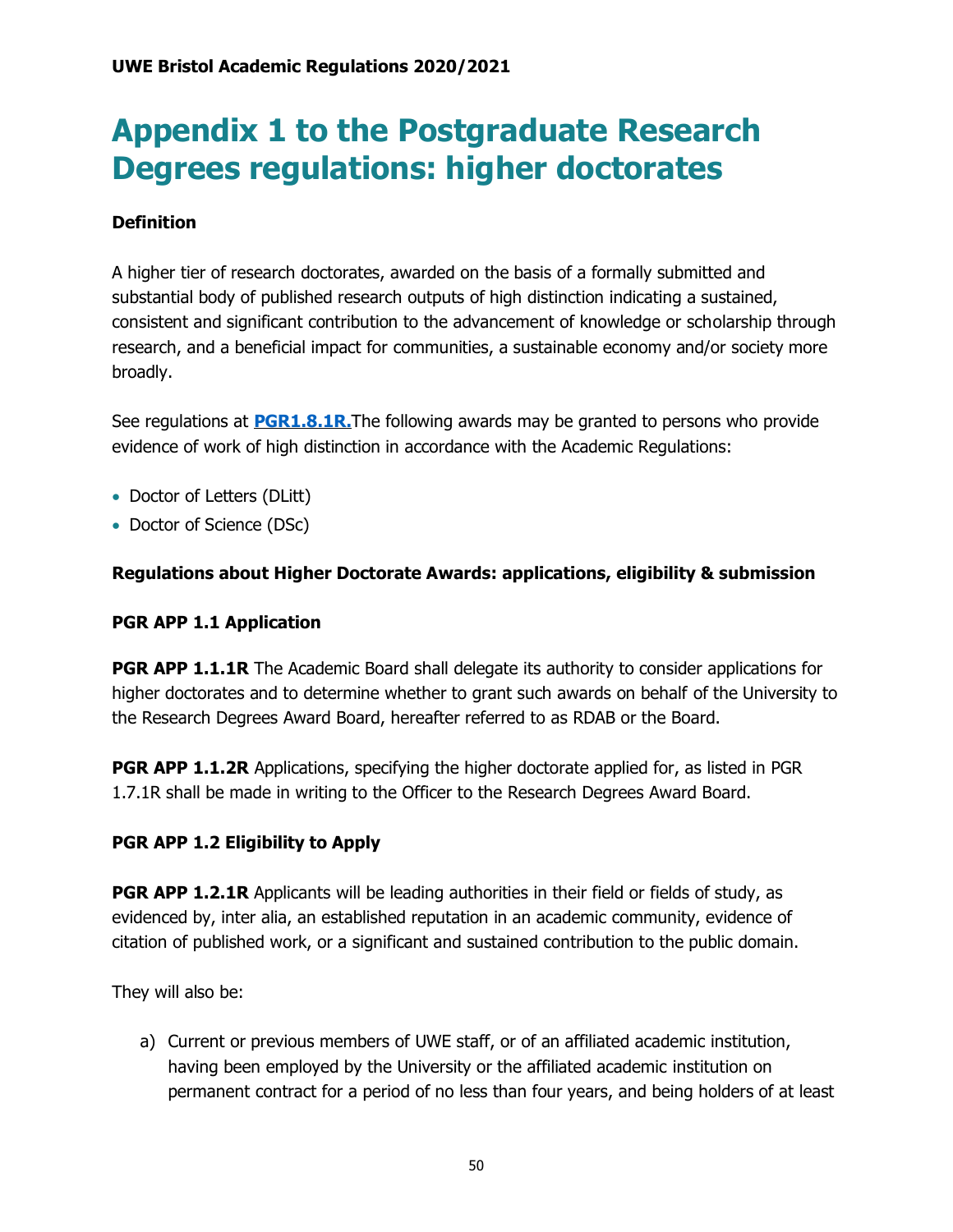four years standing of a doctoral level degree awarded by a UK University or recognised equivalent academic institution.

Or

b) Alumni of the University of at least seven years standing being also the holders of a doctoral level award of at least four years standing awarded by UWE or another UK University or recognised equivalent academic institution;

Or

c) Individuals with a close, long standing and significant research association with the University that has resulted in a sustained record of collaborative research of considerable impact upon the advancement of knowledge at the highest level and who are invited to apply by the Executive Dean of the faculty in which field the research lies, or by the Vice Chancellor. Such individuals are normally be expected to already hold a doctoral level degree and in all other respects would be subject to the same assessment process as applicants a) or b).

# **PGR APP 1.3 Submission Criteria**

**PGR APP 1.3.1R** The application shall comprise a completed and signed application form and the following:

- a) A specimen set of research outputs that the applicant wishes to submit in support of their application for the award;
- b) A statement of the extent of the applicant's individual contribution to each of the outputs submitted where joint authorship or other types of collaboration are involved;
- c) Where relevant, a statement confirming which part of the work, if any, has previously been submitted for another academic award;
- d) A curriculum vitae and full list of publications and other significant research outputs;
- e) A statement of no more than 6,000 words in support of the application which should set out the applicant's view of the nature and significance of the body work submitted in relation to:
- Its contribution to knowledge at the time of publication;
- Its impact and influence on subsequent research and the development of knowledge in the field or fields of study;
- Its impact outside the academic field, to show how it has led to benefits to communities, a sustainable economy and/or society more broadly;
- An indication of the relationship, if any, between the various topics covered by the work;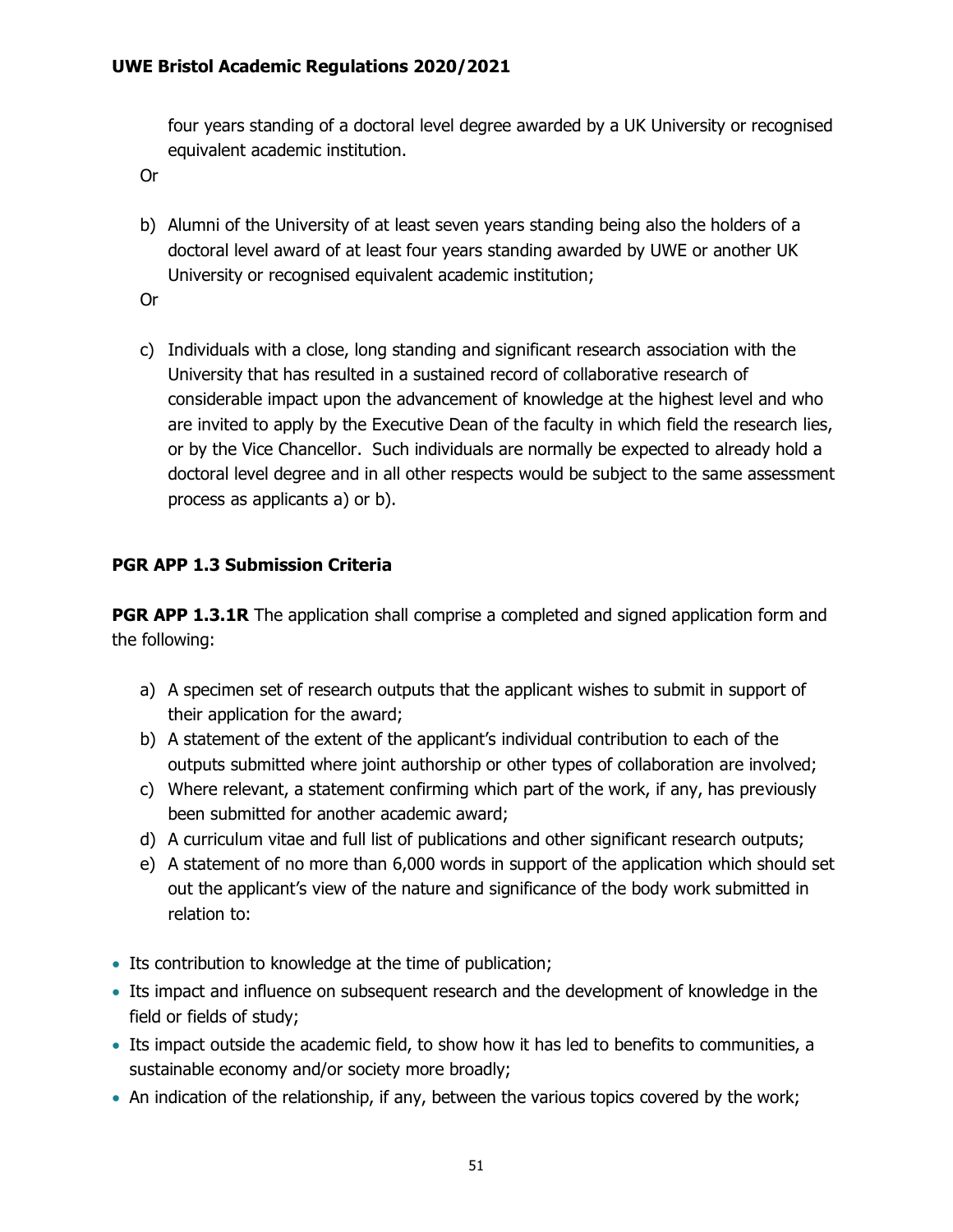• The ways in which the submitted work demonstrates a sustained and consistent contribution to advanced scholarship over a number of years.

**PGR APP 1.3.2R** Parts b, c d and e of the application shall be in English. Part a) of the application shall normally be in English unless the field of study is another language or unless the subject matter involves substantial language and related studies. Permission to submit in another language will need to be considered as part of the application taking account of expertise and examining arrangements.

**PGR APP 1.3.3R** Written research outputs submitted within the specimen set may include scholarly texts (journal articles, books, parts of books, conference articles, working papers), research reports, research-informed policy documents (usually of national significance or above), patents (published or in application), translations, and case studies of innovative work at the highest level.

**PGR APP 1.3.4R** Other research outputs submitted within the specimen set may include artefacts, devices, products, exhibitions, performances, compositions, portfolios, designs, software, digital/visual media or other material that provides evidence of original research of significance and impact at the highest level. These outputs should be represented by a written and/or visual record of the output or details of how they can be freely accessed.

# **PGR APP 1.4 Application and examination fees for higher doctorates**

**PGR APP 1.4.1R** The applicant shall pay such fees and at such time as are determined by the University, and published in its fees policy.

# **Regulations about examining Higher Doctorates**

# **PGR APP 1.7 Criteria for appointment of external examiners**

**PGR APP 1.7.1R** There shall be a minimum of two external examiners for higher doctorate awards who shall be:

- a) Pre-eminent in the field of study of the submission;
- b) Experienced examiners to at least doctoral level (examiner of at least ten doctoral level awards) and preferably at higher doctoral level;
- c) Wholly unconnected with the University, the candidate or their research.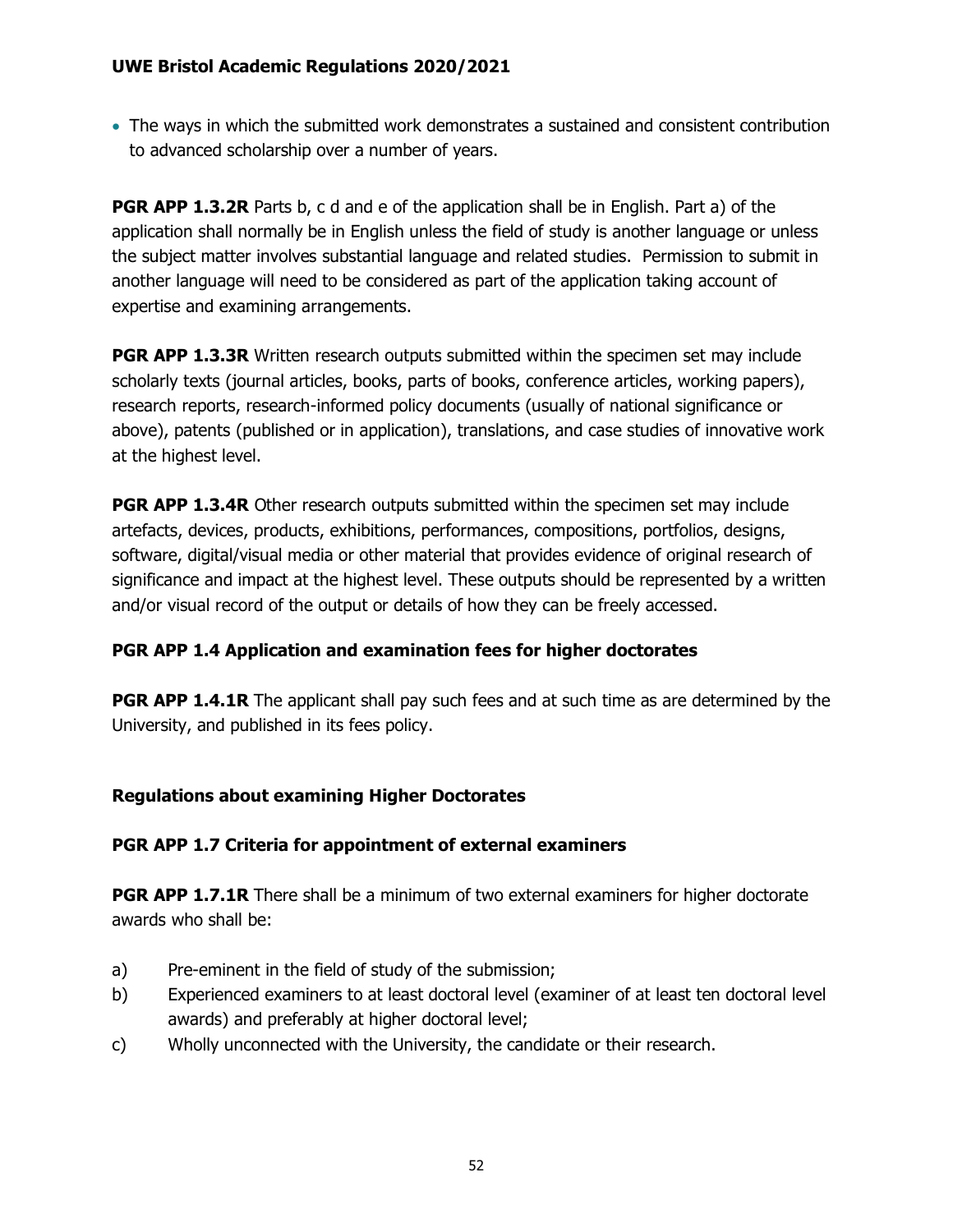### **PGR APP 1.8 Consideration by the Examiners**

**PGR APP 1.8.1R** The time permitted for the consideration of submitted research outputs by the examiners and submission of examiner reports to the Graduate School will be five months from the date of circulation of the submission to the examiners.

**PGR APP 1.8.2R** The examiners will report independently in detail on the extent to which the application satisfies the criteria set out below and on the appropriateness of the specific award sought by the candidate. They will each make an independent recommendation to the Research Degrees Award Board regarding the granting the award (PGR APP1.9.1R refers):

- a) that the research work submitted is of high distinction;
- b) that it constitutes an original and significant contribution to the advancement of knowledge or to the application of knowledge or to both; and
- c) that the work and other supporting evidence (cv and full publications list) has established that the applicant is a leading authority in the field or fields of study concerned having made a sustained and significant contribution to advanced scholarship, as evidenced by, inter alia, an established reputation in an academic community, citation of published work, demonstration of contribution to the public domain and impact outside the academic field e.g. via benefits to communities, a sustainable economy and/or society more broadly.

**PGR APP 1.8.3R** The examination shall be undertaken by reference to the submitted material only, there will be no viva voce. If the examiners recommendations do not accord the Board may appoint a third external examiner to carry out a further independent assessment of the body of research work submitted.

**PGR APP 1.8.4R** The Board may, at its discretion, invite the applicant to discuss his or her submitted work with representatives of the Board (normally including those who served on the panel at preliminary consideration (PGR APP 1.6.1) and/or the appointed examiners.

# **PGR APP 1.9 Possible outcomes of the assessment of the submission**

**PGR APP 1.9.1R** Taking into account of the recommendations of the examiners, the Board may decide:

- to grant the award of the higher doctorate degree, specifying which award is being granted (DSc or DLitt); or
- not to grant the award of the higher doctorate degree.